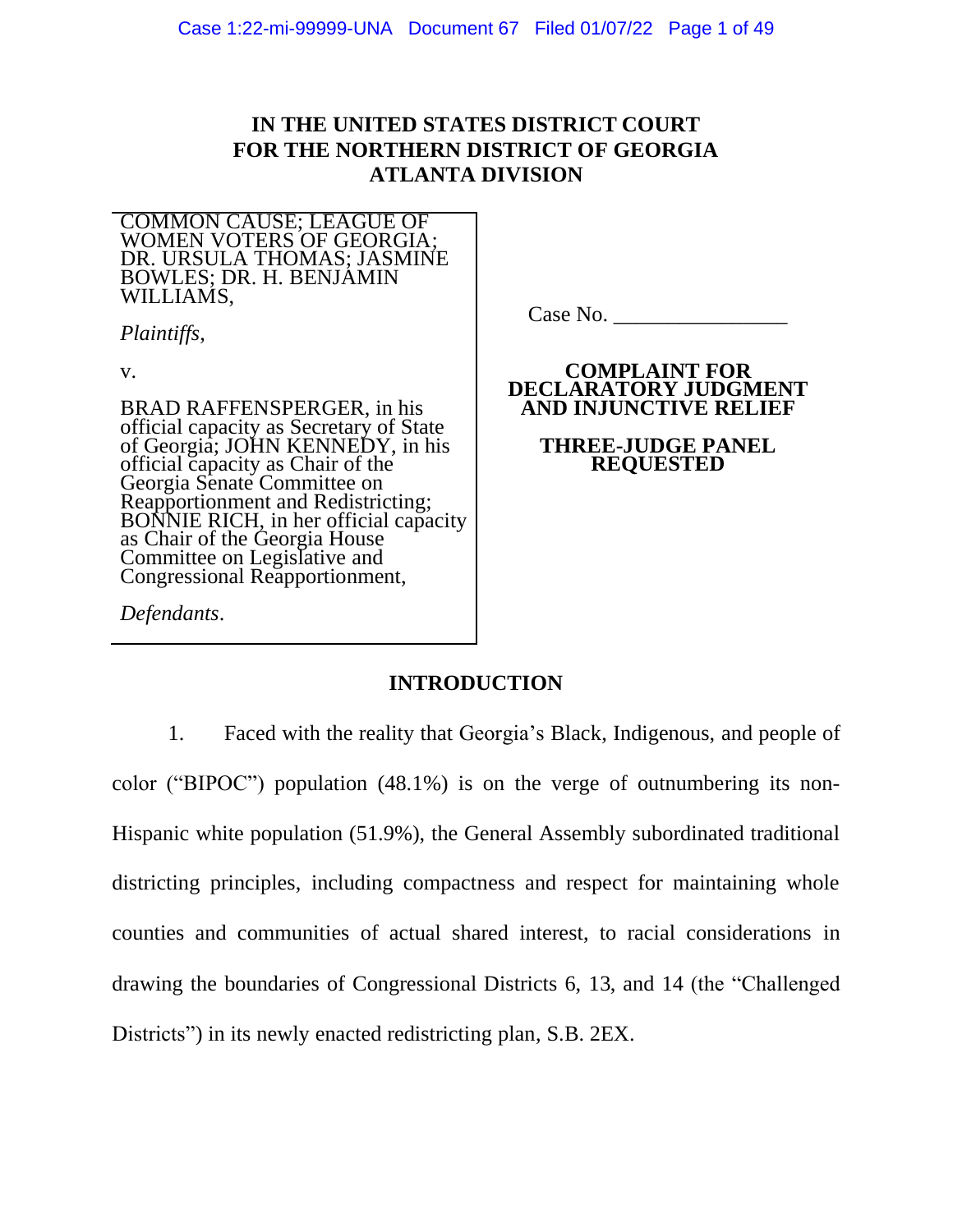## Case 1:22-mi-99999-UNA Document 67 Filed 01/07/22 Page 2 of 49

2. The General Assembly employed the enduring racial gerrymandering tactics of "packing" and "cracking" to reduce the voting strength of Georgia's Black voters and other voters of color. "Packing" involves concentrating Black voters and other voters of color into one district to reduce their voting strength in other districts, while "cracking" is executed by spreading the remaining Black voters and other voters of color among multiple districts, keeping their numbers below those necessary to elect their candidates of choice. The goal and effect of these unlawful tactics is to maintain the voting power of white voters, with the consequence that Black voters and other voters of color are unable to elect their candidates of choice.

3. The General Assembly packed District 13 by piecing together portions of six counties to create a sprawling district with a voting age-population that is 66.7% Black and 81.2% BIPOC; cracked District 6 by removing communities of color and eliminating the opportunity for Black voters and other voters of color to continue to elect their preferred candidate, a Black woman; and cracked District 14 by moving Black communities from part of a core Metropolitan Atlanta county into a predominately white, rural district whose communities do not share their interests, and where Black voters will not be able to elect their preferred candidates.

4. The General Assembly's maps are the latest manifestation of Georgia's legacy of having one of the country's worst records of discrimination in voting. Prior to 2013, the State of Georgia could not enact any redistricting plan or change any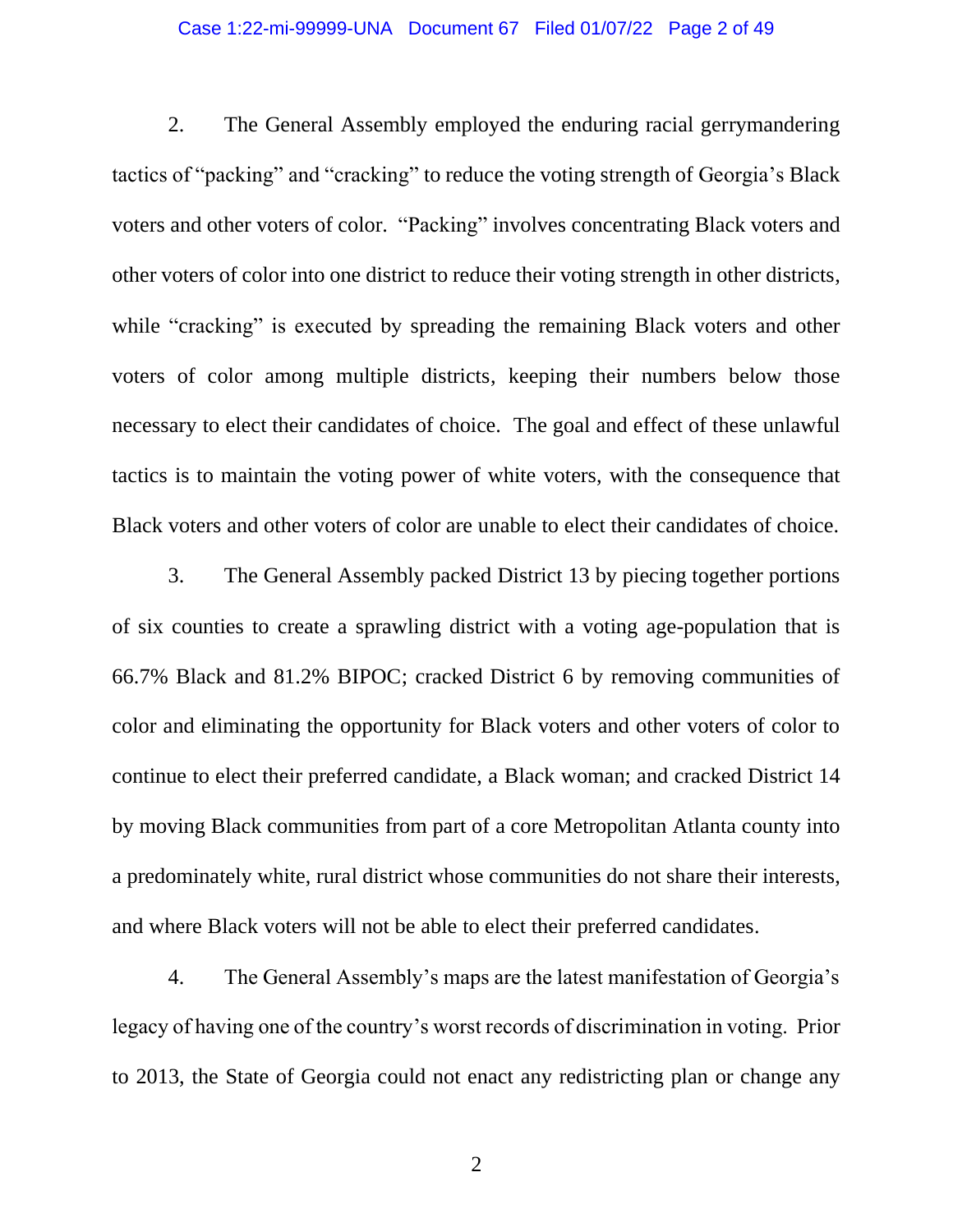## Case 1:22-mi-99999-UNA Document 67 Filed 01/07/22 Page 3 of 49

other voting-related rule or process without first obtaining a determination from the United States Department of Justice or a federal court in Washington, D.C. that the plan, rule, or process had neither a discriminatory purpose nor discriminatory effect. Georgia regularly failed to receive this approval.

5. In the absence of the preclearance requirement, the General Assembly has passed racially discriminatory restrictions on absentee voting, early voting, and in-person voting on election day, and authorized well-known intimidation tactics, including increasing opportunities for voter eligibility challenges and creating new crimes for assisting eligible voters. S.B. 2EX is the first congressional redistricting plan passed by the General Assembly since the preclearance requirement was removed.

6. The General Assembly's racially gerrymandered maps are its latest assault on the rights of Black voters and other voters of color to participate meaningfully in the democratic process and elect candidates of their choice. The General Assembly's use of race as the predominant factor in the Challenged Districts' boundaries was not narrowly tailored to comply with Section 2 of the Voting Rights Act of 1965 ("VRA") or advance any other compelling governmental interest. As a result, Districts 6, 13, and 14 violate the Equal Protection Clause of the Fourteenth Amendment to the United States Constitution and must be enjoined.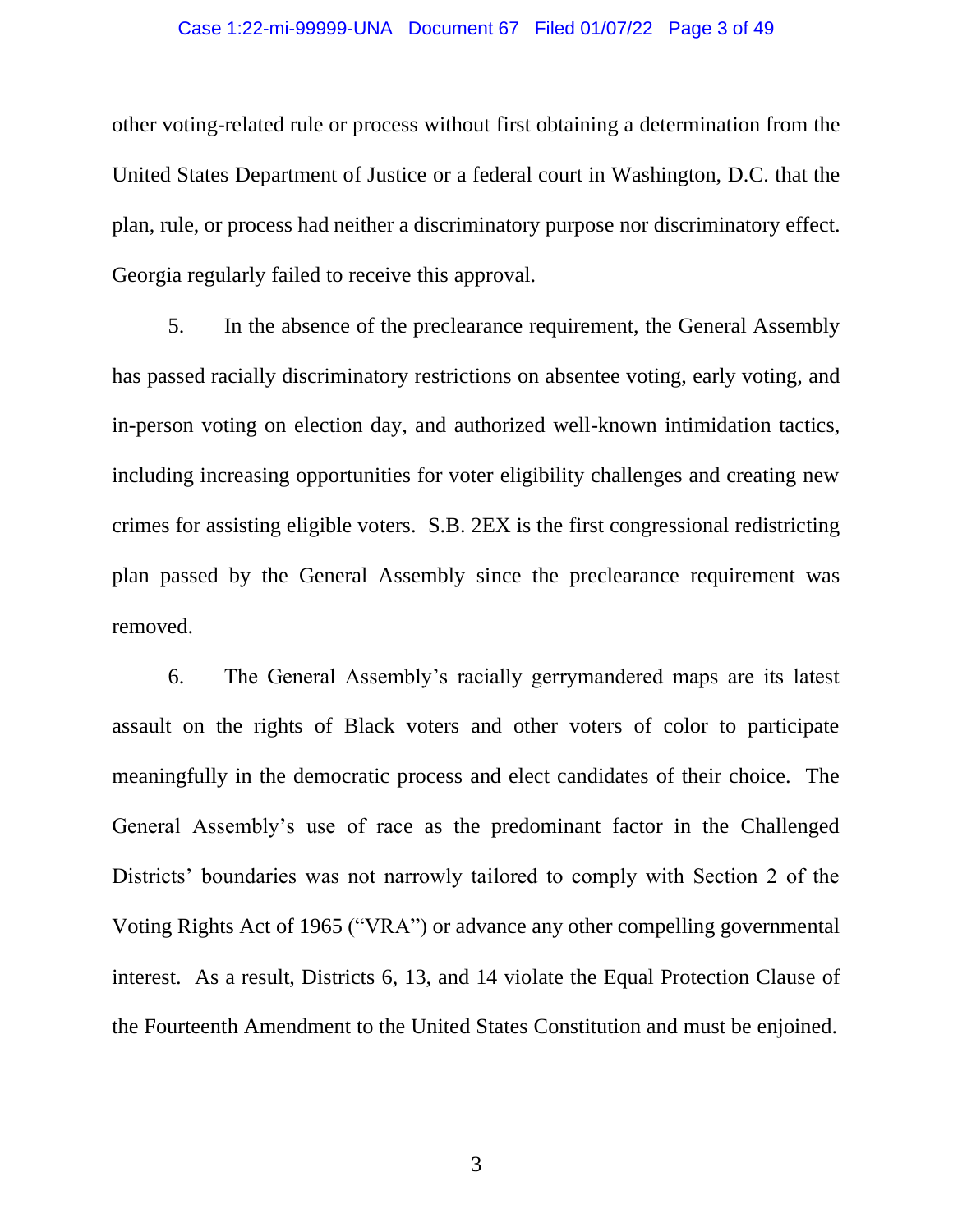# **JURISDICTION AND VENUE**

7. This Court has jurisdiction to hear this case under 28 U.S.C. §§ 1331, 1343, and 1357 because the matters in controversy arise under the Constitution and laws of the United States, as well as under 42 U.S.C. §§ 1983 and 1988.

8. The Court has jurisdiction to grant declaratory and injunctive relief under 28 U.S.C. §§ 2201 and 2202.

9. The Court has personal jurisdiction over the Defendants, who are all citizens and residents of Georgia and elected officials of the State of Georgia (the "State") sued in their official capacities.

10. A three-judge panel is requested pursuant to 28 U.S.C. § 2284(a), as this action challenges "the constitutionality of the apportionment of congressional districts."

11. Venue is proper under 28 U.S.C. § 1391(b).

# **PARTIES**

12. Plaintiff Common Cause is a non-profit corporation and nonpartisan democracy group. Since its founding by John Gardner in 1970, Common Cause has been dedicated to fair elections and making government at all levels more representative, open, and responsive to the interests of all people. "For the past twenty-five years, Common Cause has been one of the leading proponents of redistricting reform." Jonathan Winburn, *The Realities of Redistricting: Following*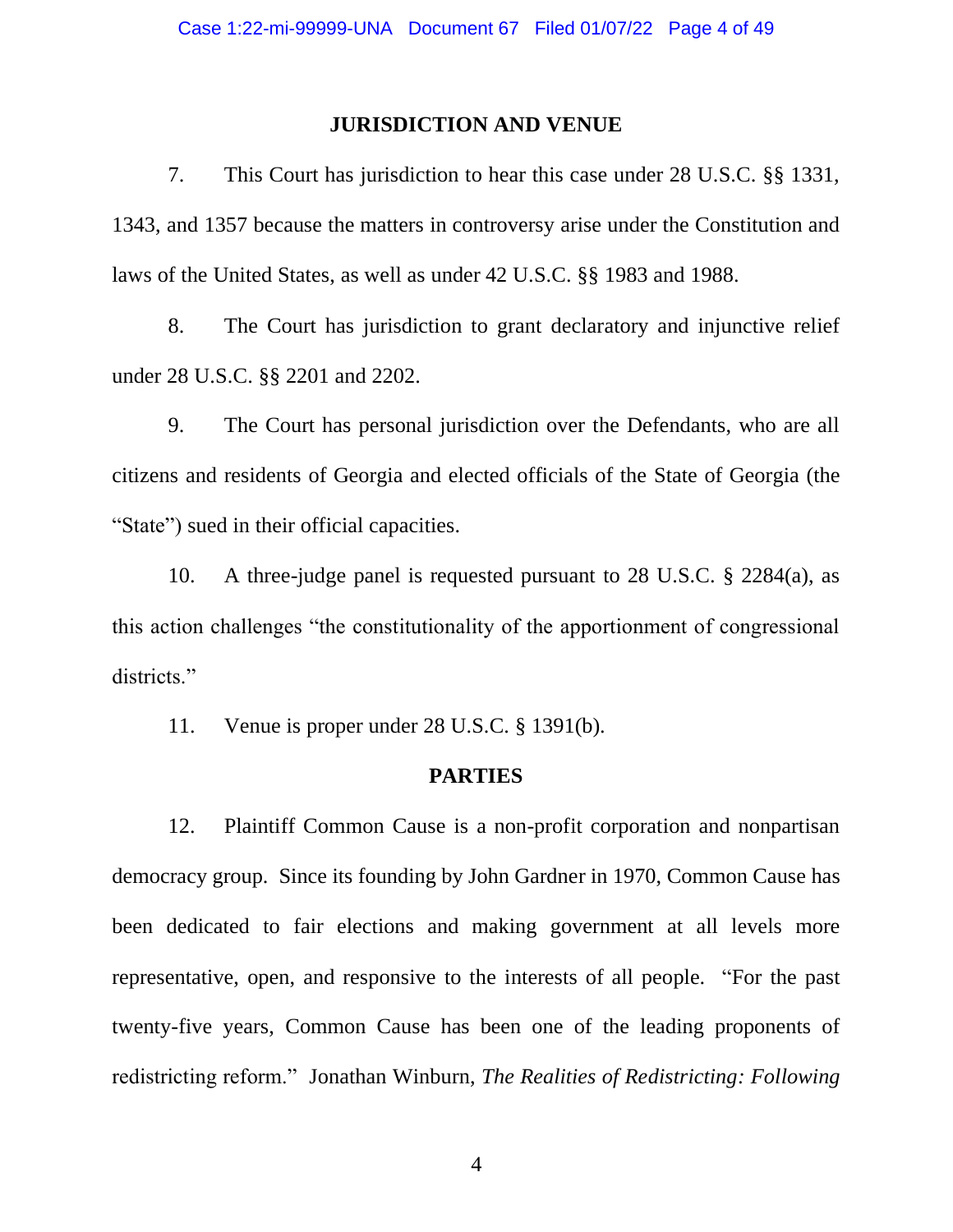*the Rules and Limiting Gerrymandering in State Legislative Redistricting* 205 (2009).

13. Common Cause carries out its mission in Georgia through Common Cause Georgia, whose offices are located in Atlanta, Georgia, and who conducts activities and has members and supporters across the state. In Georgia, Common Cause works to "strengthen public participation in our democracy and ensure that public officials and public institutions are accountable and responsive to citizens." Common Cause Georgia, https://www.commoncause.org/georgia/. Common Cause assists voters, including those in Georgia, in navigating the elections process, provides resources for voters to determine their districts and their polling locations, and mobilizes voters to engage in political advocacy.

14. Unfair and discriminatory redistricting directly frustrates and impedes Common Cause's core missions of making government more responsive to the interests of communities by diminishing the voices of the voters Common Cause works to engage, and forces Common Cause to divert resources toward directly combatting the ill effects of unlawful redistricting.

15. Common Cause has more than 26,000 members and supporters across Georgia, including members in each of the Challenged Districts. Common Cause has members who are registered voters who reside in each of the Challenged Districts and who identify as Black and/or other people of color. If the Challenged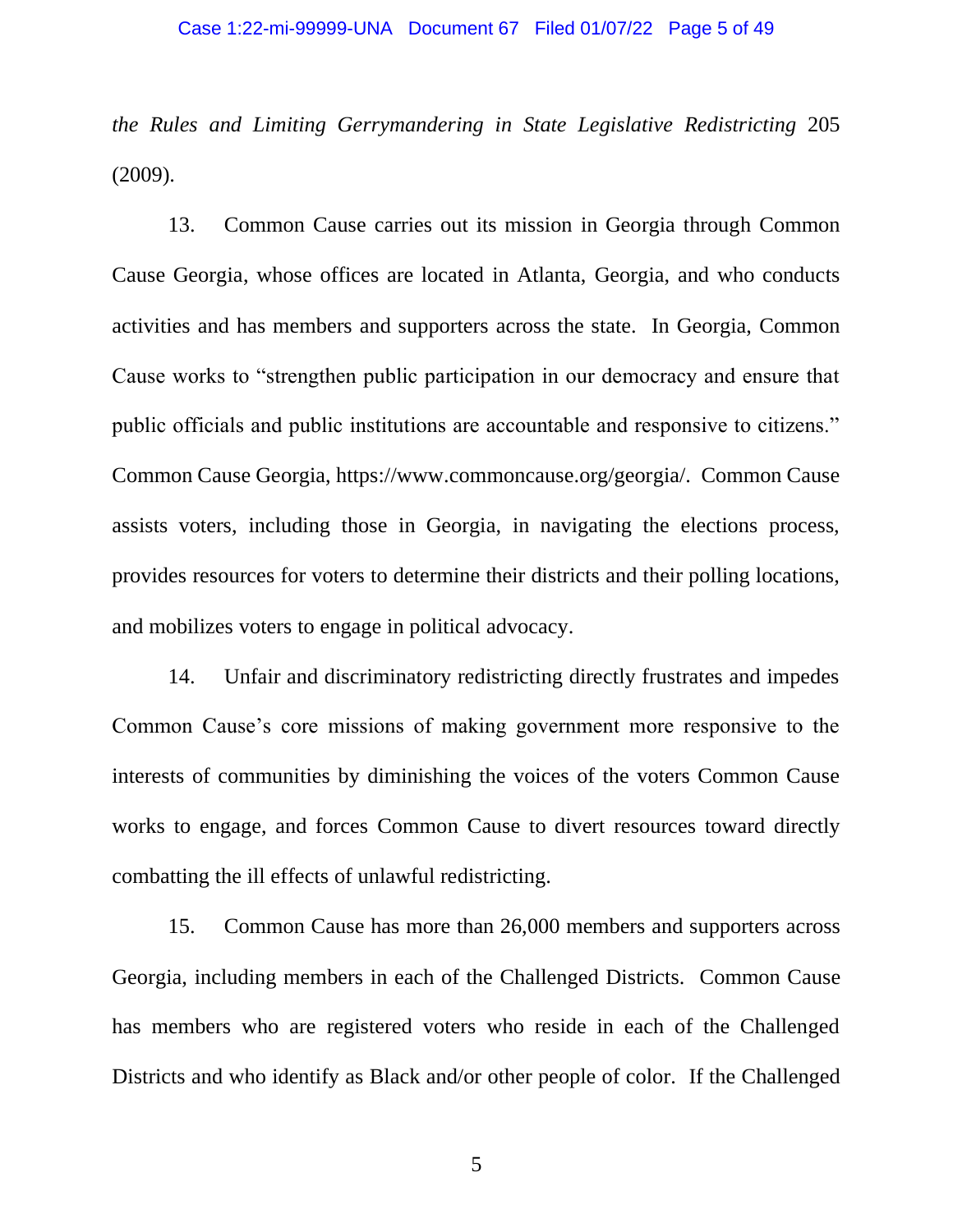### Case 1:22-mi-99999-UNA Document 67 Filed 01/07/22 Page 6 of 49

Districts are not enjoined, these members will be harmed by living and voting in unconstitutionally racially gerrymandered districts.

16. Common Cause brings this action on its own behalf and on behalf of its members and supporters who are residents of and registered voters in the Challenged Districts, who each have a right to representation in the U.S. Congress that complies with the U.S. Constitution.

17. Plaintiff League of Women Voters of Georgia (the "League") is a nonprofit corporation and nonpartisan democracy group organized and existing under the laws of the State of Georgia. The League fights to protect the rights of eligible voters and expand access for those who have been left out of the democratic process. As part of its mission, the League assists voters in navigating the elections process, provides resources for voters to determine their districts and their polling locations, and mobilizes voters to engage in political advocacy. The League provides public education materials to voters on the redistricting process and advocates for fair and constitutional maps.

18. Unfair and discriminatory redistricting directly frustrates and impedes the League's core missions of protecting the rights of voters the League works to engage, and forces the League to divert resources toward directly combatting the ill effects of unlawful redistricting.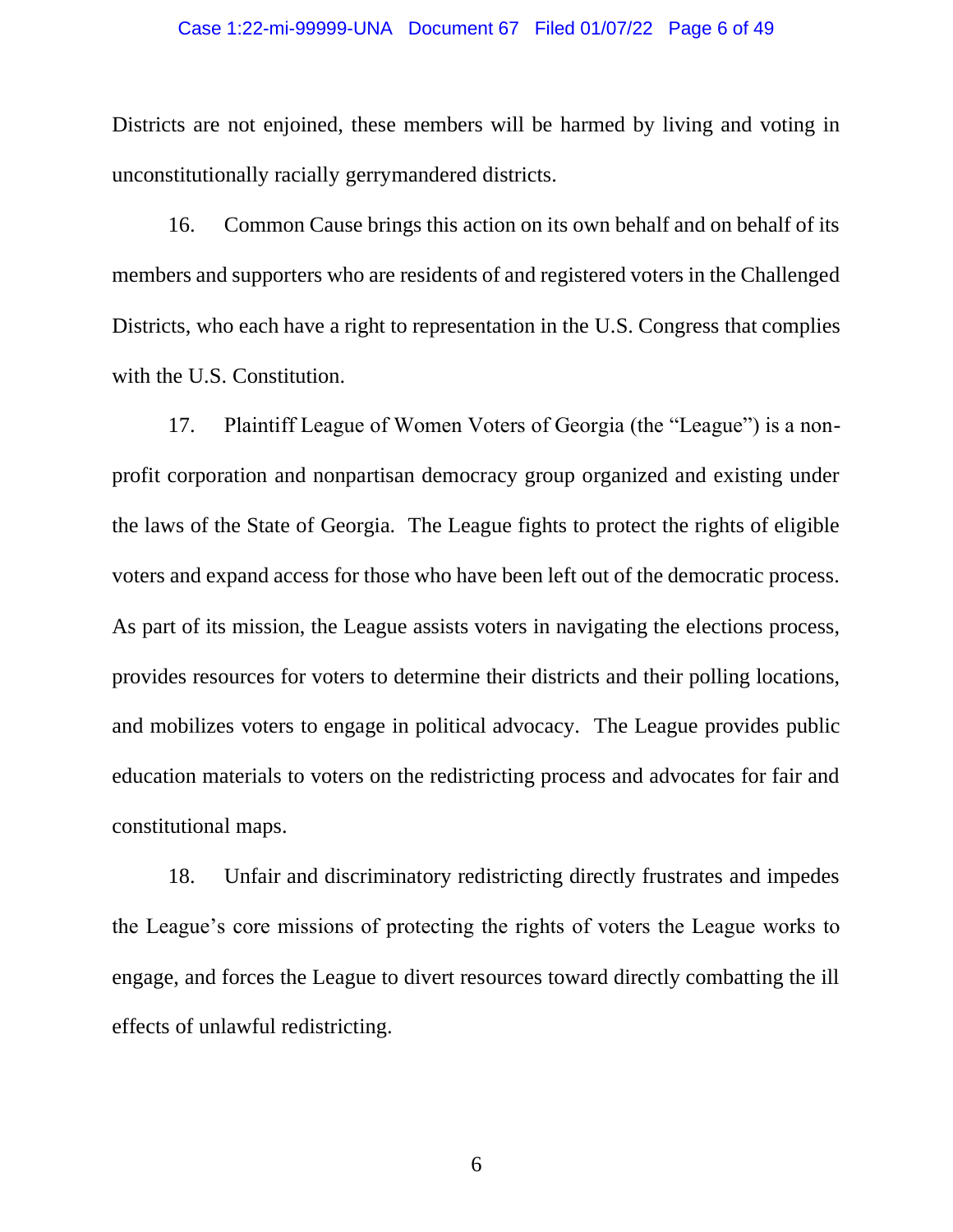#### Case 1:22-mi-99999-UNA Document 67 Filed 01/07/22 Page 7 of 49

19. The League has eight local, county-based chapters and five at-large chapters in Georgia. These include the League of Women Voters of Marietta-Cobb County, the League of Women Voters of Atlanta-Fulton County, and the League of Women Voters of Rome-Floyd County, which are based in the Challenged Districts.

20. The League has members in each of the Challenged Districts. The League has members who are registered voters who reside in each of the Challenged Districts and who identify as Black and/or other people of color. If the Challenged Districts are not enjoined, these members will be harmed by living and voting in unconstitutionally racially gerrymandered districts.

21. The League brings this action on its own behalf and on behalf of its chapters, members, and supporters who are residents of and registered voters in the Challenged Districts, who each have a right to representation in the U.S. Congress that complies with the U.S. Constitution.

22. Plaintiff Dr. Ursula Thomas is a registered voter and resident of Austell, Georgia, Cobb County, in Congressional District 13. Dr. Thomas identifies as Black/African-American. She is and will continue to be irreparably harmed by living and voting in an unconstitutionally racially gerrymandered district.

23. Plaintiff Jasmine Bowles is a registered voter and resident of Fayetteville, Georgia, Clayton County, in Congressional District 13. Ms. Bowles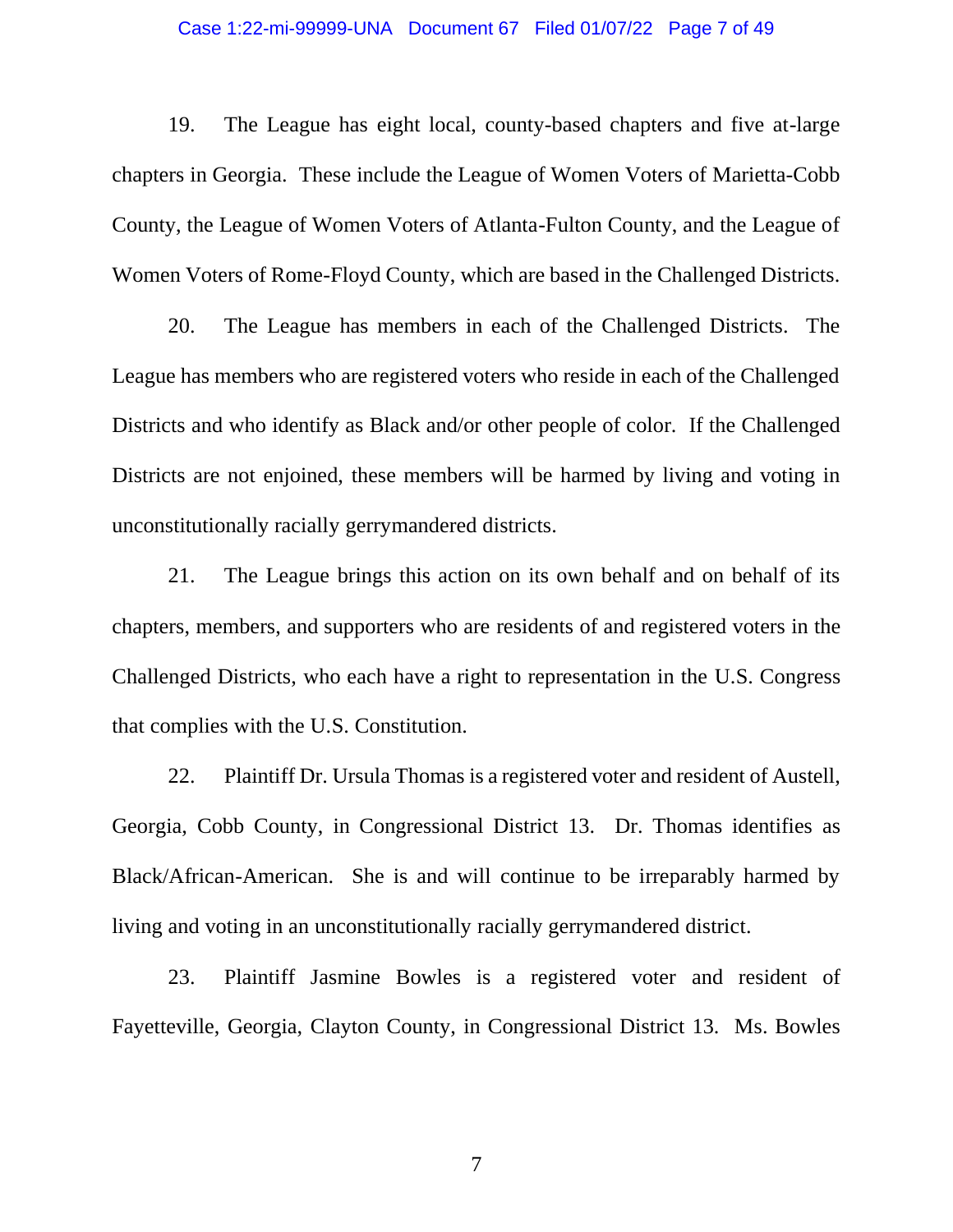### Case 1:22-mi-99999-UNA Document 67 Filed 01/07/22 Page 8 of 49

identifies as Black/African-American. She is and will continue to be irreparably harmed by living and voting in an unconstitutionally racially gerrymandered district.

24. Plaintiff Dr. H. Benjamin Williams is a registered voter and resident of Mableton, Georgia, Cobb County, in Congressional District 13. Dr. Williams identifies as Black/African-American. He is and will continue to be irreparably harmed by living and voting in an unconstitutionally racially gerrymandered district.

25. Defendant Brad Raffensperger is sued in his official capacity as the Secretary of State of Georgia. Defendant Raffensperger is Georgia's chief election officer, responsible for overseeing the conduct of its elections and implementing election laws and regulations, including the congressional districts map at issue in this litigation. *See* Ga. Code Ann. § 21-2-50(b); Ga. Comp. R. & Regs. 590-1-1-.01, .02 (2018).

26. Defendants John Kennedy and Bonnie Rich are sued in their official capacities as Chairs of the Georgia Senate Committee on Reapportionment and Redistricting ("Senate Committee") and Georgia House Committee on Legislative and Congressional Reapportionment ("House Committee"), respectively. In their capacity as Chairs of the Senate Committee and House Committee, Defendants Kennedy and Rich prepare and develop redistricting plans for the State and preside over the meetings of their respective committees. Defendants Kennedy and Rich led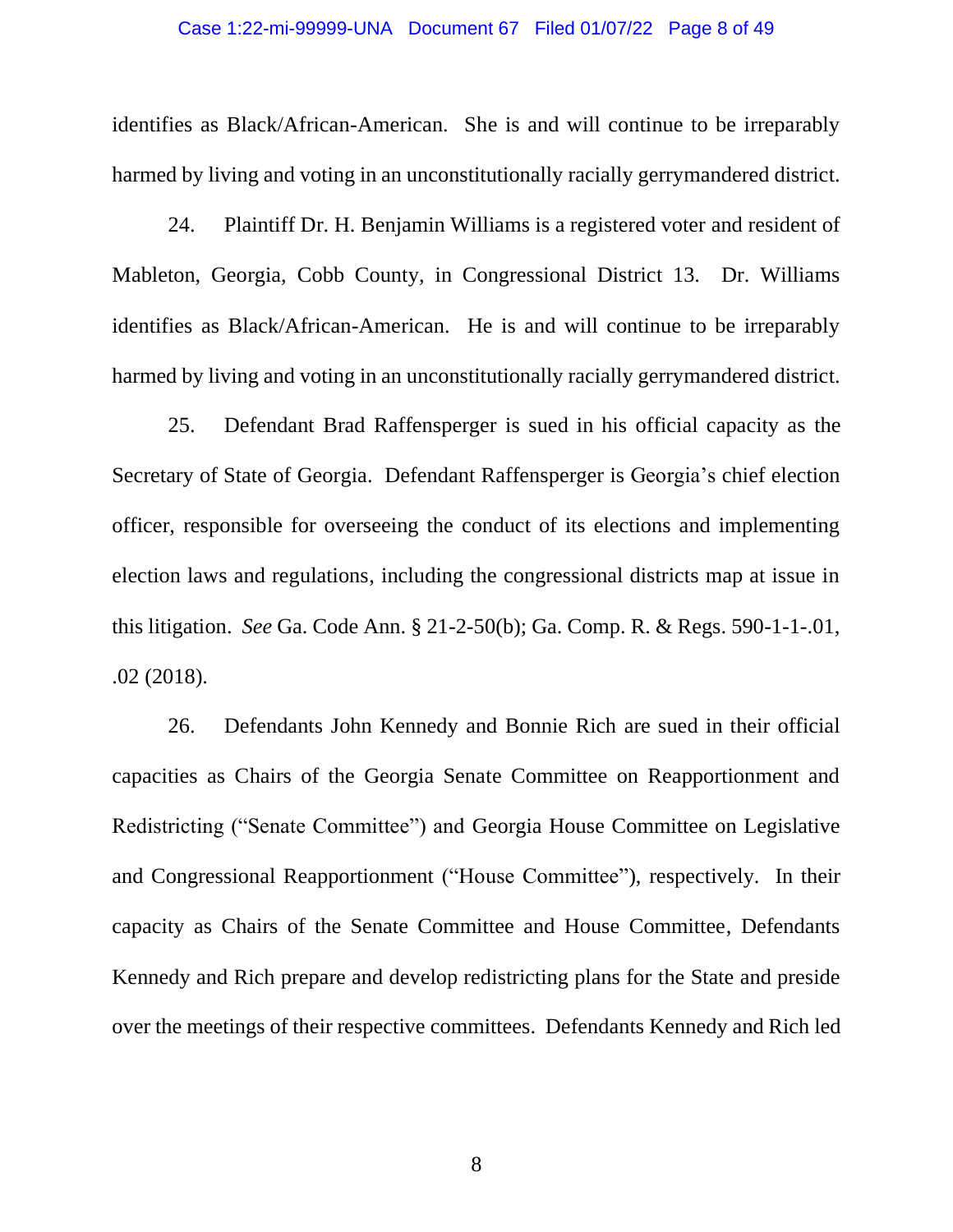the drawing of the Challenged Districts and will likely lead efforts to redraw districts to remedy their unconstitutionality if the Court orders the State to do so.

# **STATEMENT OF FACTS**

27. On November 22, 2021, Georgia's General Assembly passed S.B. 2EX, the congressional redistricting plan developed by Defendants Kennedy and Rich and favorably reported out of their respective legislative committees. S.B. 2EX establishes Georgia's congressional districts for the upcoming ten-year cycle, starting with the 2022 congressional elections. Georgia's Governor, Brian Kemp, signed S.B. 2EX into law on December 30, 2021.

28. S.B. 2EX continues Georgia's long history of racially discriminatory voting practices. The revisions are a disheartening confirmation that "a leopard cannot change its spots," Jeremiah 13:23 (KJV), and a stern reminder of the need for vigilance to protect minority rights.

# **I. Georgia's Long History of Suppressing the Voting Strength of Black Voters and Other Voters of Color**

29. For many decades, Georgia and its white elected officials have worked relentlessly to suppress the vote and voting power of Black voters and other voters of color. Black voters and other voters of color have tirelessly challenged Georgia's efforts, asking the federal courts to help them rebuff race-based assaults on the right to vote. And time and again, the federal courts have answered the call, documenting Georgia's shameful history of racially discriminatory voting practices. *See, e.g.*,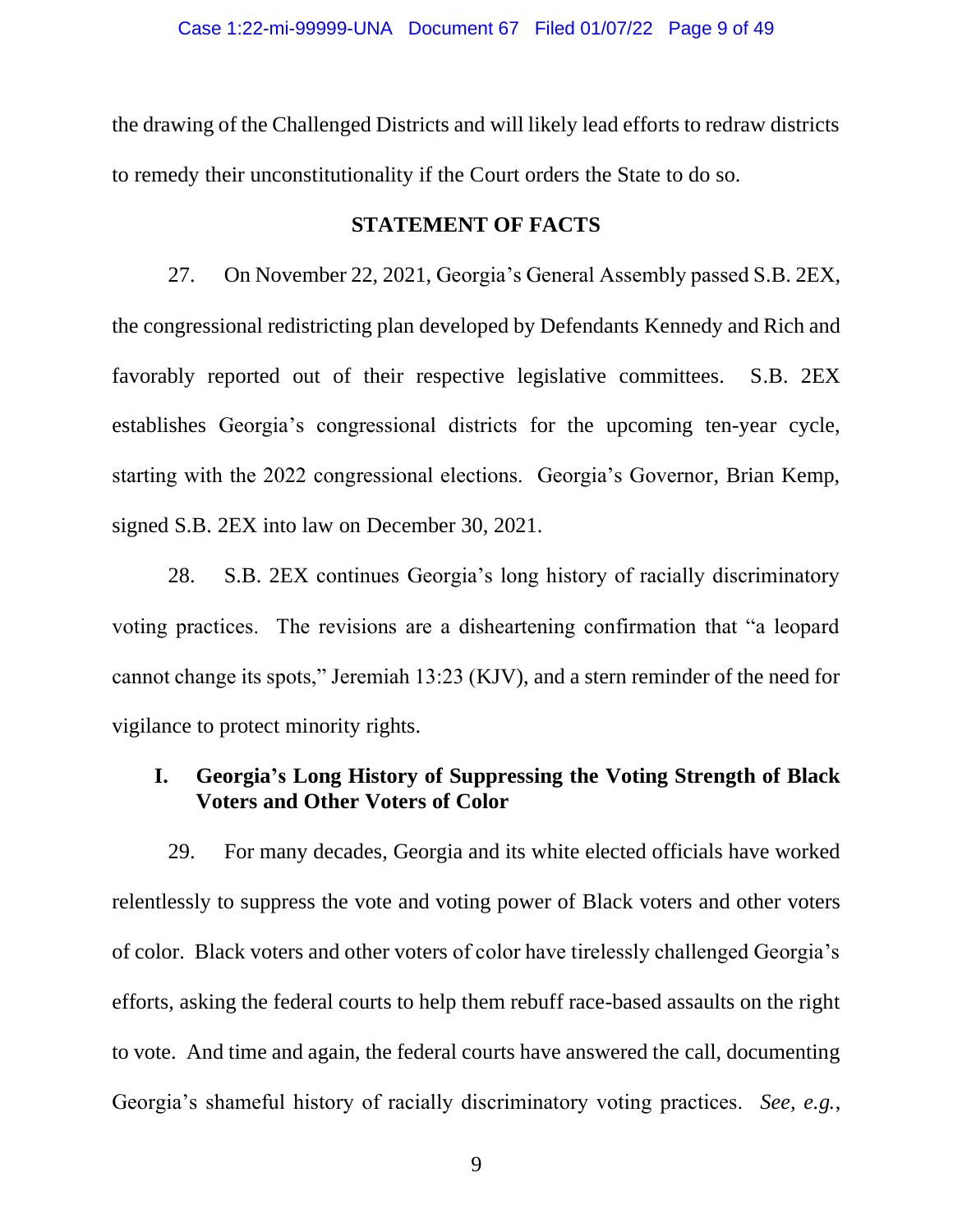*Brooks v. State Bd. of Elections*, 848 F. Supp. 1548, 1560 (S.D. Ga. 1994) ("The history of the state<sup>['s]</sup> segregation practice and laws at all levels has been rehashed so many times that the Court can all but take judicial notice thereof."); *Johnson v. Miller*, 864 F. Supp. 1354, 1379–80 (S.D. Ga. 1994), *aff'd and remanded*, 515 U.S. 900 (1995) ("[W]e have given formal judicial notice of the State's past discrimination in voting, and have acknowledged it in the recent cases."); *Ga. State Conf. of the NAACP v. Fayette Cnty. Bd. of Comm'rs*, 950 F. Supp. 2d 1294, 1314 (N.D. Ga. 2013), *aff'd in part, vacated in part*, *rev'd in part and remanded*, 775 F.3d 1336 (11th Cir. 2015) ("Generally, Georgia has a history chock full of racial discrimination at all levels. This discrimination was ratified into state constitutions, enacted into state statutes, and promulgated in state policy. Racism and race discrimination were apparent and conspicuous realities, the norm rather than the exception.") (quoting *Brooks*, 848 F. Supp. at 1560).

30. In the years after the Civil War, the euphoria of Emancipation was quickly replaced by the Ku Klux Klan's terror. The Equal Justice Initiative has documented 589 known lynchings in Georgia from 1877 until 1950, the second highest total among states. Lynching and other racial violence against Black Georgians created an environment of fear that deterred eligible Black voters from voting.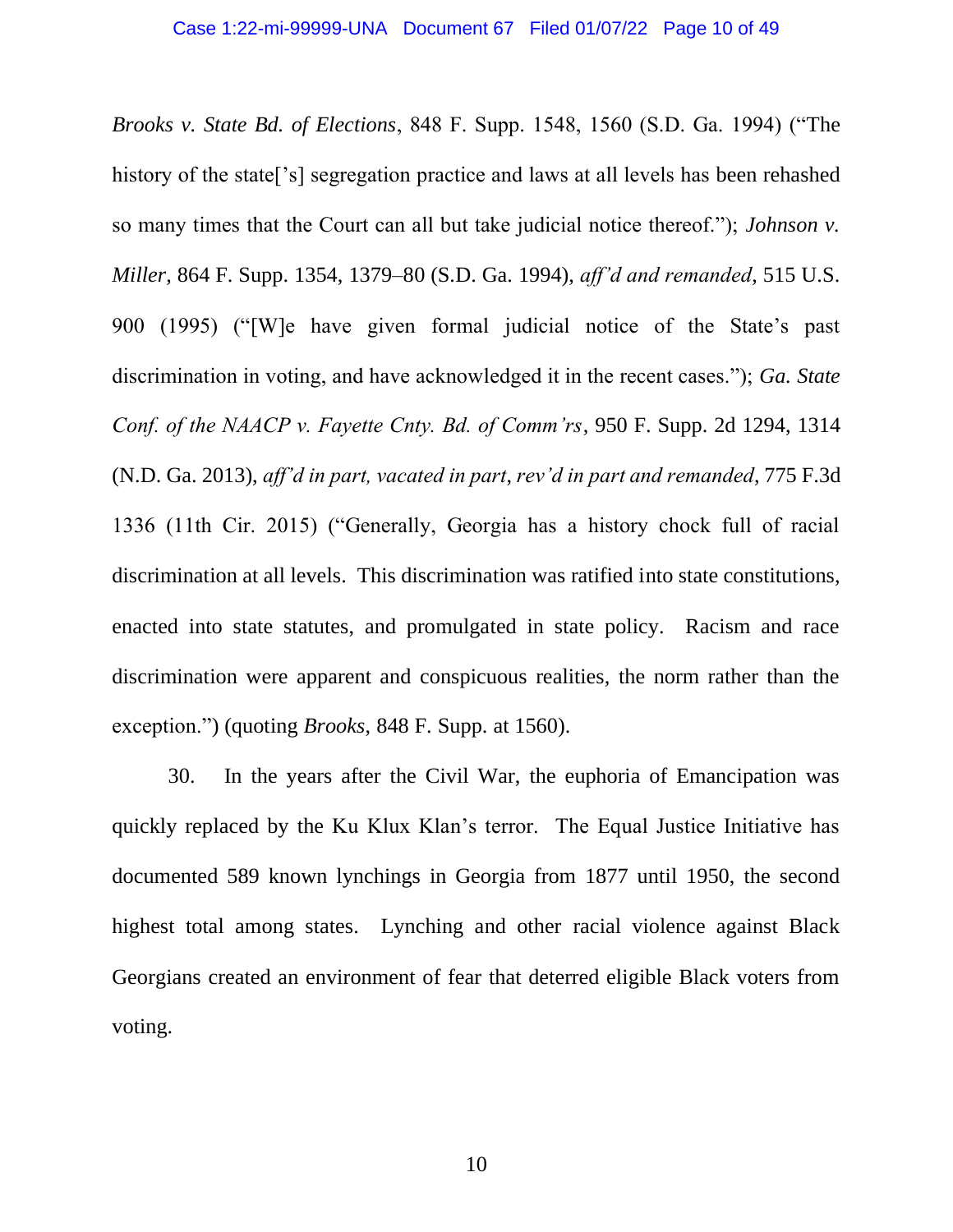## Case 1:22-mi-99999-UNA Document 67 Filed 01/07/22 Page 11 of 49

31. Racial violence went hand-in-hand with governmental repression that was nakedly effective in disenfranchising Black voters through a variety of election laws, including grandfather clauses, literacy tests, poll taxes, and the adoption of "white primaries."

32. In 1877 Georgia was the first state to enact a "poll tax," which disenfranchised many poor Black voters for 75 years until it was abolished in 1945.

33. The Democratic Party in Georgia adopted "white primaries," allowing only white voters to vote in primaries, in 1900. This practice continued in Georgia until it was held unconstitutional 45 years later in *King v. Chapman*, 62 F. Supp. 639, 650 (M.D. Ga. 1945), *aff'd*, 154 F.2d 460 (5th Cir. 1946).

34. In 1958, Georgia adopted "literacy tests" for voting that had a disproportionate impact on Black voters. The use of these tests in Terrell County, Georgia, was challenged under the Civil Rights Act of 1957, and found to have subjected Black voters to "distinctions in the registration process on the basis of their race and color." *United States v. Raines*, 189 F. Supp. 121, 132 (M.D. Ga. 1960).

35. In 1961, the U.S. Commission on Civil Rights reported that in many rural counties of Georgia there was "total exclusion from the suffrage" for Black voters. The report concluded that "[t]he right to vote without distinctions of race or color—the promise of the 15th amendment—continues to suffer abridgment," and that there was evidence of "discriminatory disenfranchisement" in Georgia.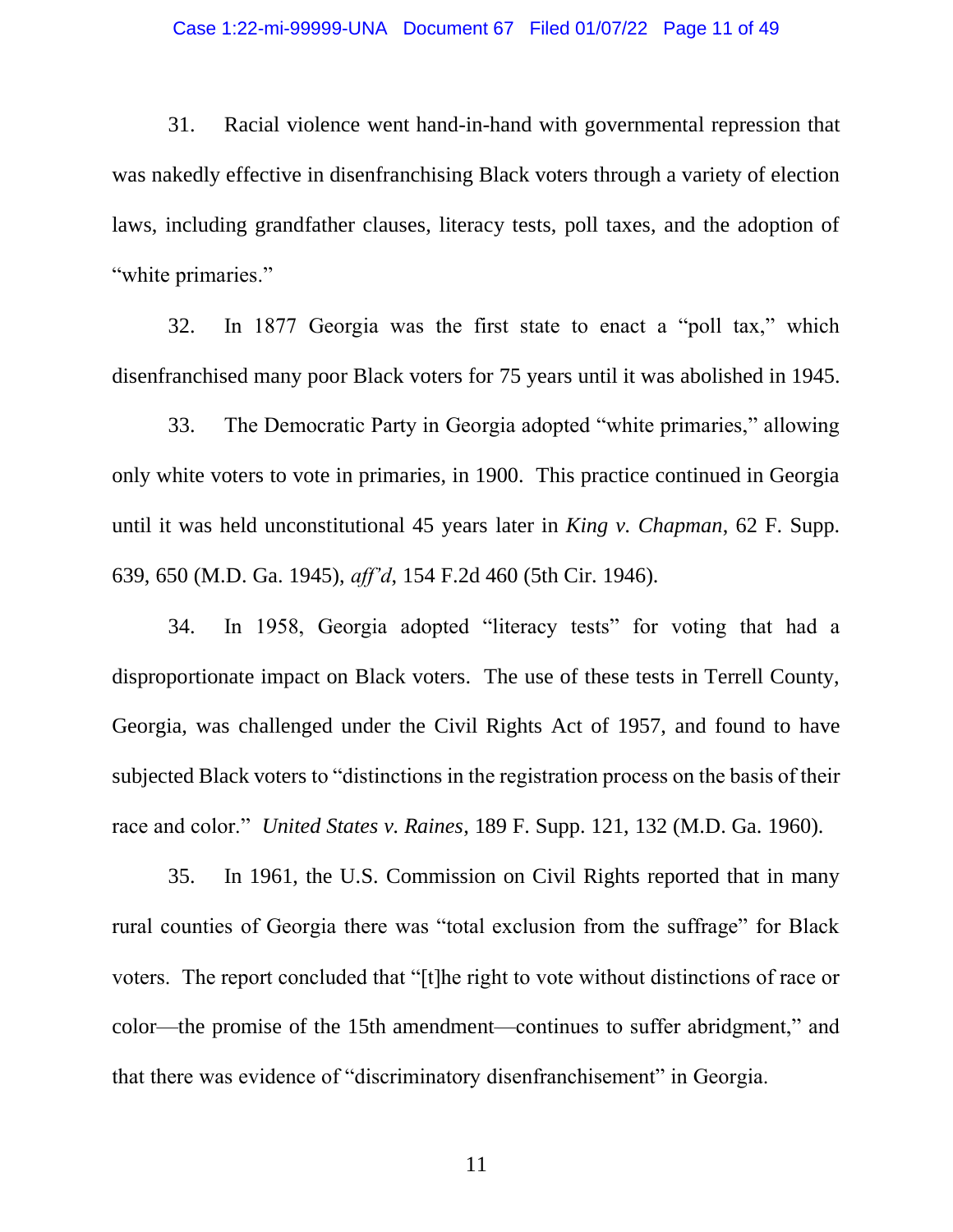## Case 1:22-mi-99999-UNA Document 67 Filed 01/07/22 Page 12 of 49

36. When Congress enacted the VRA in 1965, Georgia was one of the nine states required to get clearance from the Department of Justice before changing election rules, because of the State's history of voter discrimination. *See South Carolina v. Katzenbach*, 383 U.S. 301, 329-30 (1966) ("Section 4(b) of the Act also embraces [Georgia]" due to "evidence of actual voting discrimination.").

37. From 1965 to 2012, Georgia's racially discriminatory voting schemes necessitated federal intervention 187 times, including more than 91 Department of Justice Section 5 objections since the 1982 reauthorization of Section 5 of the VRA.

38. In 2013, the Supreme Court in *Shelby County v. Holder*, 570 U.S. 529 (2013), invalidated the coverage provision that determined which jurisdictions were subject to the VRA's preclearance requirement. Since then, unfettered by preclearance restrictions, Georgia has regularly sought to suppress the vote of people of color, and Black voters in particular.

39. After *Shelby County*, Georgia lawmakers have sought to curtail the voting rights of Black voters at every stage of the process, implementing a broad array of barriers that disproportionately impact voters of color, including:

- a. Shortening voter registration deadlines;
- b. Aggressive "exact match" rejection of voter registration deadlines;
- c. Voter registration purges;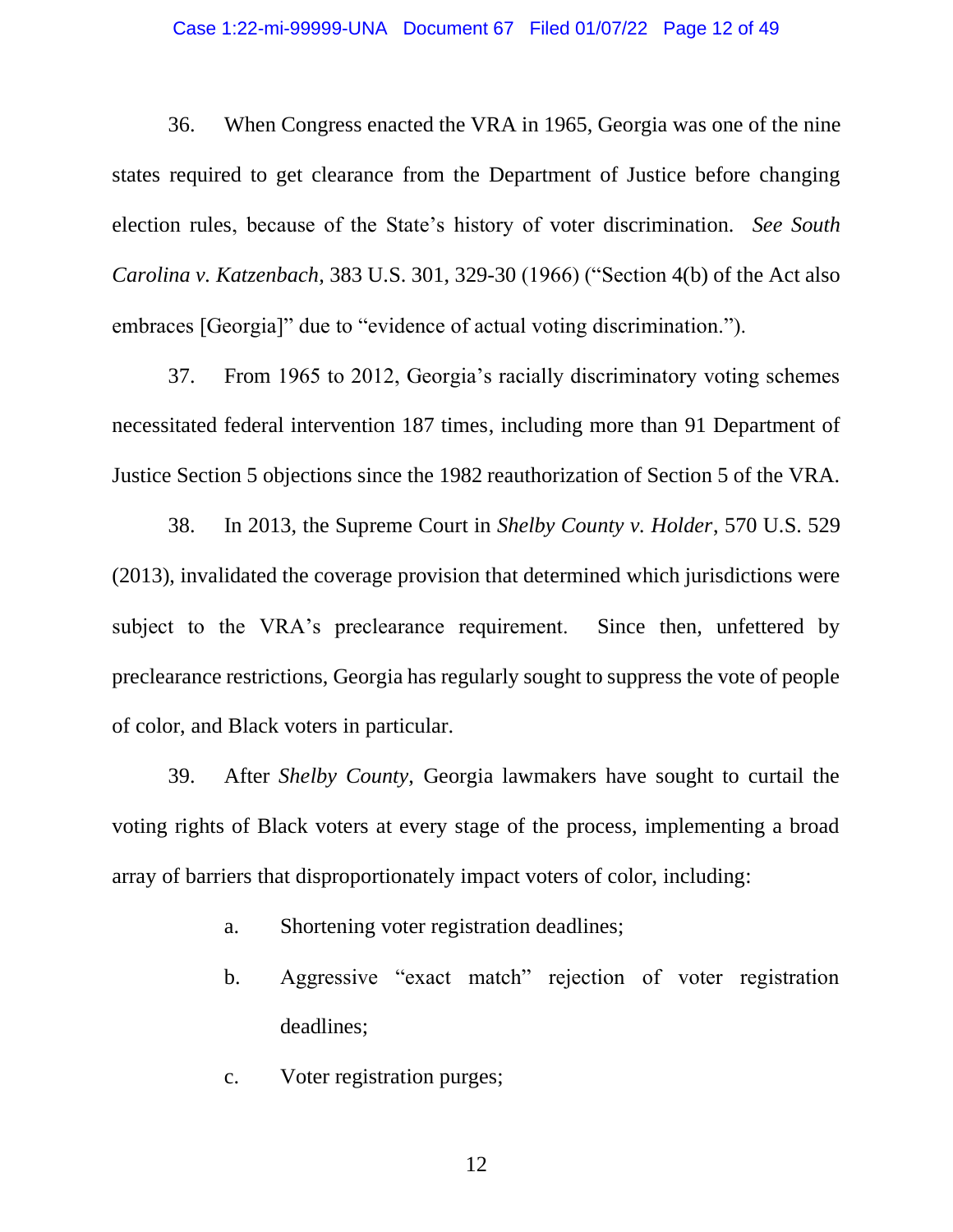- d. Voter eligibility challenges;
- e. Criminal investigations of voter registration drives;
- f. Restricting early voting; and
- g. Closing polling places, with consequent long lines to vote.

40. Black voters and other voters of color bear the effects of discrimination in areas such as education, employment, and housing. Black Georgians live with higher poverty rates as compared to white Georgians, have lower incomes per capita, have lower levels of educational attainment, and have lower home ownership rates according to the U.S. Census Bureau's 2019 American Community Survey.

# **II. Georgia's Use of Congressional Redistricting to Discriminate Against Black Voters and Other Voters of Color**

41. Georgia's long tradition of various efforts to suppress the right of Black citizens to vote is especially apparent in Georgia's periodic congressional redistricting. Historically, Georgia's redistricting plans have been marred by their deleterious effects on people of color, particularly African-American communities.

42. In the first redistricting cycle after the passage of the Voting Rights Act of 1965, the U.S. Department of Justice objected to the congressional redistricting plan under Section 5 of the VRA's preclearance provisions based on its inability to conclude "that [the] new boundaries [would] not have a discriminatory racial effect on voting by minimizing or diluting black voting strength in the Atlanta area." *See* Letter from David L. Norman, Assistant Attorney General, U.S. Department of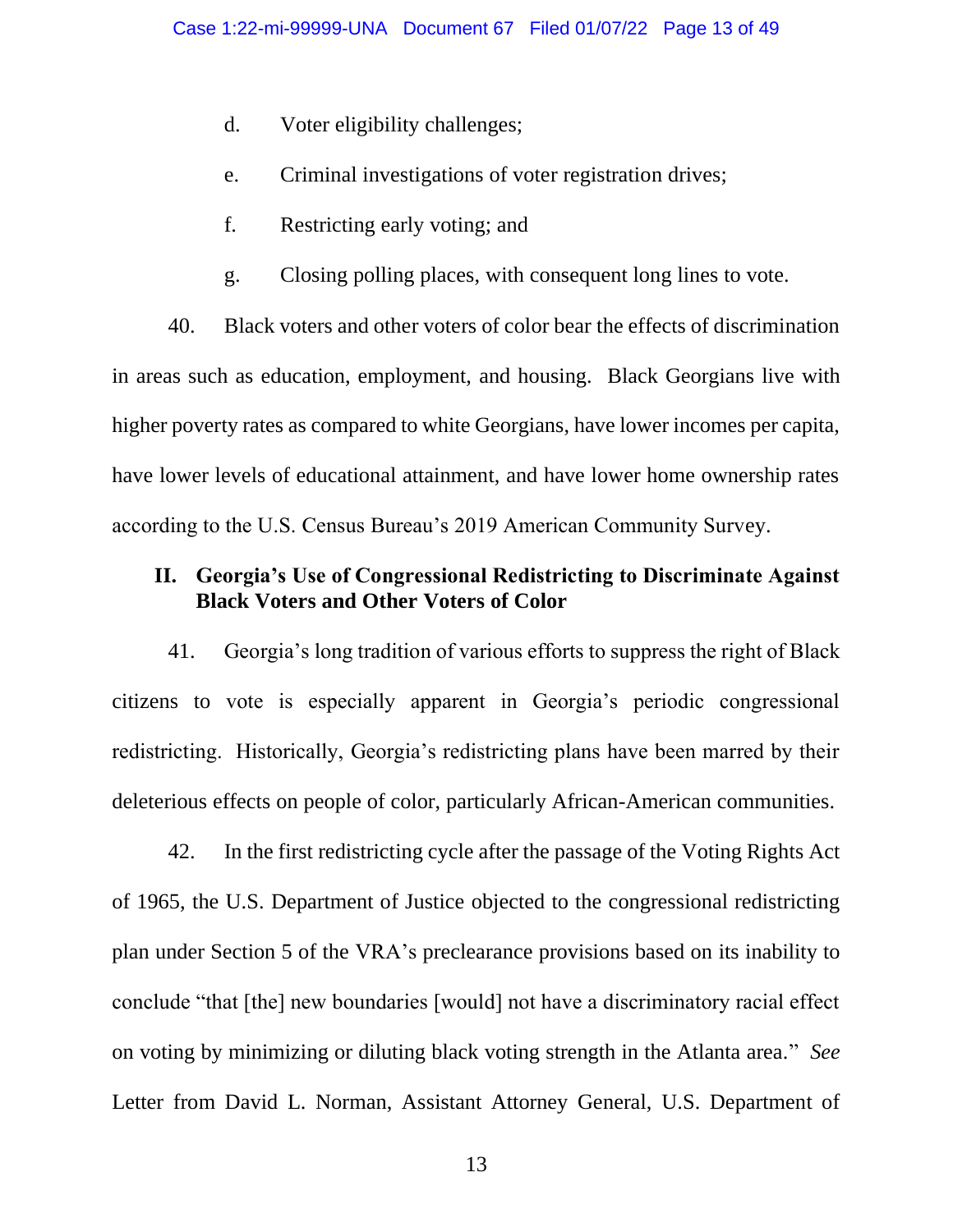Justice, Civil Rights Division, to the Hon. Arthur K. Bolton, Attorney General, State of Georgia (Feb. 11, 1972), https://www.justice.gov/crt/records/vot/obj\_letters/letters/GA/GA-1140.pdf.

43. During the next redistricting cycle, the Department of Justice denied preclearance to Georgia's 1981 congressional redistricting plan. *See* Letter from William Bradford Reynolds, Assistant Attorney General, U.S. Department of Justice, Civil Rights Division, to the Hon. Michael Bowers, Attorney General, State of Georgia (Feb. 11, 1982), [https://www.justice.gov/crt/records/vot/obj\\_letters/letters/GA/GA-1870.pdf.](https://www.justice.gov/crt/records/vot/obj_letters/letters/GA/GA-1870.pdf) The State then sought a declaratory judgment from a three-judge federal court in Washington, D.C. that the plan had neither the purpose nor effect of denying or abridging the right to vote on account of race, color, or membership in a language minority group. To the contrary, the court found: "The only reason the Georgia General Assembly failed to enlarge the black population in the Fifth District more than it did and failed to unite black neighborhoods was solely because the population was of the black race. There was no legitimate, nondiscriminatory reason why the Fifth District was drawn the way it was. . . . The Fifth District was drawn to suppress black voting strength in Georgia." *Busbee v. Smith*, 549 F. Supp. 494, 514-15 (D.D.C. 1982), *aff'd mem*., 459 U.S. 1166 (1983).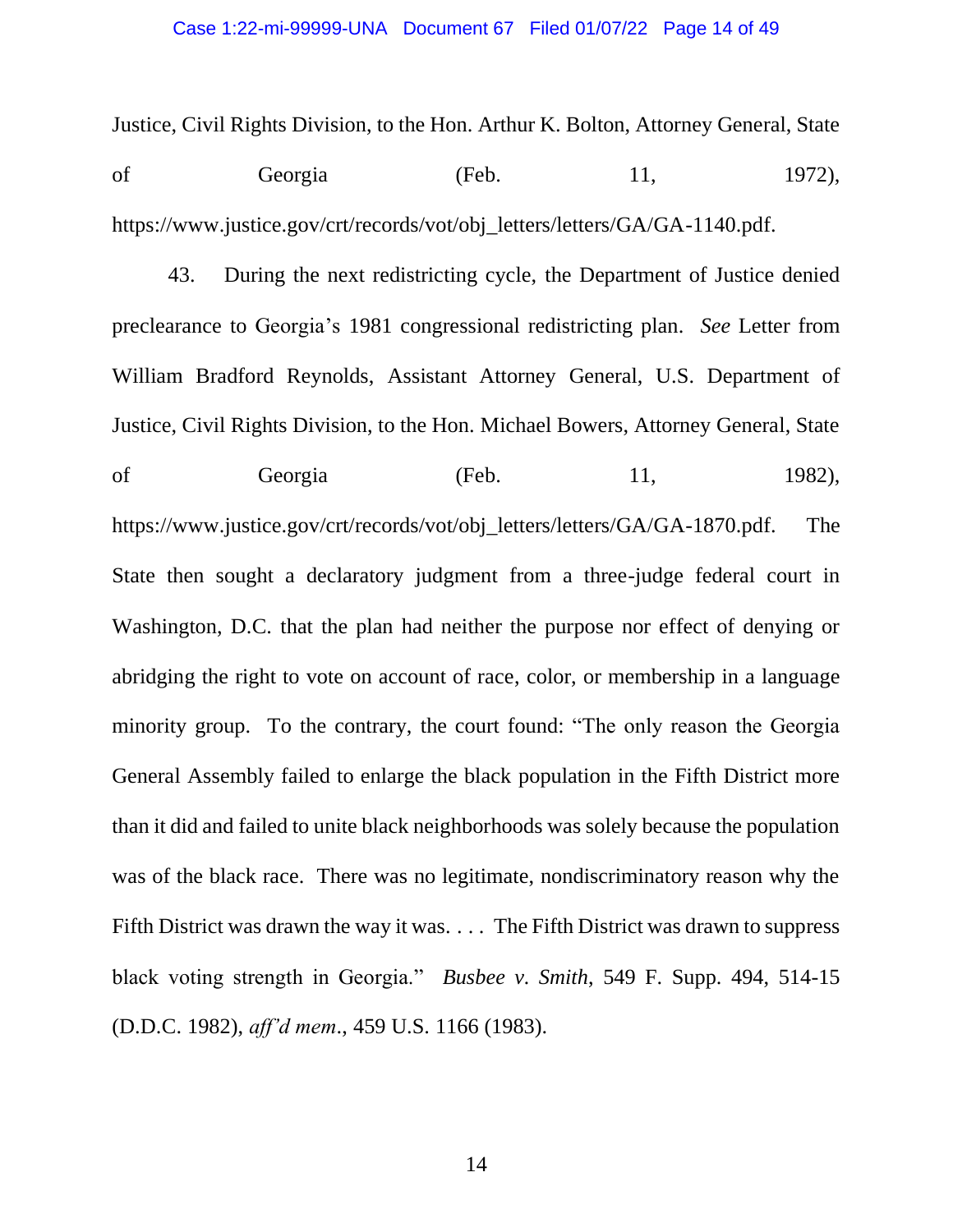## Case 1:22-mi-99999-UNA Document 67 Filed 01/07/22 Page 15 of 49

44. In weighing the evidence presented, the court found Joe Mack Wilson—then Chairman of the House Reapportionment Committee—"is a racist," who told his colleagues on numerous occasions that "I don't want to draw  $n^{****}$ districts." *Id.* at 500-01.

45. In the same opinion, the federal court found that Tom Murphy, the Speaker of the House, "refused to appoint black persons to the conference committee [to resolve the dispute between the House and Senate] solely because they might support a plan which would allow black voters, in one district, an opportunity to elect a candidate of their choice." *Id.* at 510.

46. The Department of Justice twice denied Section 5 preclearance to Georgia's congressional redistricting plans in 1992. The first proposed plan "d[id] not recognize the black voting potential of the large concentration of minorities in southwest Georgia," and the State did not "satisfactorily explain<sup>[]"</sup> why the 5th District included predominately white precincts while excluding adjacent Black communities which had a community of interest with the residents of the 5th District. *See* Letter from John R. Dunne, Assistant Attorney General, U.S. Department of Justice, Civil Rights Division, to Mark H. Cohen, Senior Assistant Attorney General, State of Georgia (Jan. 21, 1992), [https://www.justice.gov/crt/records/vot/obj\\_letters/letters/GA/GA-2330.pdf.](https://www.justice.gov/crt/records/vot/obj_letters/letters/GA/GA-2330.pdf) The second proposed plan was rejected due to "continulating]" "concerns that the Georgia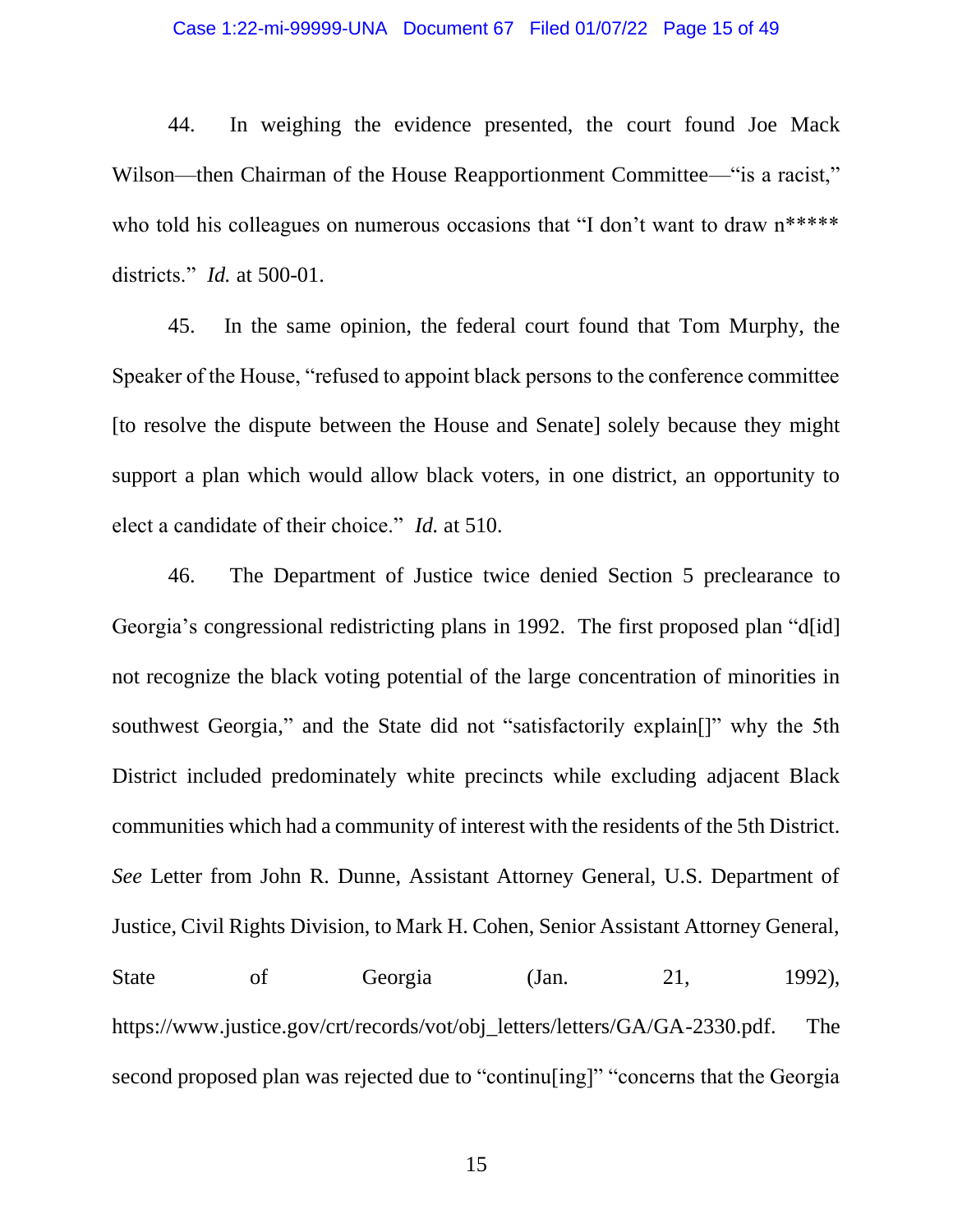## Case 1:22-mi-99999-UNA Document 67 Filed 01/07/22 Page 16 of 49

legislative leadership had been predisposed to limit black voting potential to two black majority voting age population districts," and a finding that "the submitted plan minimizes the electoral potential of large concentrations of black population in several areas of the state." Letter from John R. Dunne, Assistant Attorney General, U.S. Department of Justice, Civil Rights Division, to Mark H. Cohen, Senior Assistant Attorney General, State of Georgia (Mar. 20, 1992), https://www.justice.gov/crt/records/vot/obj\_letters/letters/GA/GA-2360.pdf.

47. Georgia's 2011 congressional redistricting plan passed despite the opposition of 40 out of 41 Black representatives in the House of Representatives, and the opposition of all Black senators in the Senate. *See* H.B. 20EX, Georgia Congressional Reapportionment Act of 2011, https://www.legis.ga.gov/legislation/34771.

48. Black Congressman and civil rights icon, John Lewis, described the 2011 congressional redistricting plan as "an affront to the spirit and the letter of the Voting Rights Act." Aaron G. Sheinin, *GOP Redistricting Plan Would Tighten Grip on Congressional Delegation*, Atlanta Journal-Constitution (Aug. 23, 2011), [http://www.ajc.com/news/local-govt--politics/gop-redistricting-plan-would](http://www.ajc.com/news/local-govt--politics/gop-redistricting-plan-would-tighten-grip-congressional-delegation/7pf5U0xghjknRgzQUW7O8O/)[tighten-grip-congressional-delegation/7pf5U0xghjknRgzQUW7O8O/.](http://www.ajc.com/news/local-govt--politics/gop-redistricting-plan-would-tighten-grip-congressional-delegation/7pf5U0xghjknRgzQUW7O8O/)

49. In the nearly five decades that the Department of Justice required Georgia's redistricting plans to be precleared under Section 5 of the VRA, the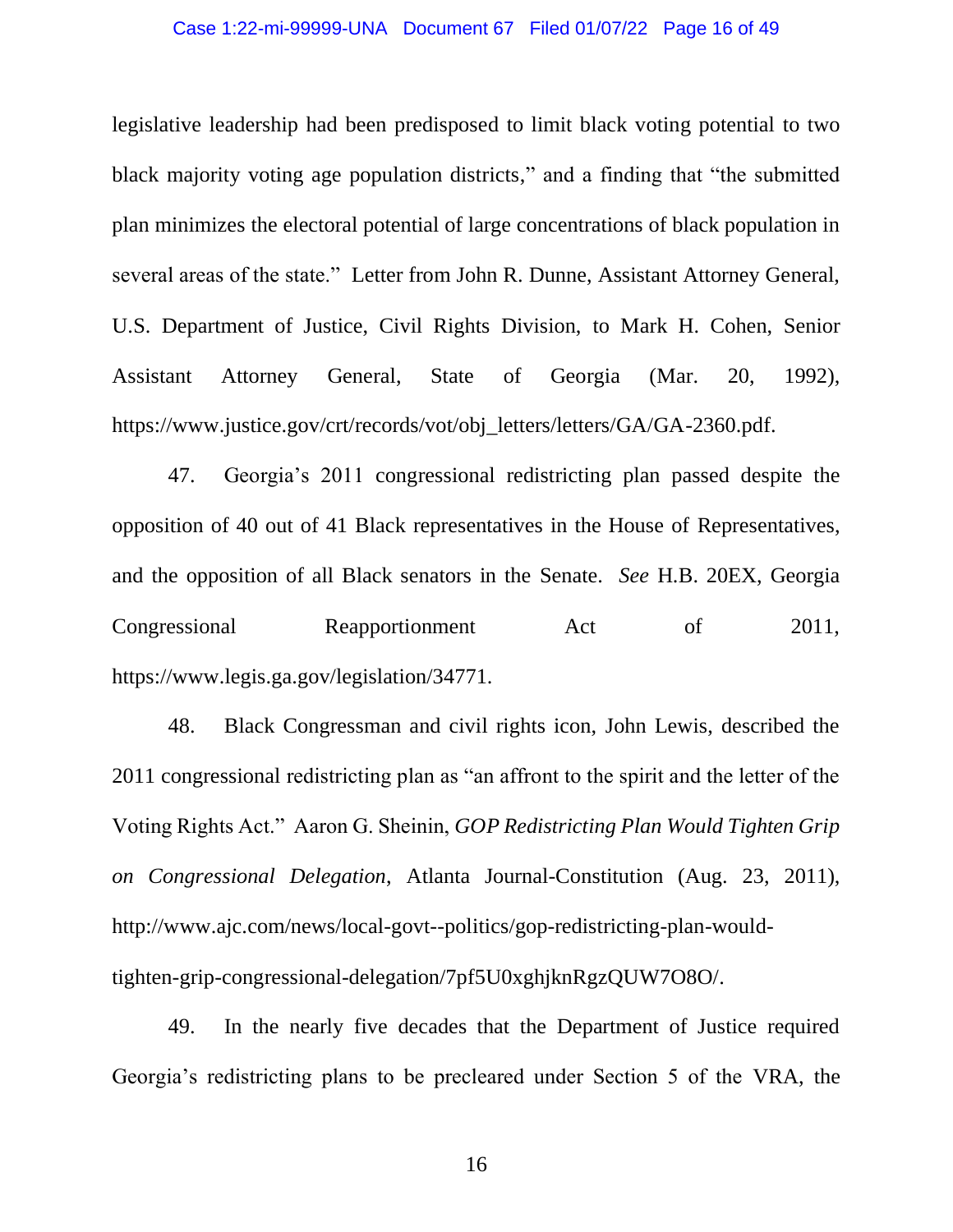Department of Justice objected to 30 congressional, state legislative, and local redistricting schemes. The Department of Justice prevailed on 28 of the objections, with a court denying declaratory judgment in one and the Department of Justice withdrawing one other.

50. S.B. 2EX is the State's first congressional redistricting plan to be enacted since the end of the VRA's preclearance requirement that applied for the last five redistricting cycles.

# **III. The 2021 Legislative Process for Redistricting**

51. The rushed legislative process for redrawing Georgia's congressional maps was marked by a distinct lack of transparency and accountability. The congressional map that ultimately became law as S.B. 2EX was released publicly for the first time on November 17, 2021, and was passed by the General Assembly three business days later, on November 22, 2021.

52. At each juncture, the General Assembly ignored the input of Georgia residents, including Georgians' concerns that congressional districts proposed in S.B. 2EX violated traditional redistricting criteria and reduced the voting strength of people of color through the use of "cracking" and "packing" maneuvers indicative of racial gerrymandering.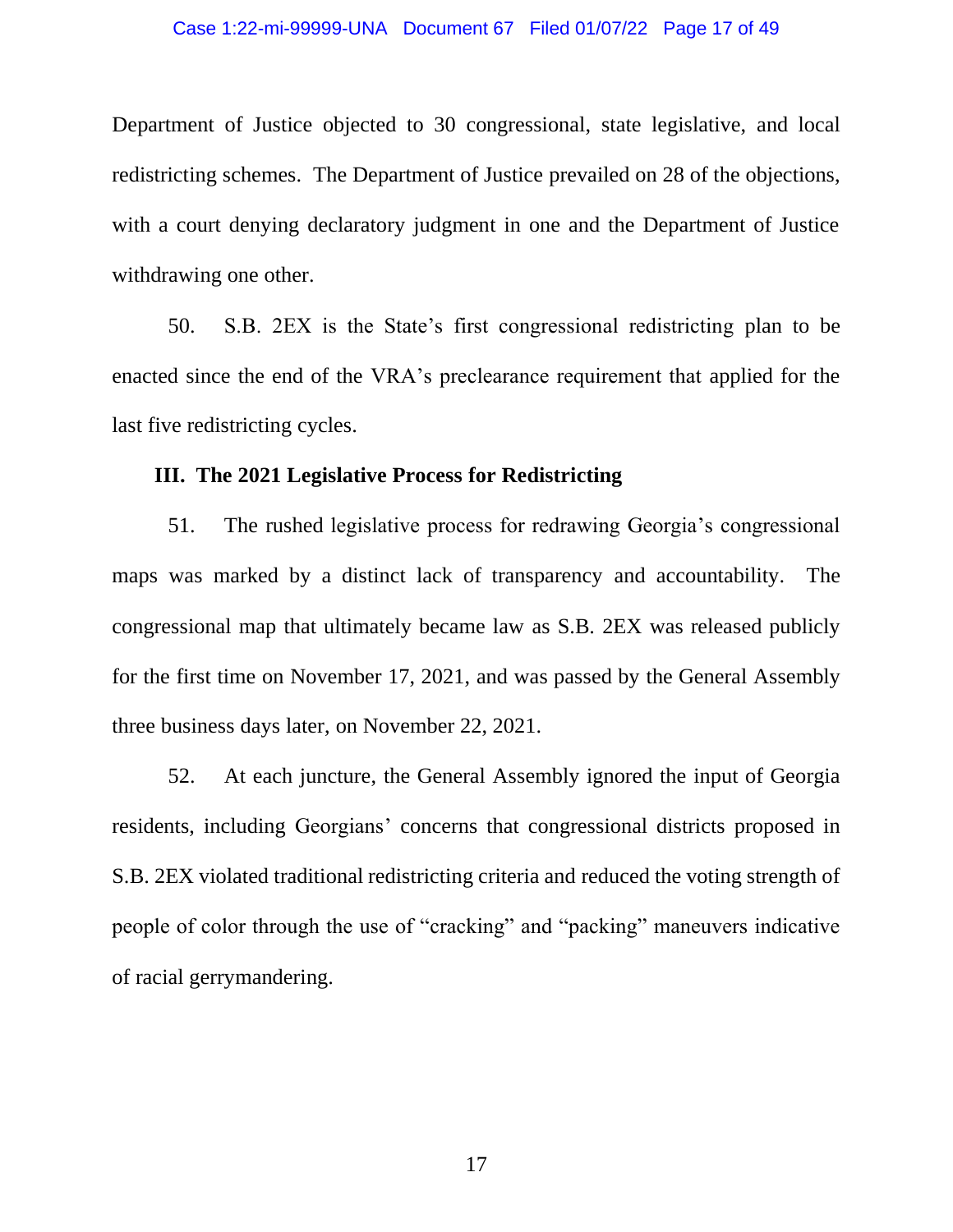# **A. Changing Demographics and Growing Political Strength of the BIPOC Electorate**

53. On August 12, 2021, the U.S. Census Bureau released the results of the 2020 Census. Georgia's population grew by 10.6% between 2010 and 2020. Communities of color drove this population growth, with the Black population growing by 15.8%, the Latinx population by 31.6%, and the Asian American population by  $54.8\%$ .<sup>1</sup> By contrast, the white population shrank by  $4.0\%$  over that same time period. 51.9% of Georgia's current population identifies as non-Hispanic white, 33.0% as Black, 10.5% as Latinx, 5.3% as Asian American, and 2.0% as any part American Indian/Alaska Native.

54. Georgia's shifting demographics have corresponded to increased political strength for Black voters and other voters of color, especially in recent elections. 2018 gubernatorial candidate Stacey Abrams, a Black woman who was the Black-preferred candidate, was narrowly defeated after receiving 48.8% of the general election vote. Reverend Raphael Warnock and Jon Ossoff—the Blackpreferred candidates in the January 2021 United States Senate runoff elections prevailed, receiving 51% and 50.6% of the vote, respectively. Members of the

<sup>&</sup>lt;sup>1</sup> We use "Black" to refer to any Census respondent who replied they were any part Black, "Latinx" to refer to any Census respondent who replied they were of Hispanic or Latino origin, and "Asian American" to refer to any Census respondent who replied they were any part Asian.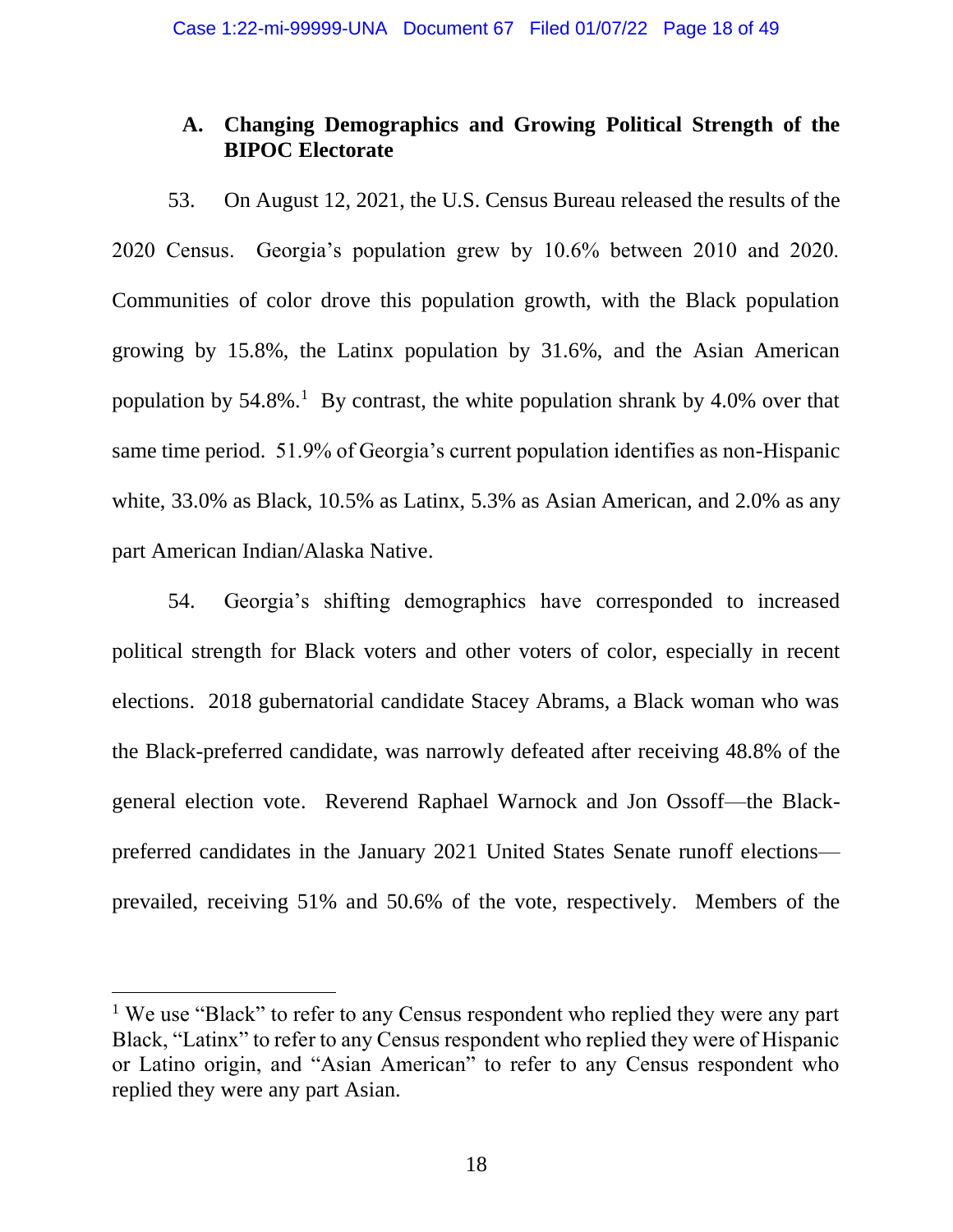Georgia General Assembly, including those managing the 2021 legislative redistricting process, are aware of these demographic and electoral trends and were aware of these demographic and electoral trends throughout the 2021 legislative redistricting process.

# **B. Redistricting Town Halls and Online Portal: June-August 2021**

55. The redistricting process was managed in the Georgia House of Representatives by the House Committee, led by Defendant Rich. The redistricting process was managed in the Georgia Senate by the Senate Committee, led by Defendant Kennedy.

56. The General Assembly's Legislative and Congressional Reapportionment Office (the "Reapportionment Office") is a joint office of the Georgia House and Senate. The Reapportionment Office provides General Assembly members and committees with redistricting services, including technical assistance, maps, and data reports.

57. Between June 15, 2021 and August 11, 2021, the House Committee and Senate Committee (collectively, the "Redistricting Committees" or "Committees") held a series of town hall meetings across the state where the Redistricting Committees solicited public comment about the redistricting process. None of these meetings were held in three of Georgia's most populous counties (DeKalb, Cobb,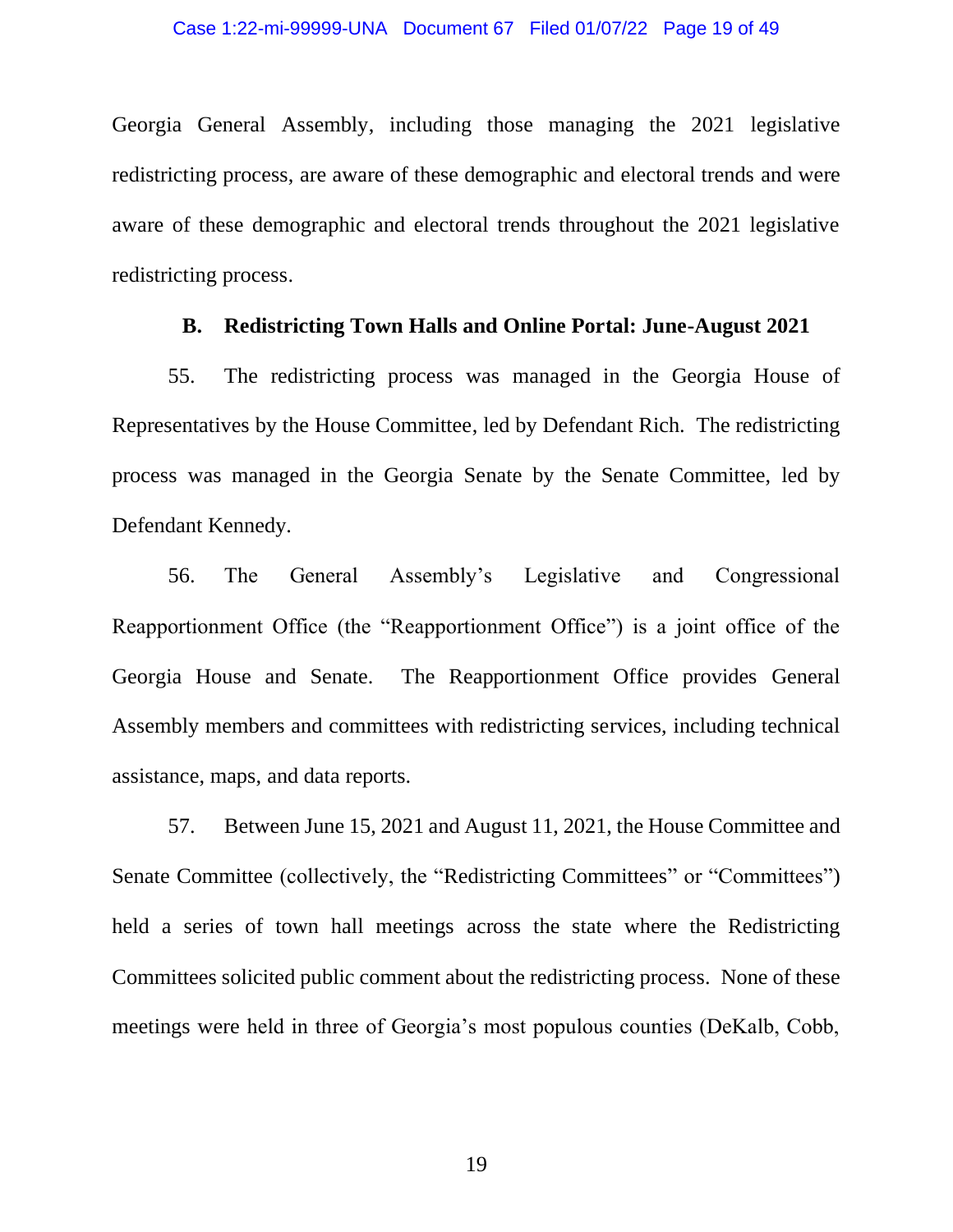## Case 1:22-mi-99999-UNA Document 67 Filed 01/07/22 Page 20 of 49

and Gwinnett), all of which have high numbers of Black voters and other voters of color.

58. Moreover, all redistricting town hall meetings during this period took place prior to the introduction of any redistricting plans by the General Assembly and prior to the August 12, 2021 release of the U.S. Census data by the U.S. Census Bureau. The public was therefore unable to provide comment on any redistricting plans by the General Assembly or provide comments that were informed by the data to be used in the final redistricting plans.

59. Members of the public, including Common Cause, the League, and voters of color, made repeated requests during these town halls and through an online portal soliciting written comments that the Redistricting Committees provide for additional town halls and opportunities for public input following the release of U.S. Census data. The Redistricting Committees did not provide such additional town halls and public input opportunities.

60. Members of the public, including Common Cause, the League, and voters of color, made repeated requests during these town halls and through an online portal soliciting written comments that the Redistricting Committees provide accommodations for persons with limited English proficiency and/or persons with disabilities. No response or action was taken by the Redistricting Committees. Members of the public, including Common Cause, the League, and voters of color,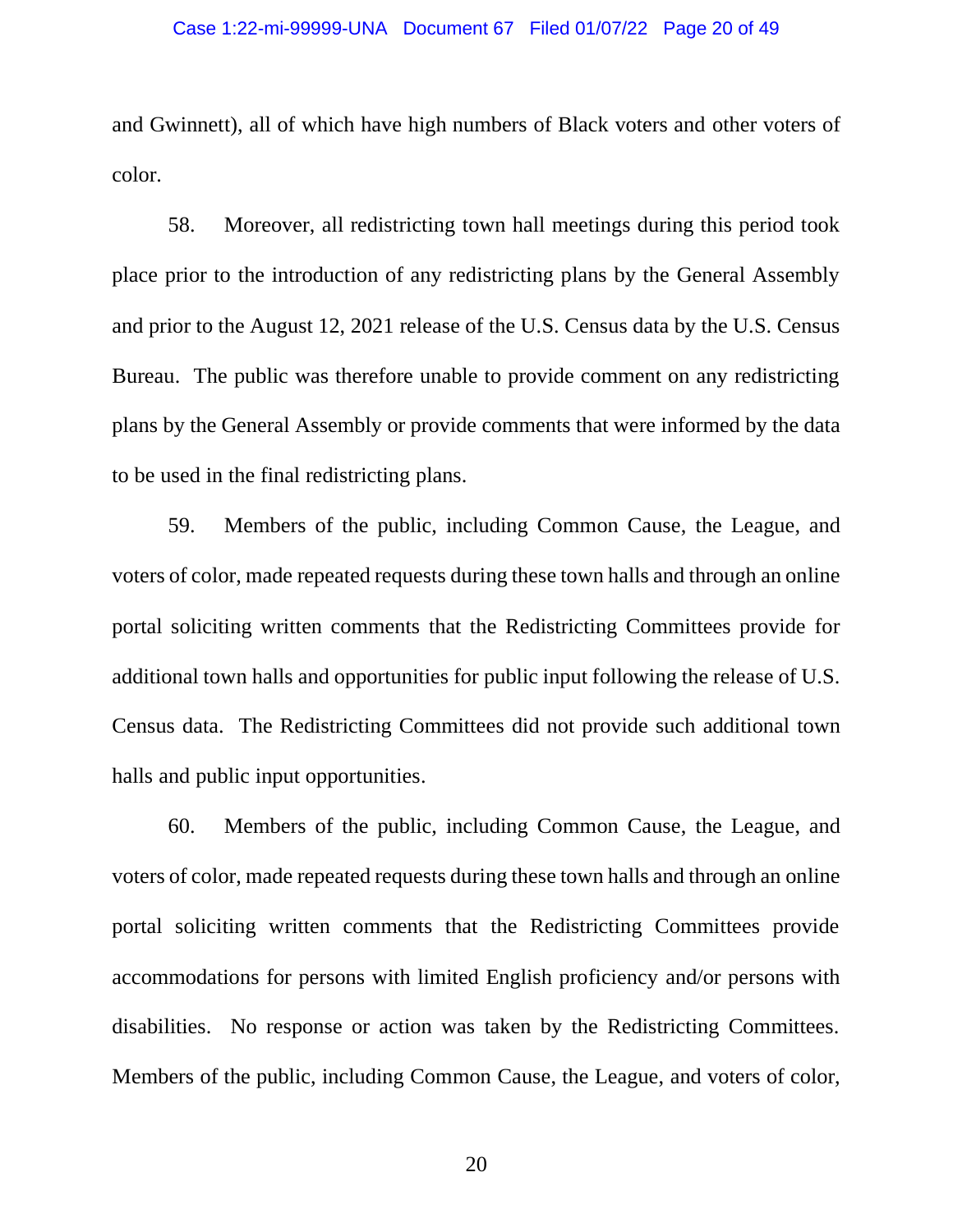#### Case 1:22-mi-99999-UNA Document 67 Filed 01/07/22 Page 21 of 49

made repeated requests during these town halls and through an online portal soliciting written comments that the Redistricting Committees provide a transparent, fair, and equitable redistricting process, raising concerns about how the redistricting process would be conducted, when and how redistricting plans would be released to the public, and whether and how the General Assembly would consider alternative maps proposed by the public. The Redistricting Committees did not respond to these concerns.

61. On August 30, 2021, the House Committee and Senate Committee respectively adopted guidelines for the 2021 redistricting process. These guidelines did not respond to the public's concerns regarding accessibility for persons with limited English proficiency and/or persons with disabilities nor did they respond to other concerns regarding timing and transparency.

# **C. Events Related to Congressional Districts Between Summer Town Halls and the Special Legislative Session: September-October 2021**

62. On September 23, 2021, Governor Kemp signed a proclamation ordering the commencement of a special legislative session ("Special Legislative Session") of the Georgia General Assembly on November 3, 2021 for the purpose of drawing new redistricting maps for Georgia's House, Senate and congressional districts, among other things. *See* A Proclamation Convening the General Assembly of Georgia in Special Session (Sept. 23, 2021), [https://gov.georgia.gov/executive](https://gov.georgia.gov/executive-action/proclamations)[action/proclamations.](https://gov.georgia.gov/executive-action/proclamations)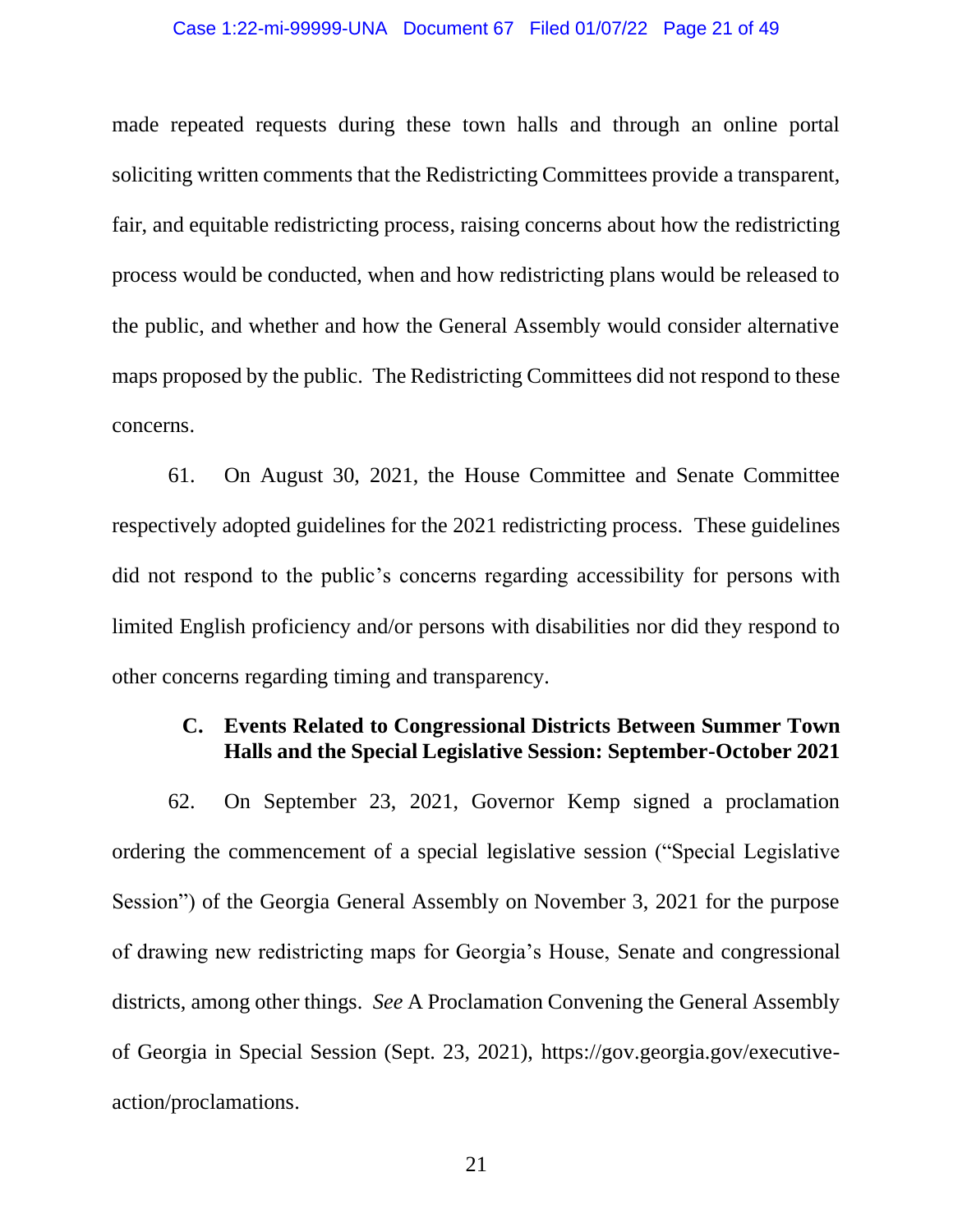63. On September 27, 2021, the Reapportionment Office released a congressional redistricting plan ("September 27 Redistricting Plan") submitted by Sen. Kennedy. Draft – Georgia Congressional Districts, [https://www.legis.ga.gov/api/document/docs/default-source/reapportionment](https://www.legis.ga.gov/api/document/docs/default-source/reapportionment-document-library/cong-s18-p1-packet.pdf?sfvrsn=dd7b16e7_2)document-library/cong-s18-p1-packet.pdf?sfvrsn=dd7b16e7 2. Aside from the map, data, and shapefiles posted on the Reapportionment Office website, the September 27 Redistricting Plan was not accompanied by information explaining any rationale about how or why the plan was drawn as it was. No town halls soliciting public input were ever held to discuss this plan. No legislative hearings were ever held during the Special Legislative Session to discuss the September 27 Redistricting Plan.

64. On October 21, 2021, the Reapportionment Office posted a congressional redistricting plan submitted by the Georgia House and Senate Democratic Caucuses identified as H.B. 5EX. No town halls soliciting public input were ever held to discuss H.B. 5EX.<sup>2</sup>

<sup>2</sup> The House and Senate Democratic Caucus released identical versions of a proposed map in their respective chambers. For simplicity, we refer to both the House and Senate versions as H.B. 5EX.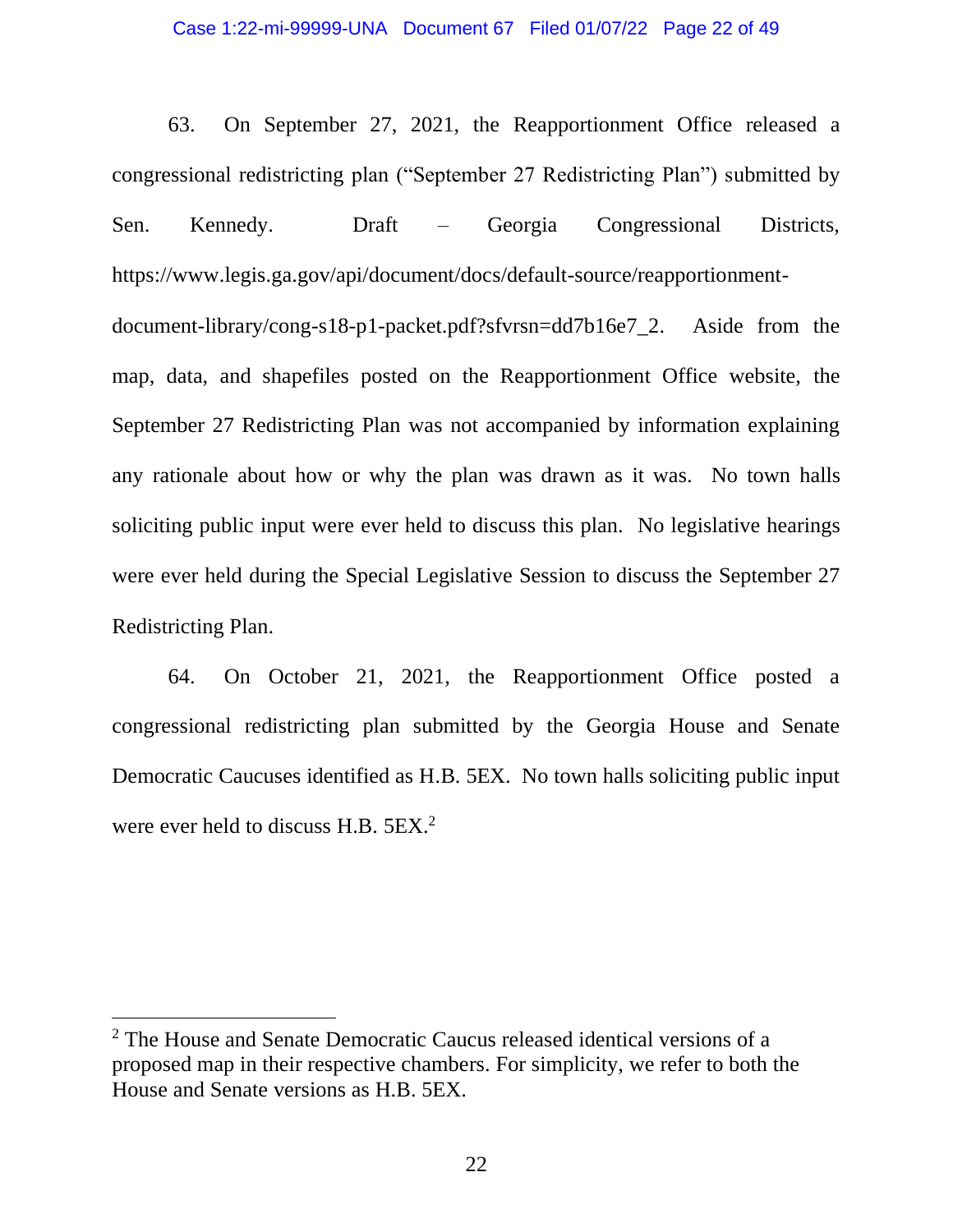# **D. Special Legislative Session: November 2021**

65. The General Assembly considered Georgia's congressional redistricting plans on five days during the Special Legislative Session, including all Redistricting Committees hearings, public testimony, and floor votes.

66. Public participation regarding the congressional redistricting plans considered by the General Assembly during the Special Legislative Session was limited. Some of the Georgia residents who were able to speak at the committee hearings testified that they had not been given enough time to review the proposed map that had been released only a few hours earlier.

67. Although the Special Legislative Session commenced November 3, 2021, neither the House Committee nor Senate Committee considered a congressional redistricting plan until November 17, 2021. On that same date, the Reapportionment Office released for the first time S.B. 2EX, a congressional redistricting plan sponsored by Sen. Kennedy and Rep. Rich. S.B. 2EX is a different congressional redistricting plan than the previously released September 27 Redistricting Plan sponsored by Sen. Kennedy.

68. Although the Reapportionment Office released S.B. 2EX to the public just hours prior to the scheduled House Committee and Senate Committee hearings,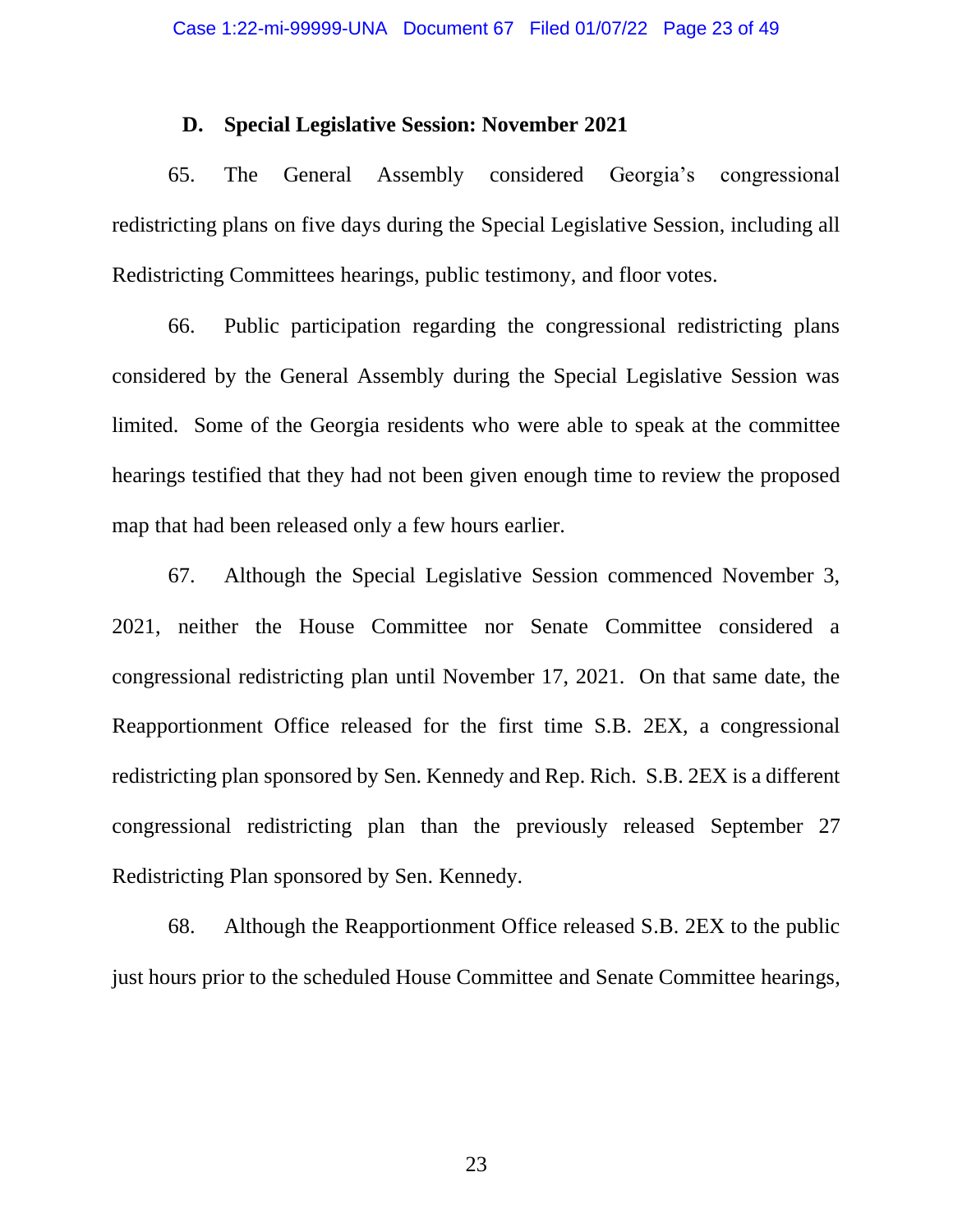#### Case 1:22-mi-99999-UNA Document 67 Filed 01/07/22 Page 24 of 49

both Redistricting Committees nevertheless considered S.B. 2EX<sup>3</sup> during the scheduled hearing time. In that same meeting, the House Committee also considered H.B. 5EX, the plan previously released on October 21, 2021 and sponsored by the House and Senate Democratic Caucuses.

69. In discussing S.B. 2EX's proposed District 6 on November 17, 2021, Rep. Rich explained that District 6's boundaries were changed in order to keep communities of interest together. However, during public testimony in that day's Senate Committee hearing, Johns Creek resident Maggie Goldman challenged this premise, noting S.B. 2EX's proposed District 6 would instead split communities of interest between Districts 6 and 7 and force a highly urban district in North Fulton County together with the more rural areas in Forsyth, Dawson, and Cherokee counties. *See*, *e.g.*, Georgia Senate, *Senate Committee on Reapportionment and Redistricting*, at 13:34-15:32 (Nov. 17, 2021), https://www.youtube.com/watch?v=ShHjireJAuU. Cindy Battles from the Georgia Coalition for the People's Agenda also warned that proposed District 6 increased the percentage of white voters in the district and would reduce the voting strength of voters of color in a district that had been electing over multiple elections the

<sup>&</sup>lt;sup>3</sup> The House Committee considered H.B. 2EX, which is an identical version of S.B. 2EX as released by the Reapportionment Office. For simplicity, we refer to both House and Senate versions as S.B. 2EX.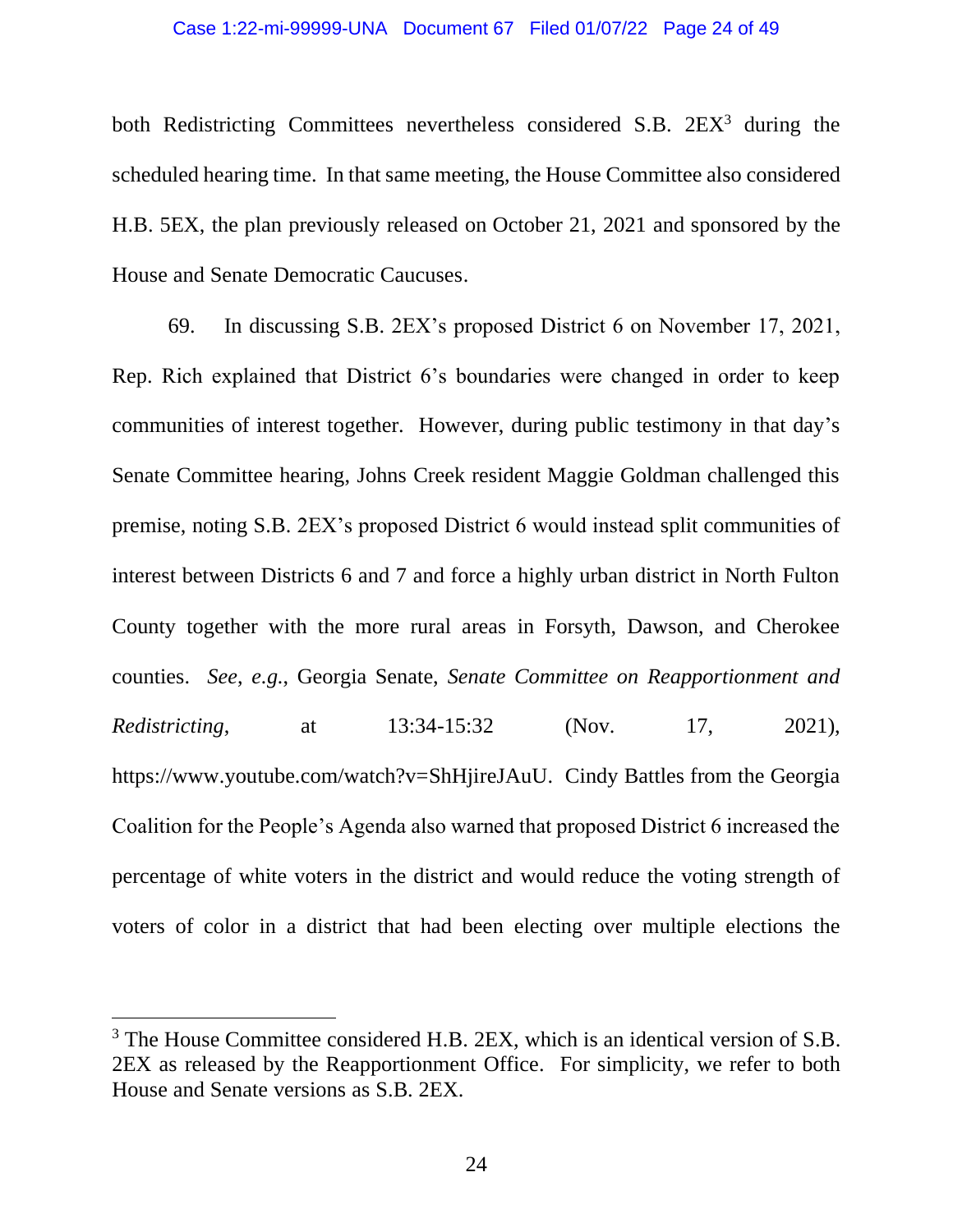### Case 1:22-mi-99999-UNA Document 67 Filed 01/07/22 Page 25 of 49

candidate preferred by voters of color. *Id.* at 16:55-19:00. Other members of the public testifying before the Redistricting Committees raised similar concerns.

70. During the November 17, 2021 House Committee hearing, Rep. Rich explained that District 13 was "another Voting Rights Act-protected district" and justified the changing of the district's boundaries based on population growth. Georgia House, *House Committee on Legislative and Congressional Reapportionment*, at 63:20-63:42 (Nov. 17, 2021), <https://www.youtube.com/watch?v=H46q8HKzulU.>In discussing the same district as drawn in H.B. 5EX, Rep. James Beverly noted that H.B. 5EX was drawn with less county splitting in Henry County and Clayton County as compared to S.B. 2EX, while remaining a majority-Black district in ostensible compliance with the VRA. *Id.* at 48:04-48:40.

71. In discussing S.B. 2EX's proposed District 14 during their respective hearings on November 17, 2021, Rep. Rich and Sen. Kennedy explained that District 14's boundaries were extended to the south and east for population growth reasons.

72. On November 18, 2021, the Senate Committee held a hearing to consider S.B. 2EX and also considered H.B. 5EX. During this hearing, Sen. Michael Rhett raised concerns about the S.B. 2EX proposed District 14's incorporating of a heavily populated minority area in Cobb County.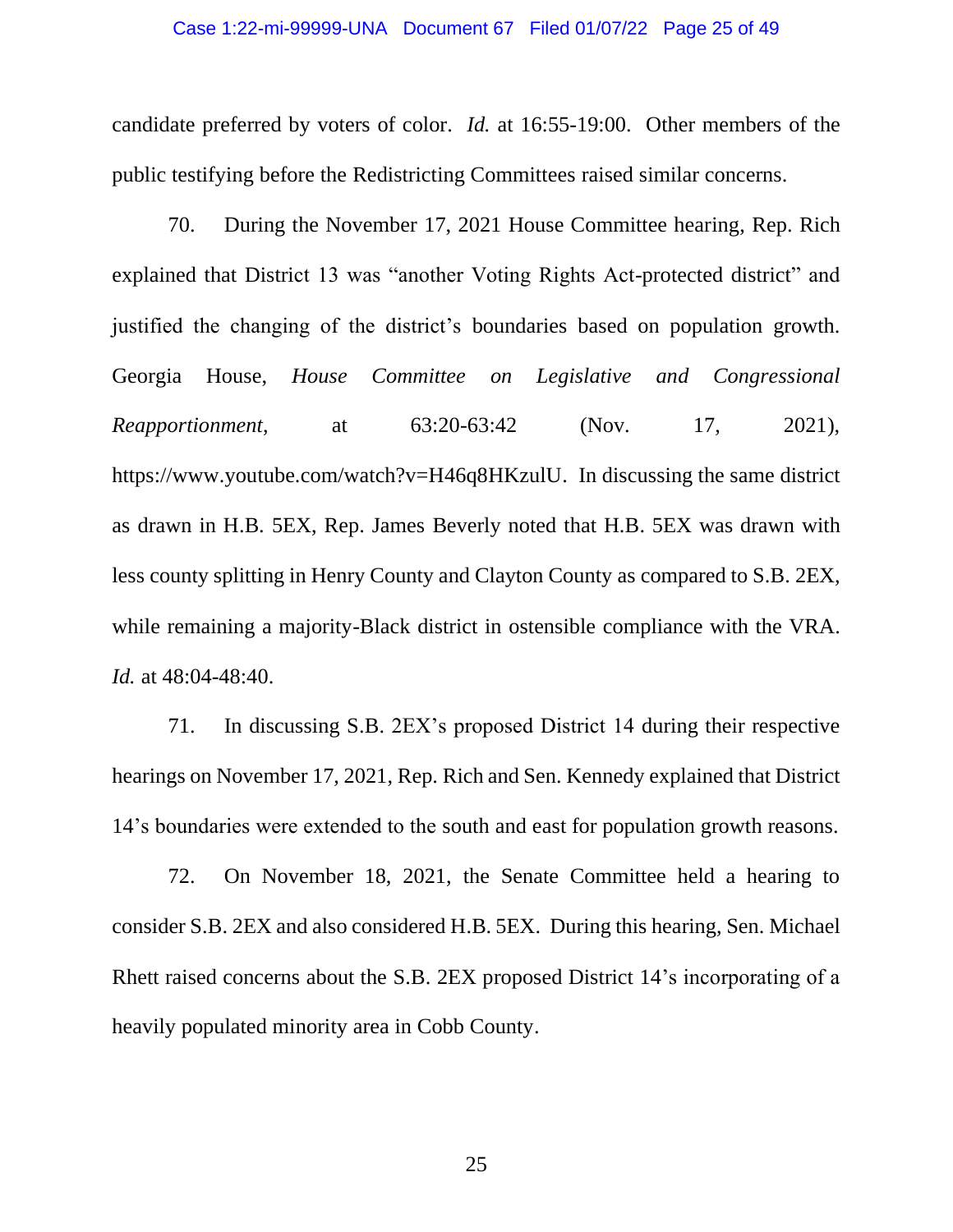73. In the corresponding House Committee hearing considering S.B. 2EX and H.B. 5EX for a second day, on November 18, 2021, Rep. Erica Thomas, who represents Austell and Powder Springs in the Georgia House of Representatives, similarly decried the cracking of Black communities and other communities of color: "I've had a number of constituents reach out to me about this [S.B. 2EX] map, and it is very disheartening because, with this proposed congressional district map, the citizens of Austell and Powder Springs would currently be in Congressional District 14, which is Marjorie Taylor Greene['s district]. This is not what the citizens of my district deserve. No matter how Austell voters vote, even if 100% of them come out to vote, they will never get the representation that they vote for. They have been paired with a district that does not look like them, or share [their] values. . . . Why was Cobb County split to add a large population of people of color to Congressional District 14? What [are] the redistricting criteria that justif[y] this sort of split? Because if the answer is that the principle of one-person, one-vote, then why not draw from counties that are more demographically similar, and would lead to a more compact district, such as Fannin, Gilmer, Pickens, or Bartow counties? Why split and dilute the voting power of people of color in West Cobb, and put them in a district that is so clearly where they don't belong?" Georgia House, *House Committee on Legislative and Congressional Reapportionment*, at 1:50-4:02 (Nov. 18, 2021), [https://www.youtube.com/watch?v=PYgjQ1ftkOU.](https://www.youtube.com/watch?v=PYgjQ1ftkOU)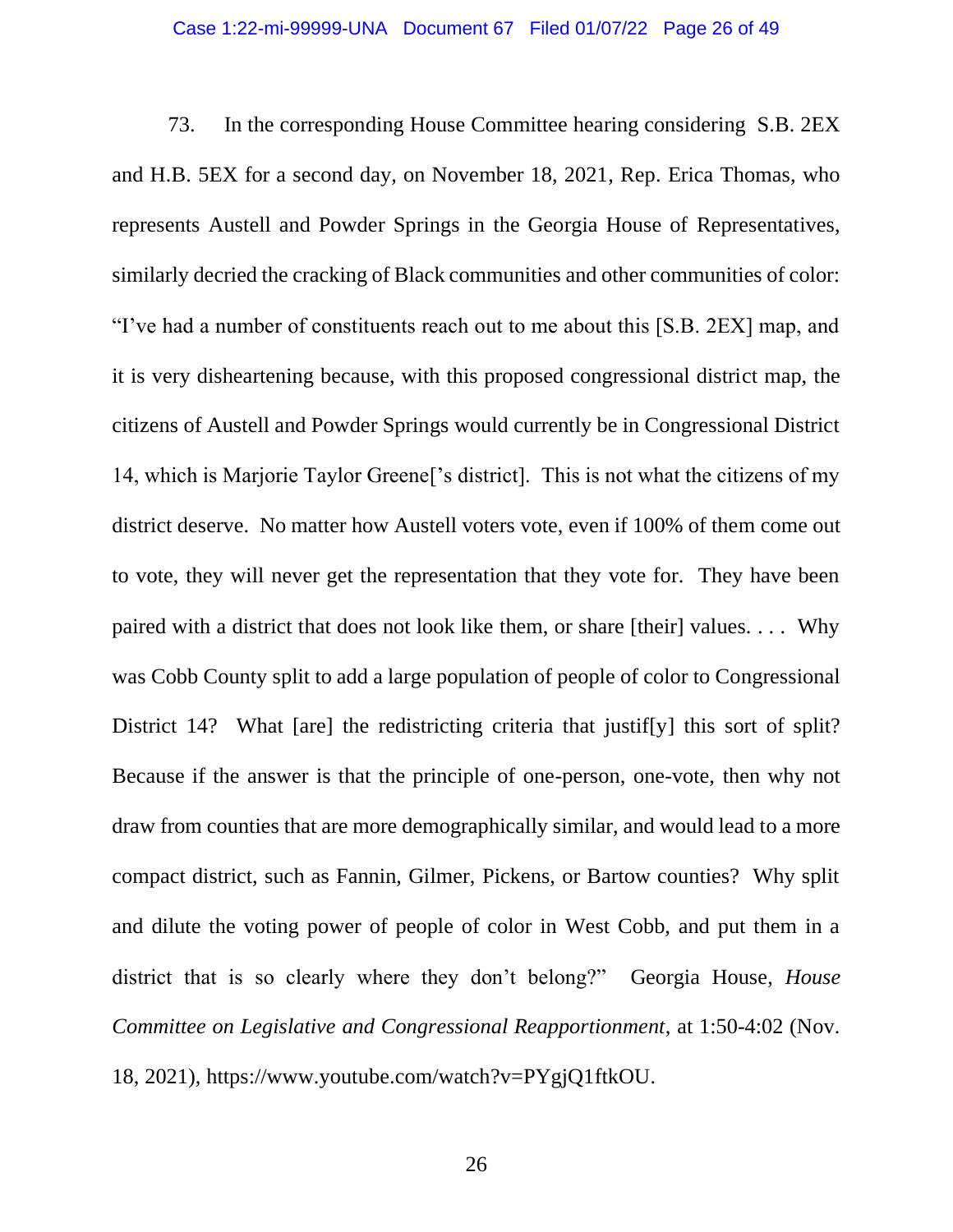## Case 1:22-mi-99999-UNA Document 67 Filed 01/07/22 Page 27 of 49

74. Residents of Cobb County also expressed significant concerns about the new district boundaries during the November 18th hearing. Cobb County resident Leroy Hutchens explained that "we are an urban Metro Atlanta area . . . but the current map [District 14 in S.B. 2EX] . . . would be more focused on agriculture . . . we are going to need representation that mirrors what we are trying to do to move forward." *Id.* at 27:33-30:26. Cobb County resident Valerie Testament conveyed a similar concern: "Look at our community, the Powder Springs and Austell area ... and then let's look at whether or not our interests are going to be served well within [District 14] by whomever that representative is." *Id.* at 59:47-68:22.

75. Despite concerns from the public and fellow legislators regarding Districts 6, 13, and 14, the Senate Committee summarily voted on and passed S.B. 2EX out of committee on November 18, 2021. The Senate passed S.B. 2EX the next day, November 19, 2021.

76. The following day, Saturday, November 20, 2021, at a hearing scheduled for 9:00 a.m., the House Committee voted on and passed S.B. 2EX out of committee. S.B. 2EX passed a House floor vote the following Monday, November 22, 2021.

77. Governor Kemp signed S.B. 2EX into law on December 30, 2021.

78. Defendant Kennedy attempted to justify the rushed redistricting process by blaming COVID-19. Jeff Amy, *Rules Don't Require Advance Look at Georgia*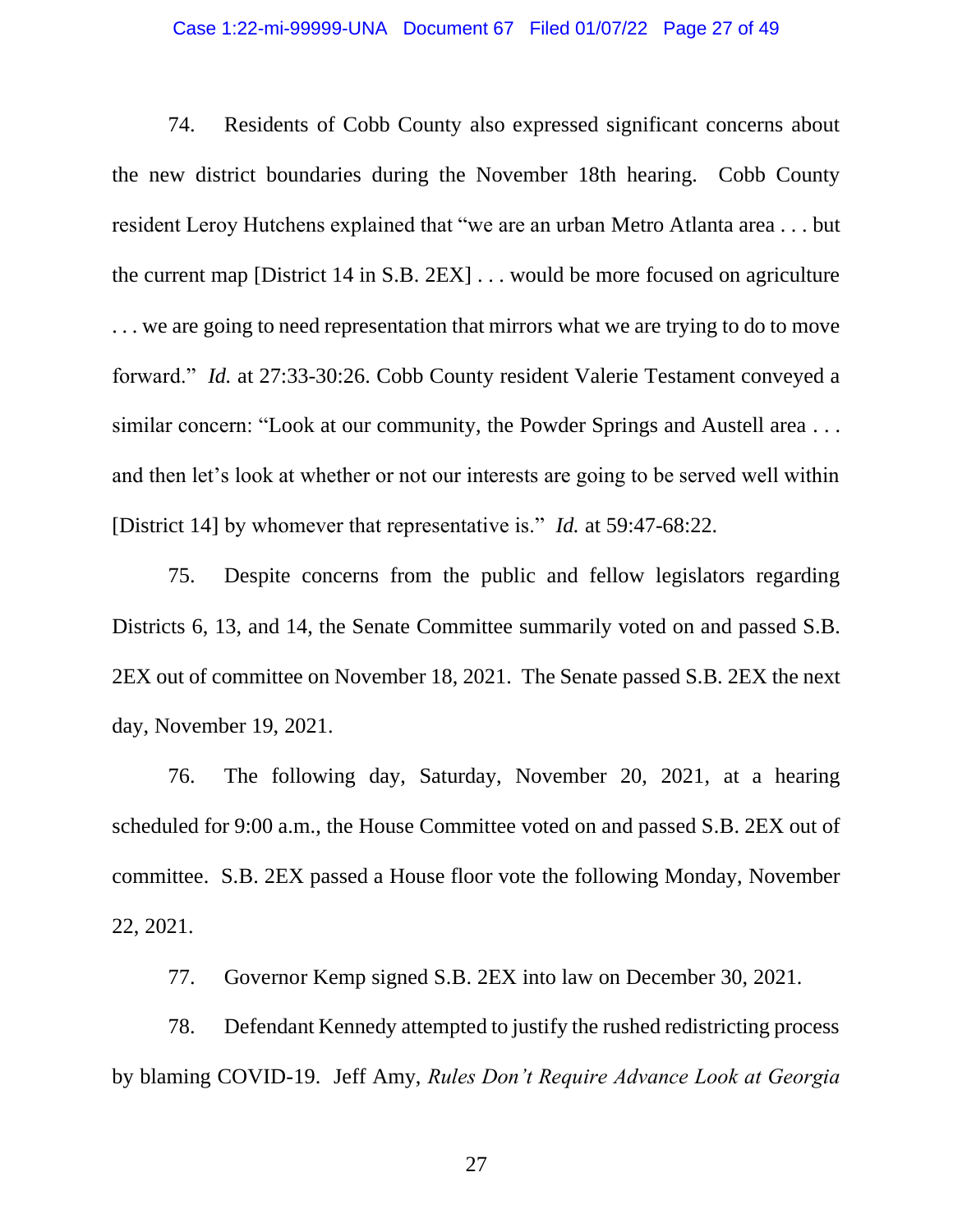*Legislative Maps*, U.S. News and World Report (Aug. 30, 2021), https://www.usnews.com/news/best-states/georgia/articles/2021-08-30/rules-dontrequire-advance-look-at-georgia-legislative-maps. But even with the delays in the release of U.S. Census data caused by COVID-19, Defendants Kennedy and Rich had ample time to deliberate and allow public comment on the proposed congressional map. After the Senate and House passed S.B. 2EX on November 19 and 22, respectively, the bill sat on Governor Kemp's desk for almost 40 days.

# **IV. Redistricting Criteria**

79. Georgia law provides: "The General Assembly shall by general law divide the state into 14 congressional districts. There shall be elected one representative to the Congress of the United States from each such district by the electors of such district." O.C.G.A. § 21-1-2.

80. The Redistricting Committees each adopted an identical list of nine "General Principles for Drafting Plans":

- a. Exact equality of population (plus or minus one person) for congressional districts;
- b. Substantial equality of population for state legislative districts;
- c. Compliance with Section 2 of the VRA, as amended;
- d. Compliance with the United States and Georgia constitutions;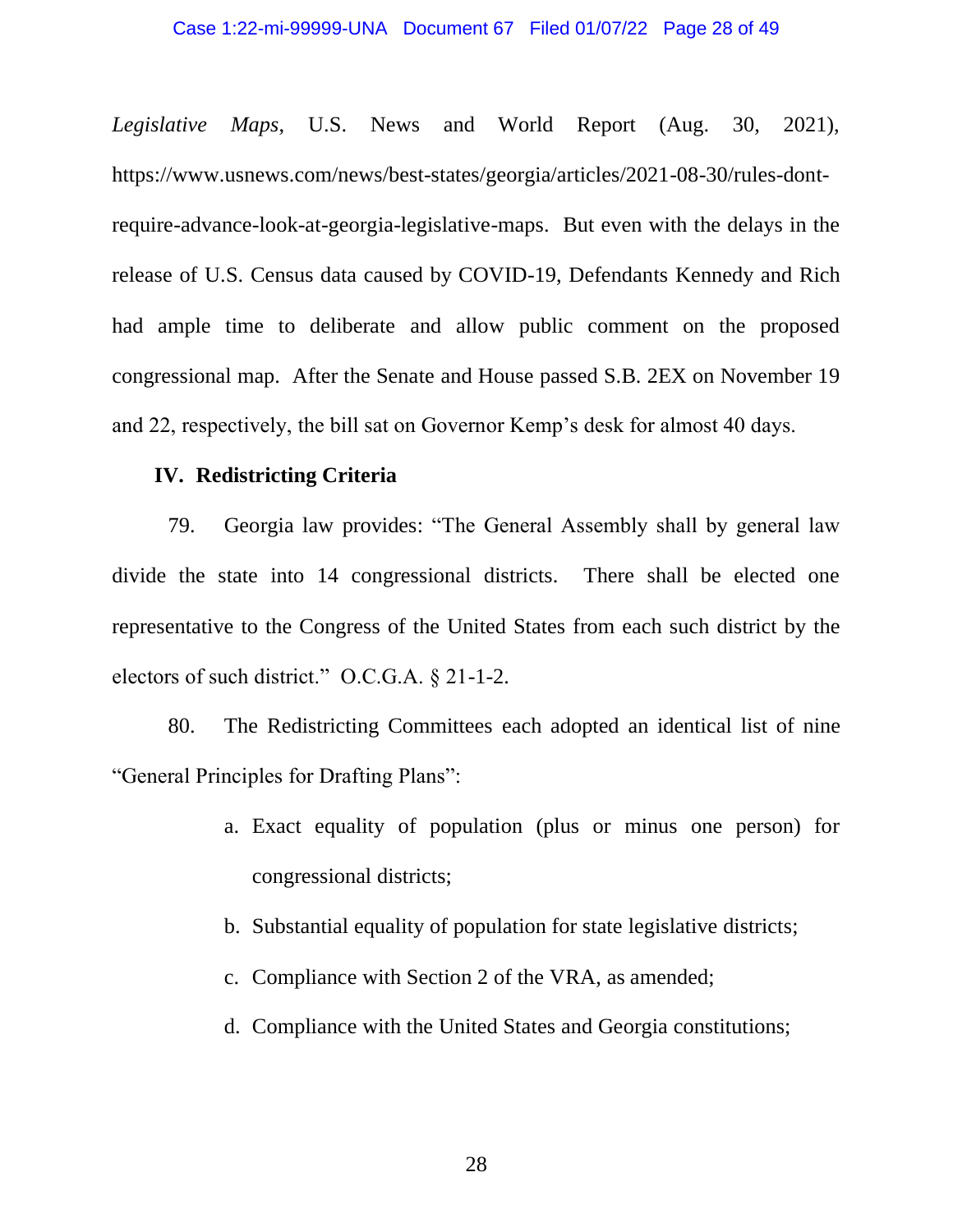- e. Contiguity, defined to exclude districts that connect only a single point;
- f. No multi-member districts;
- g. That "[t]he Committee should consider" county and precinct boundaries, compactness, and communities of interest;
- h. That the committee should make efforts to "avoid the unnecessary pairing of incumbents"; and
- i. That "[t]he identifying of these criteria is not intended to limit the consideration of any other principles or factors that the Committee deems appropriate."

# **V. Congressional Districts 6, 13, and 14 are Racially Gerrymandered**

81. The Challenged Districts reflect the use of race as the predominant factor, packing Black voters in a manner not justified by the VRA or cracking communities to prevent voters of color from electing candidates of choice.

# **A. Congressional District 6**

82. Race was the predominant factor in drawing Congressional District 6. The General Assembly subordinated traditional race-neutral districting principles, including compactness, respect for maintaining whole counties and communities of actual shared interest, and preserving the core of the existing district, to racial considerations. Under S.B. 2EX, sweeping changes to District 6's boundaries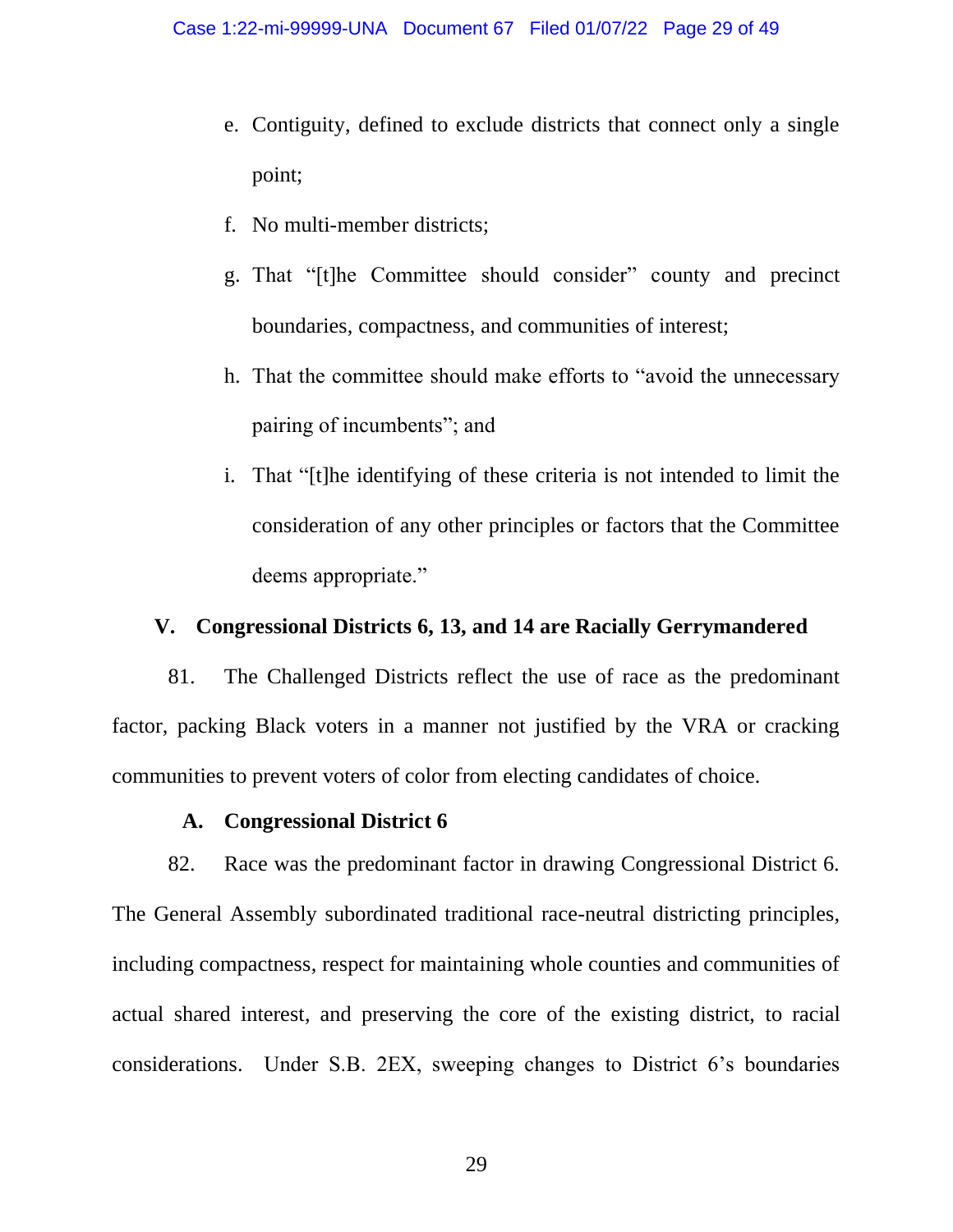#### Case 1:22-mi-99999-UNA Document 67 Filed 01/07/22 Page 30 of 49

invariably removed Black voters and other voters of color who resided within the prior district boundaries, replacing them with non-Hispanic white voters who had voted in neighboring districts.

83. In 2018 and 2020, Black voters and other voters of color elected their candidate of choice in District 6. In 2020, District 6's voting-age population<sup>4</sup> was 14.5% Black, 12.4% Latinx, 13.5% Asian American, and 58.1% non-Hispanic white. U.S. Representative Lucy McBath, a Black woman, won District 6's 2018 and 2020 general elections with 50.51% and 54.59% of the vote, respectively. In both elections, U.S. Representative McBath was elected by a coalition of Black voters, Latinx voters, Asian American voters, and other voters of color, as well as some crossover support from non-Hispanic white voters.

84. With S.B. 2EX, the General Assembly dismantled this district that enabled Black voters and other voters of color to elect their candidate of choice.

85. The General Assembly fundamentally reshaped District 6 from a district with its core in densely populated urban and suburban communities in Cobb, Fulton, and DeKalb counties, to a district that now includes more sparsely-populated exurban and rural communities in Cherokee, Forsyth, and Dawson counties, which do not share the same interests as the prior district's core. In doing so, District 6's

<sup>&</sup>lt;sup>4</sup> The voting-age population is the population that is aged 18 and older.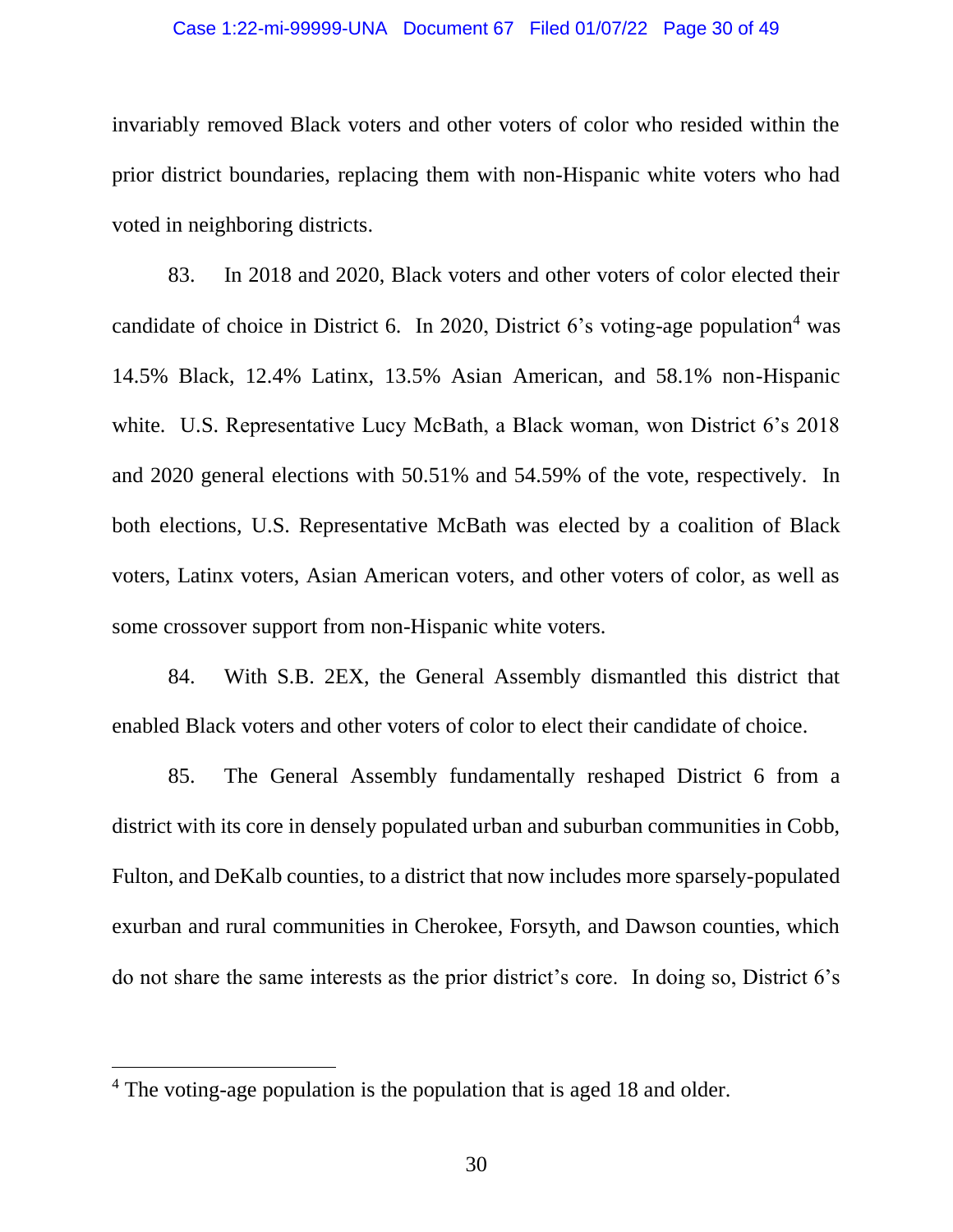### Case 1:22-mi-99999-UNA Document 67 Filed 01/07/22 Page 31 of 49

boundaries split four counties (Cherokee, Cobb, Fulton, and Gwinnett) and the district's compactness was reduced, both visually and numerically.

86. The Reock test and Polsby-Popper test are commonly used mathematical tests of compactness. The Reock test computes the ratio of the area of the district to the area of the minimum enclosing circle for the district. The Polsby-Popper test computes the ratio of the district area to the area of a circle with the same perimeter. Both tests produce scores between 0 and 1, with a score of 0 representing the least compact district possible, and a score of 1 representing the most compact district possible.

87. District 6 now has a 0.42 Reock score (down from 0.49) and a 0.20 Polsby-Popper score (down from 0.27). District 6's Polsby-Popper compactness score is the second-lowest (meaning second-least compact) of any congressional district.

88. The first figure below shows District 6's prior boundaries in red. The northern boundary is coextensive with the Fulton County boundary. The color shading shows the Black voting-age population ("BVAP") percentage within each precinct, with lower BVAP percentages in lighter, green colors and higher BVAP percentages in darker, blue colors.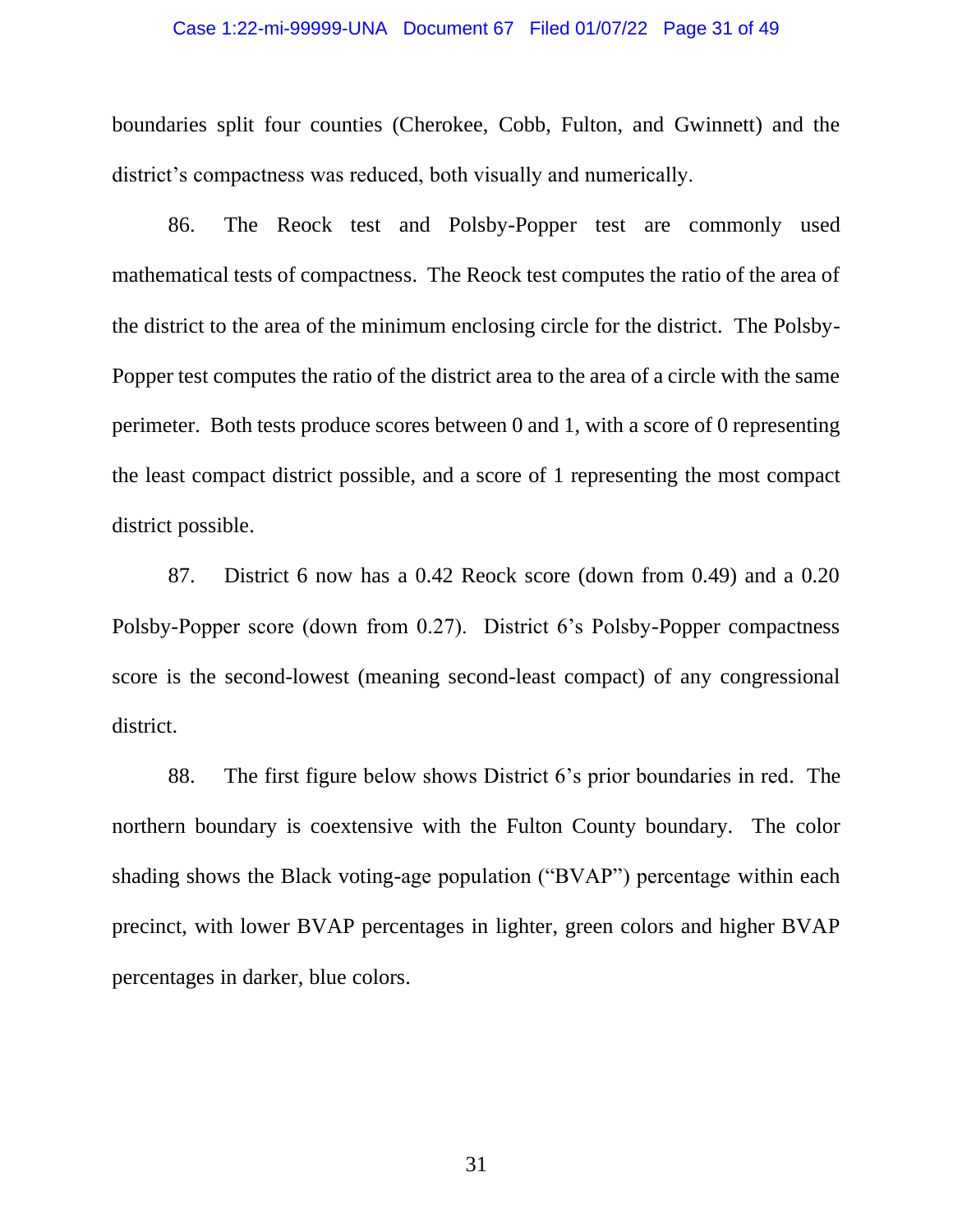

89. The second figure below shows District 6's new boundaries under S.B. 2EX in black. A comparison of the above figure (prior boundaries) and below figure (new boundaries) reflects the extent of the changes to the district's boundaries, that the prior district boundaries were more compact than the new district boundaries, and that the precincts removed in Cobb, Fulton, and DeKalb counties from the prior boundaries have higher BVAP percentages than the precincts added to the new boundaries in Dawson, Forsyth, and Cherokee counties.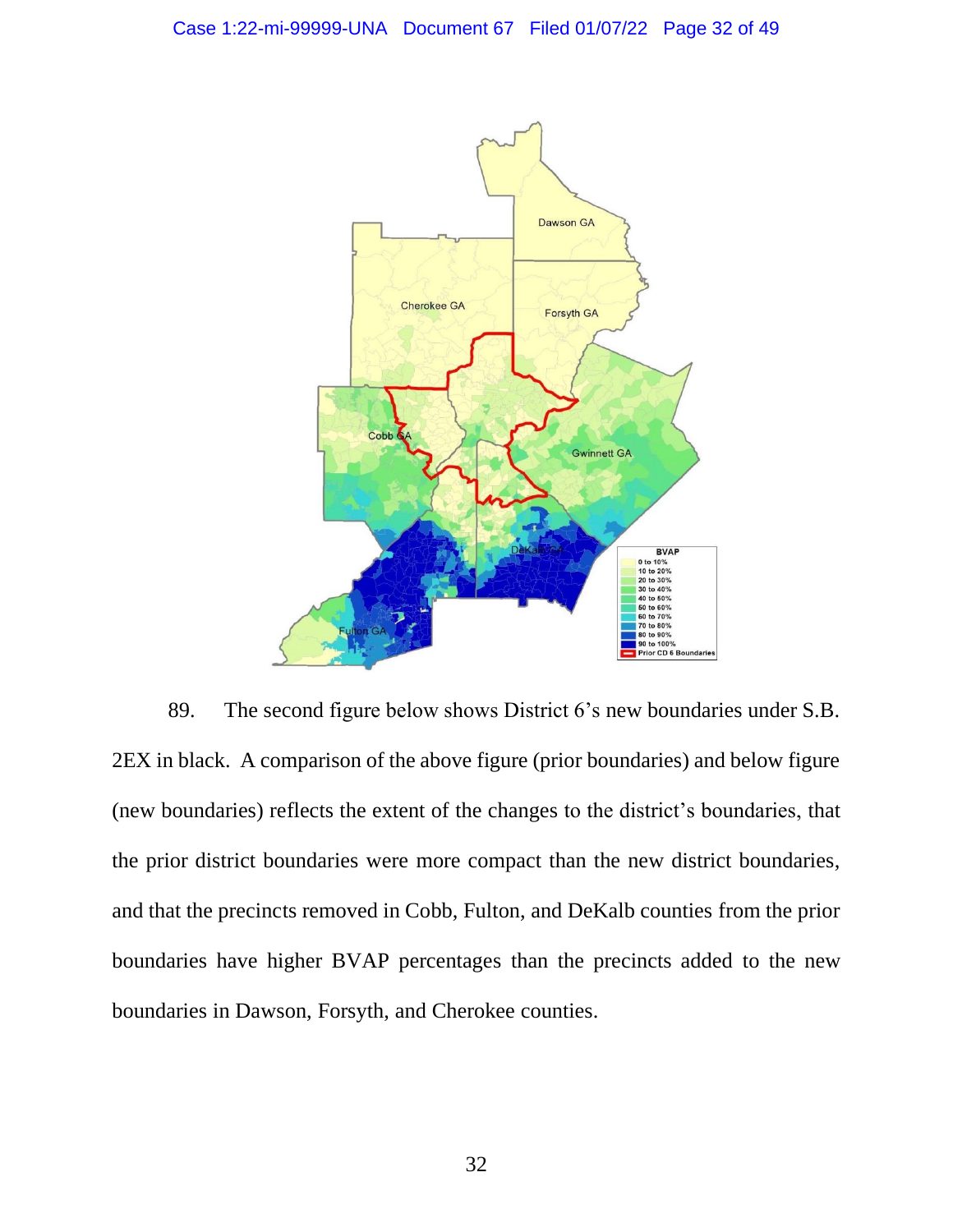

90. This complete redrawing of District 6 resulted in the addition of 360,684 new people within the district's boundaries and the consequent removal of 361,341 people. Almost half of District 6's residents under the new boundaries previously resided in other districts.<sup>5</sup>

<sup>5</sup> District 6's overhaul was not required to comply with the U.S. Constitution's "one person, one vote" requirement or the Redistricting Committees' objective to achieve "exact equality of population (plus or minus one person)." According to the 2020 U.S. Census, the existing district boundaries had a total population of 765,793, which was only 657 people more than the target size of 765,136 people for the new districts. This was the smallest population deviation from the target district size of any of Georgia's congressional districts, and only a de minimis change to the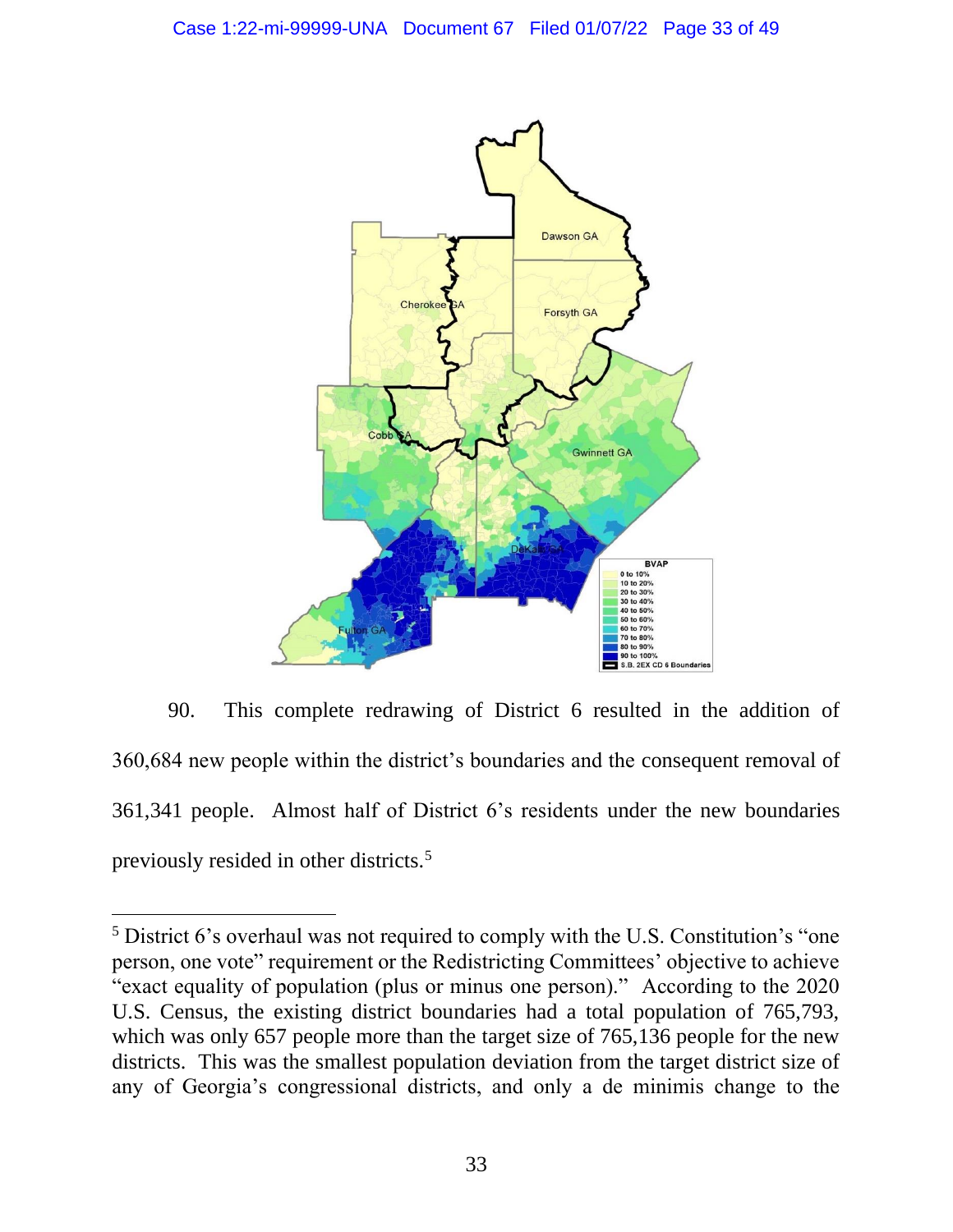91. The General Assembly's extensive changes to District 6's boundaries consistently worked to exclude Black voters and other voters of color from District 6 and replace them with non-Hispanic white voters. Dawson County—added to District 6 from the prior District 9—has a miniscule 1.2% BVAP and overwhelming 89.5% non-Hispanic white voting-age population ("WVAP"). Forsyth County added from prior Districts 7 and 9—has a 4.8% BVAP and 67.3% WVAP. The General Assembly added more than half of Cherokee County's residents to District 6 from the prior District 11, with a 3.0% BVAP and 87.1% WVAP; meanwhile, the portion of Cherokee County that was not selected for inclusion in District 6 has a higher BVAP (8.2%) and lower WVAP (75.1%) than the portion that was included. A portion of Gwinnett County was also moved into District 6 from District 7; here, too, the area moved into District 6 has a significantly lower BVAP (13.4%) and higher WVAP (56.6%) than the rest of the county (32.3% BVAP, 27.6% WVAP).

92. The changes to the district's boundaries resulted in net losses of 32,723 Black residents (55,416 removed, 22,693 added) and 29,286 Latinx residents (65,320 removed, 36,034 added), and a net gain of 60,545 non-Hispanic white residents (245,286 added, 184,741 removed). The remade district has a 9.9% BVAP (a 31.7% decrease from 2020), 9.1% Latinx VAP (a 26.6% decrease from 2020),

district's boundaries was required.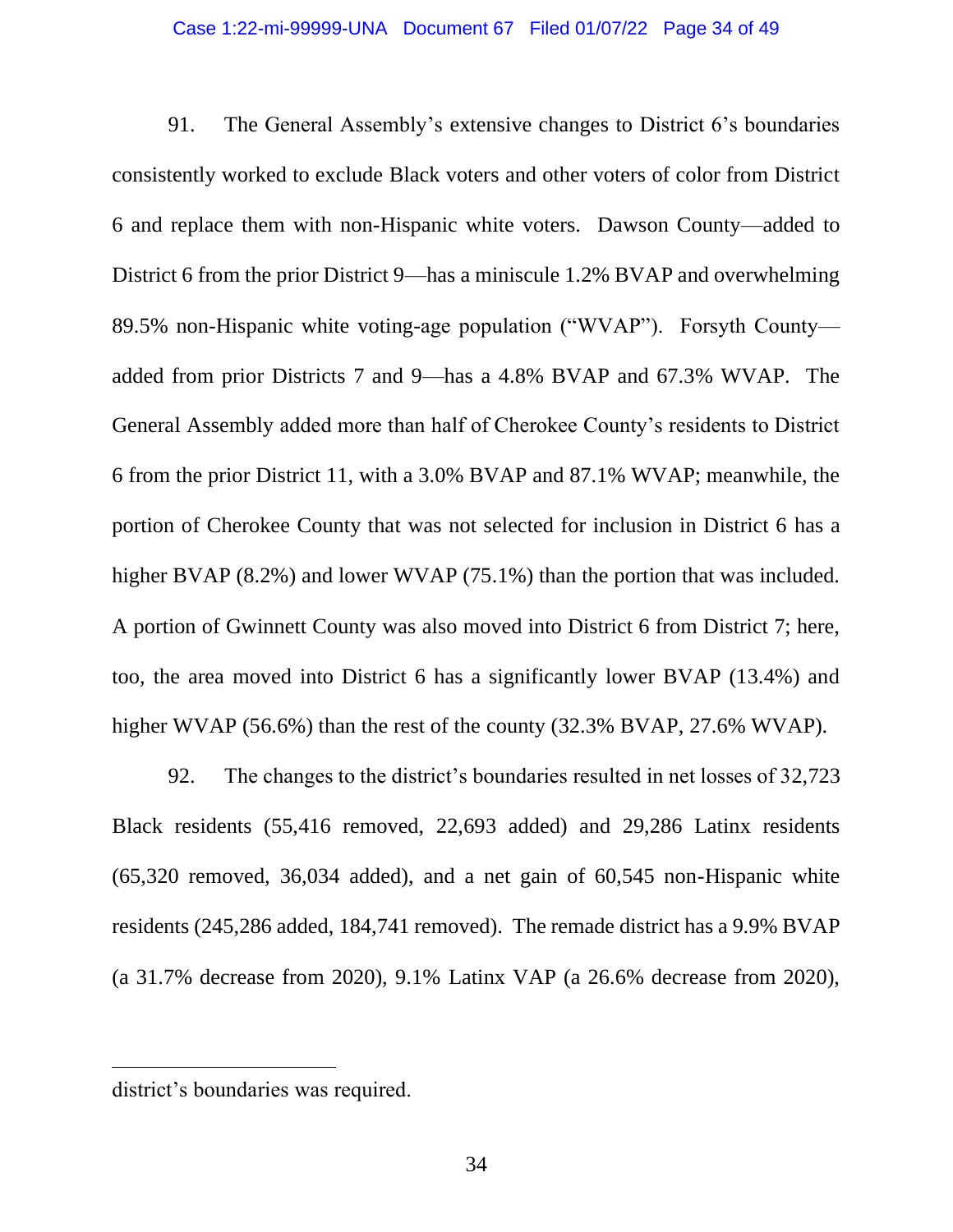### Case 1:22-mi-99999-UNA Document 67 Filed 01/07/22 Page 35 of 49

12.3% Asian American VAP (an 8.9% decrease from 2020), and 66.6% WVAP (a 14.6% increase from 2020).

93. As a result of these changes, Black voters and other voters of color will no longer be able to elect their candidate of choice in District 6. Instead, District 6's elected representative will be a candidate preferred by non-Hispanic white voters.

94. U.S. Representative McBath, the candidate preferred by Black voters and other voters of color in District 6, immediately declared upon the General Assembly's passage of S.B. 2EX that she will not even attempt reelection in District 6. Instead, she will run against a white incumbent in her same party in another district. *See* Greg Bluestein, *Targeted by Georgia GOP, McBath switching to safe Democratic district*, The Atlanta Journal-Constitution (Nov. 22, 2021), https://www.ajc.com/politics/politics-blog/targeted-by-georgia-gop-mcbathswitching-to-safe-democratic-district/OV227QR4VZCLVJNDP4ZBTHT2TY/.

95. There is no corresponding gain in Black voters and other voters of colors' ability to elect preferred candidates in neighboring congressional districts to offset this loss of an opportunity to elect their preferred candidate in District 6. To the contrary, the General Assembly transferred almost 90% of the Black voting-age population removed from District 6 into districts that already elected candidates preferred by Black voters and other voters of color: Districts 4, 5, and 7.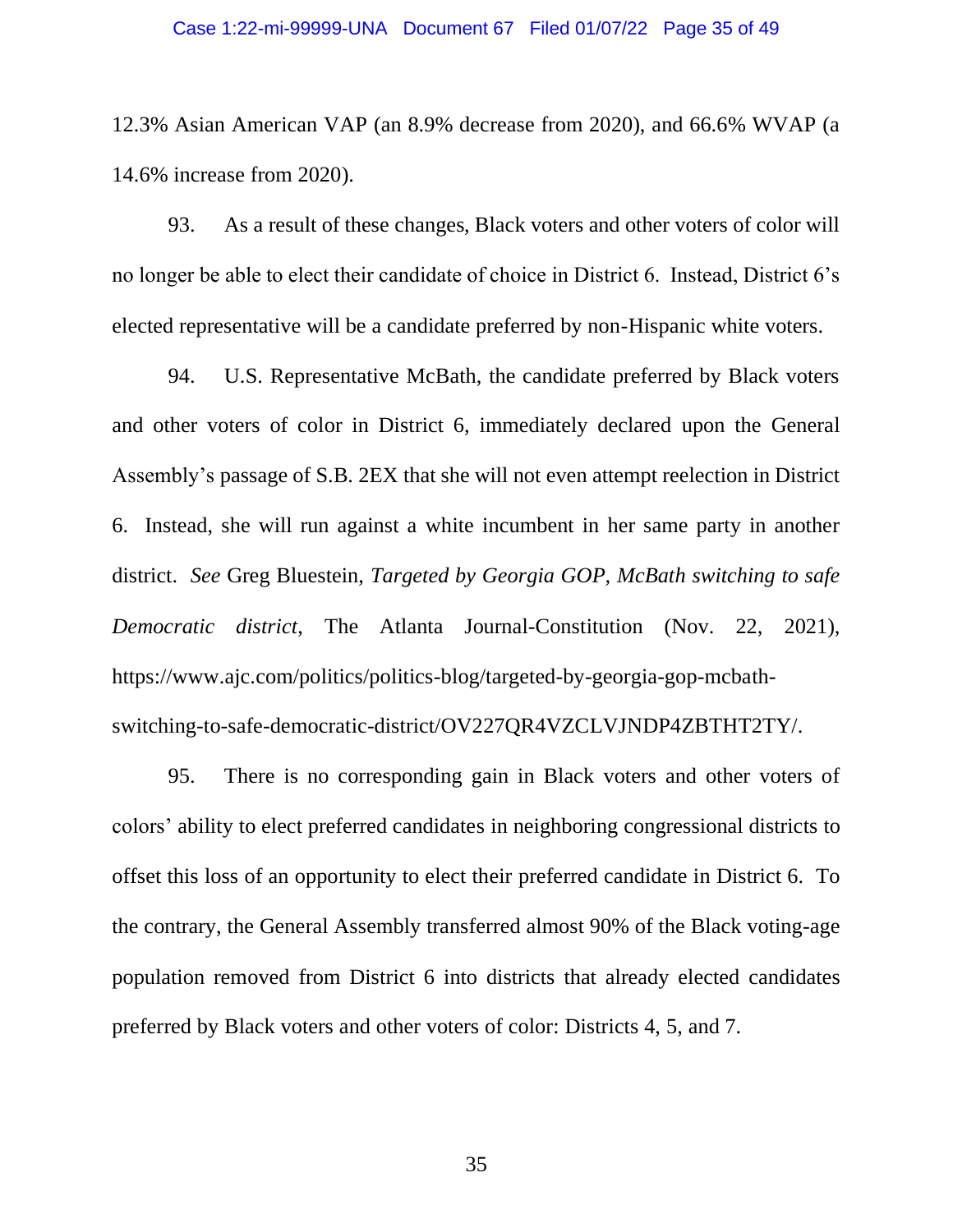96. This predominant use of race—radically altering District 6's boundaries to slash its population of Black voters and other voters of color and deny BIPOC voters an opportunity to elect their candidate of choice—was not narrowly tailored to comply with Section 2 of the VRA or any other compelling governmental interest.

## **B. Congressional District 13**

97. Race was also the predominant factor in drawing Congressional District 13. The General Assembly subordinated traditional race-neutral districting principles, including compactness and respect for maintaining whole counties and communities of actual shared interest, to racial considerations. District 13's boundaries were drawn to pack Black voters and other voters of color into the district, to eliminate opportunities for Black voters and other voters of color to influence surrounding districts.

98. District 13's prior boundaries had a very high BVAP (62.6%) and BIPOC-VAP<sup>6</sup> (76.4%). Under these prior boundaries, the candidate of choice of Black voters, U.S. Representative David Scott, easily won reelection in 2018 and 2020, with 76.2% and 77.4% of the general election vote, respectively.

<sup>6</sup> BIPOC-VAP is the share of the voting-age population that is BIPOC.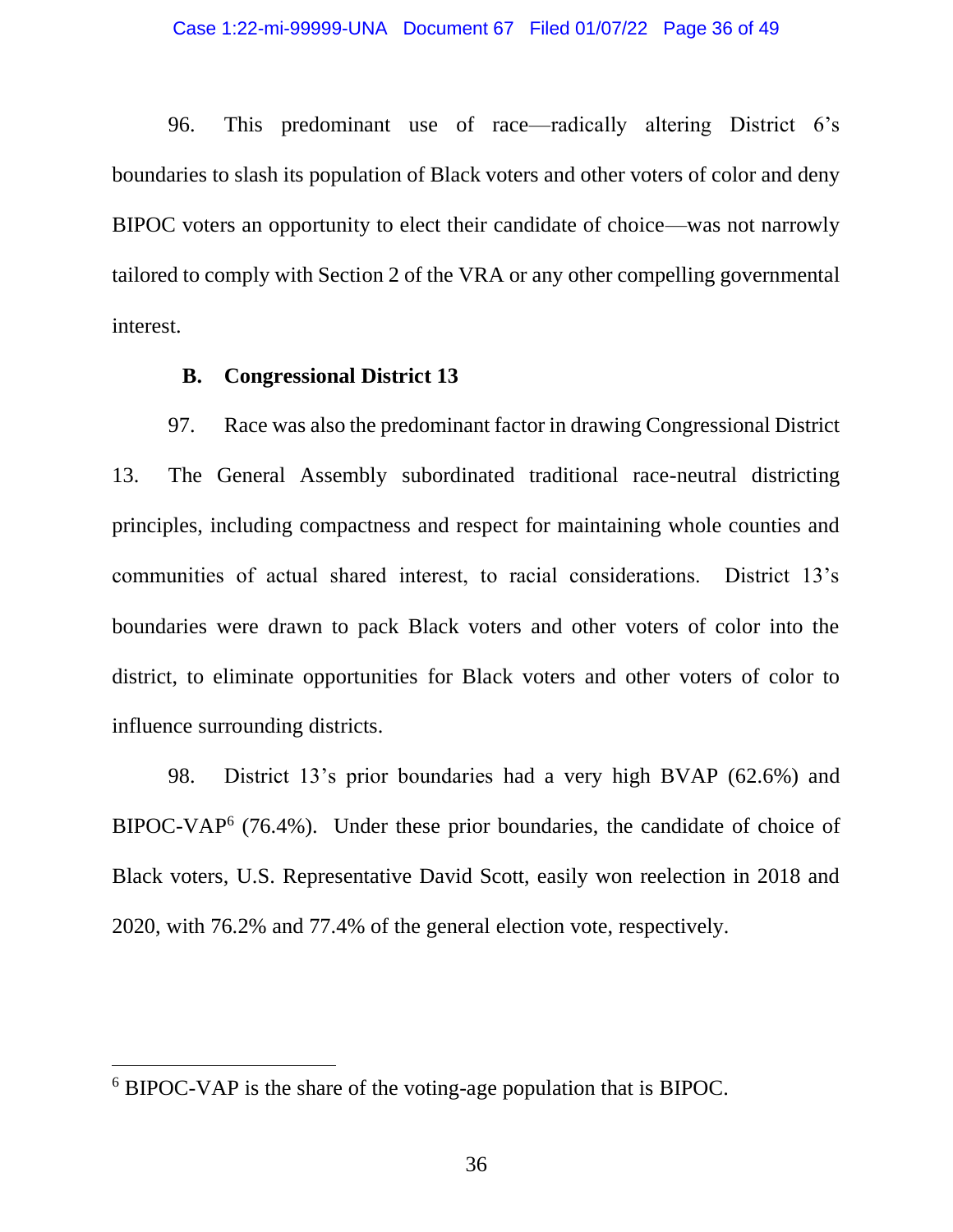# Case 1:22-mi-99999-UNA Document 67 Filed 01/07/22 Page 37 of 49

99. District 13's new boundaries pack even more Black voters and other voters of color into the district, giving it a 66.7% BVAP and 81.2% BIPOC-VAP.

100. District 13's new boundaries cross six counties in search of additional Black voters to pack into this district in areas west and south of Atlanta, weaving their way through southeast Cobb County, east Douglas County, south Fulton County, north Fayette County, south Clayton County, and north Henry County.

101. The first figure below shows District 13's prior boundaries in red. The prior boundaries encompassed all of Douglas County.

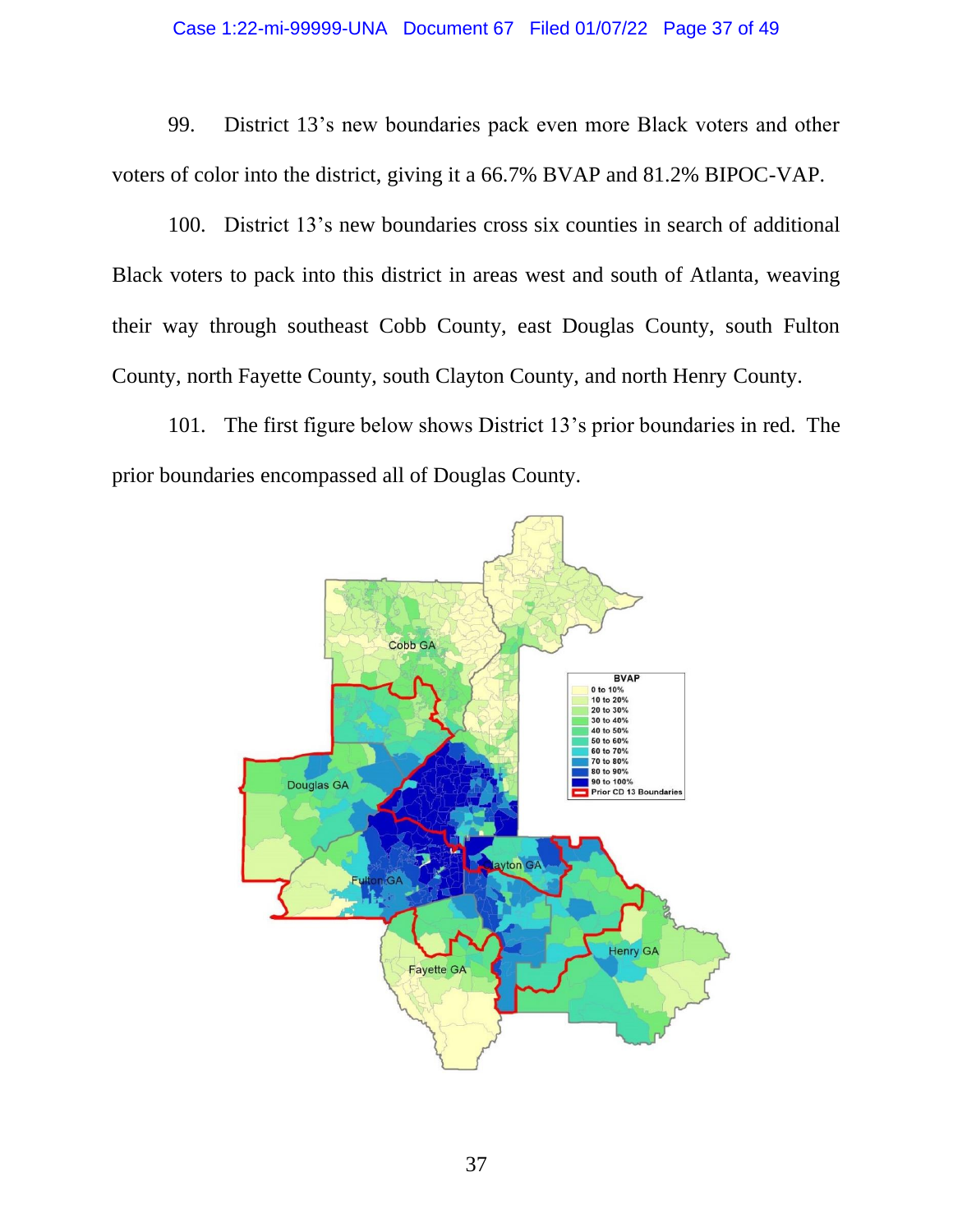## Case 1:22-mi-99999-UNA Document 67 Filed 01/07/22 Page 38 of 49

102. The second figure below shows District 13's new boundaries under S.B. 2EX in black. While the prior boundaries encompassed all of Douglas County, the new boundaries surgically excise the lowest-BVAP precincts from District 13's boundaries while retaining Douglas County's highest-BVAP precincts. The new boundaries also remove lower-BVAP precincts from Fayette County that were included in District 13's prior boundaries. The General Assembly replaced voters from these lower-BVAP Douglas and Fayette County precincts with voters from higher-BVAP precincts in Fulton and Clayton counties, thereby increasing District 13's BVAP percentage. District 13's new boundaries encompass almost all high-BVAP precincts west and south of District 5, keeping these high-BVAP areas from reaching majority-white Districts 3 and 10, to the west, south, and east of District 13.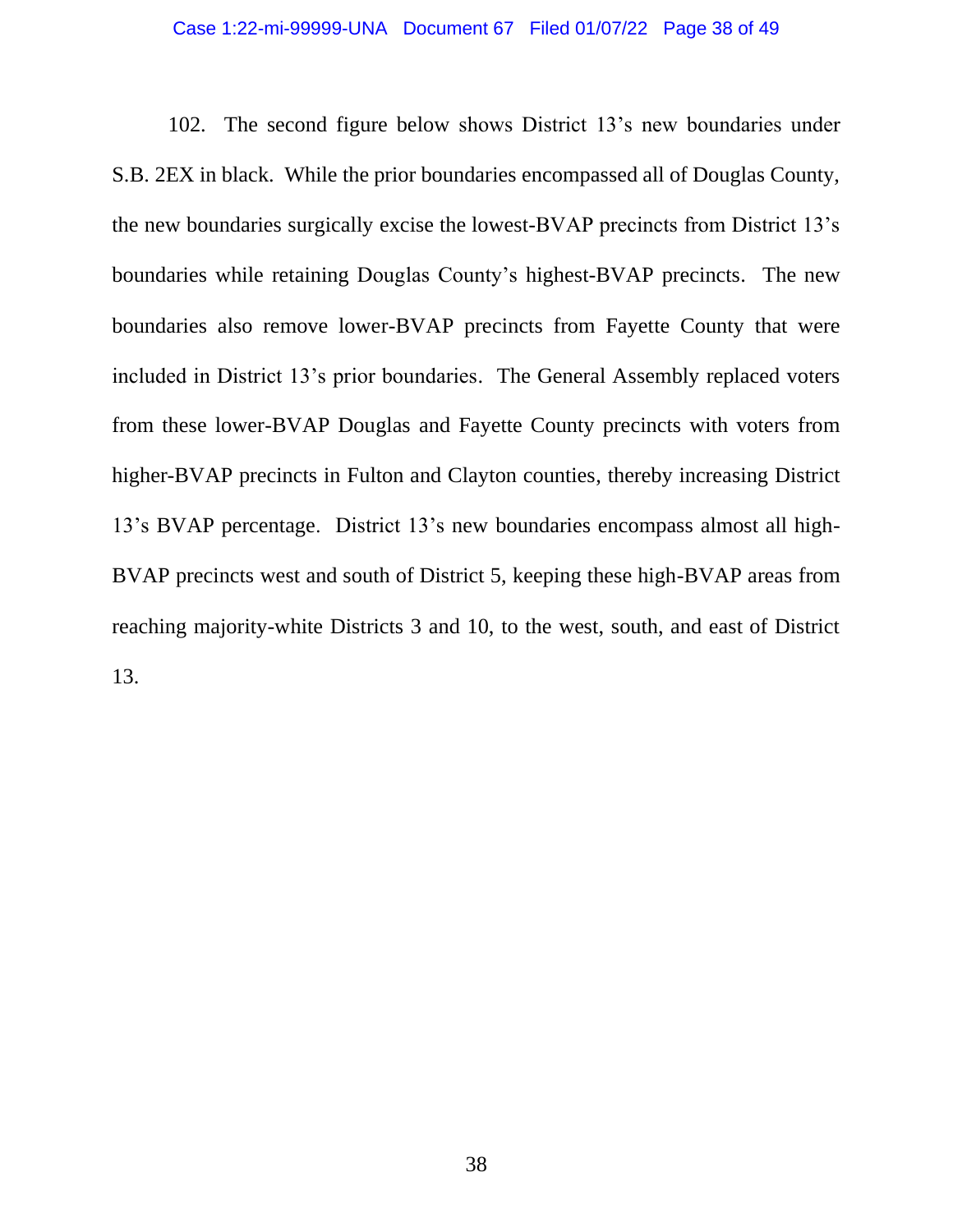

103. District 13 deviates from traditional redistricting principles as it contains no whole counties, and it splits more counties—six—than any other Georgia congressional district. In five of these six counties, the BVAP percentage of the area included in District 13 is significantly higher than the area excluded from District 13.<sup>7</sup>

<sup>&</sup>lt;sup>7</sup> Clayton County is the exception, with District 13's portion maintaining a very high BVAP of 71.9%, only slightly lower than District 5's portion of Clayton County with a BVAP of 72.8%.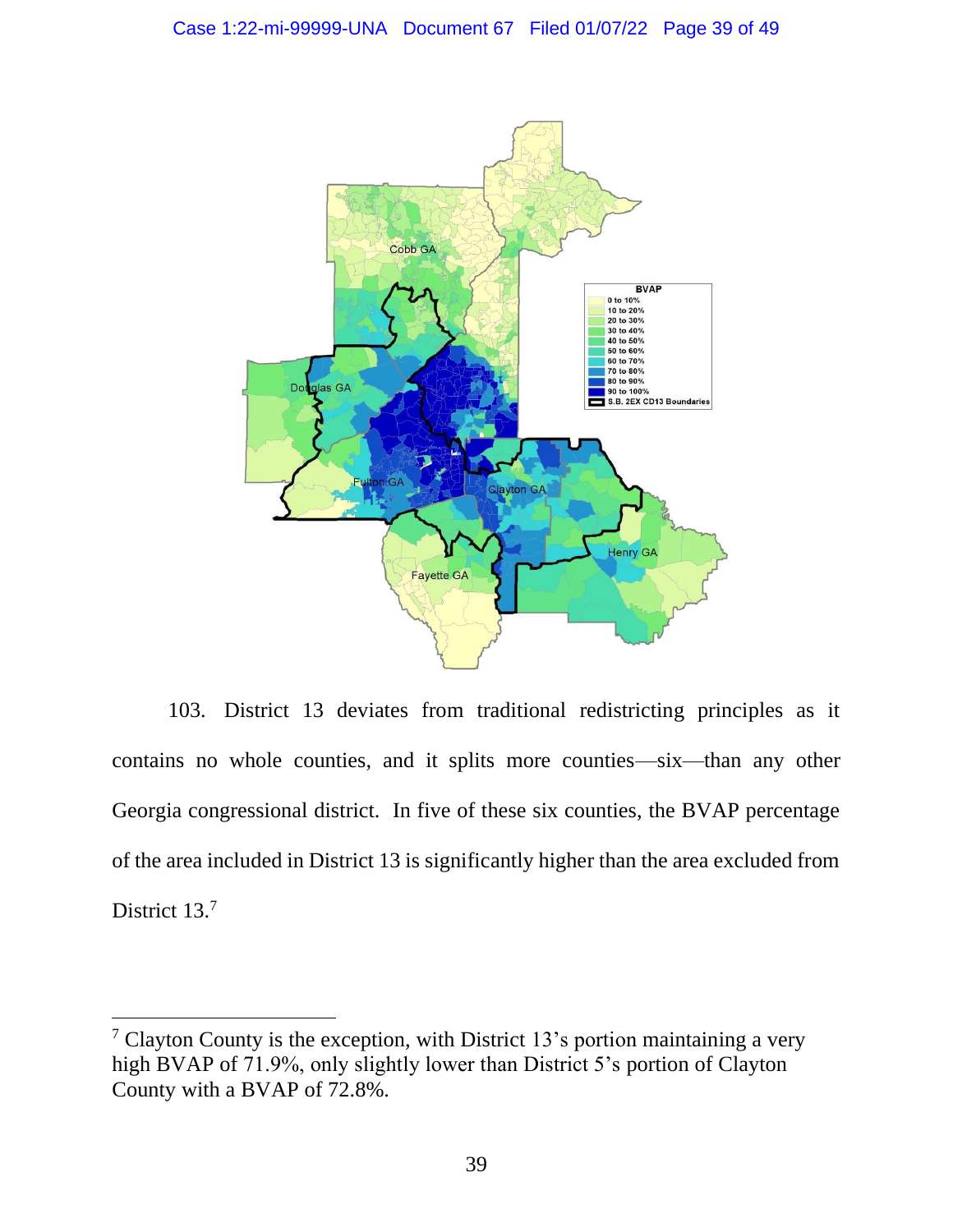## Case 1:22-mi-99999-UNA Document 67 Filed 01/07/22 Page 40 of 49

104. In Cobb County, the area included within District 13's boundaries has a 44.6% BVAP, whereas the area excluded from District 13 has a 25.0% BVAP. In Douglas County: the BVAP within District 13's boundaries is 57.6%, and the BVAP outside District 13's boundaries is 29.7%. In Fayette County: a 31.3% BVAP within District 13, and a 9.5% BVAP outside District 13. In Fulton County: a 88.3% BVAP within District 13, and a 35.9% BVAP outside District 13. And in Henry County: a 57.1% BVAP within District 13, and a 44.6% BVAP outside District 13.

105. In short, in each of these five instances where the General Assembly decided to include only a part of a county in District 13, it chose to divide the county along racial lines and include only the portion of the county with the higher concentration of Black voters. The evident purpose of these divisions was to pack Black voters into District 13. Splitting these counties to pack Black voters into District 13 fortifies the strength of non-Hispanic white voters' preferred candidates in neighboring districts.

106. District 13 is not compact, with a 0.38 Reock score and 0.16 Polsby-Popper score. District 13's Polsby-Popper compactness score is the lowest (meaning least compact) of any congressional district in the state.

107. This predominant use of race—packing Black voters into District 13 in numbers substantially higher than necessary to elect candidates of choice, to reduce Black voting strength in other districts—was not narrowly tailored to comply with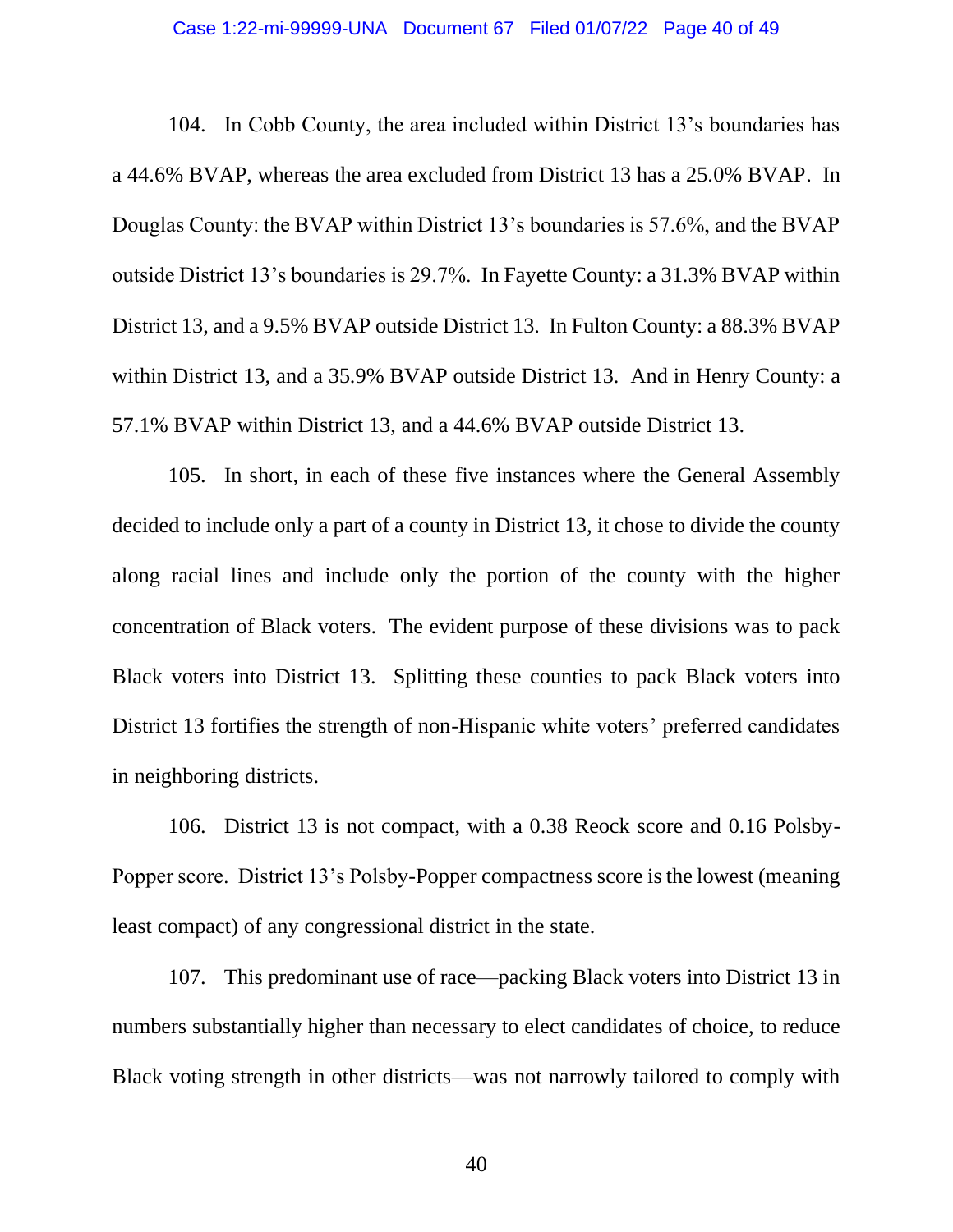## Case 1:22-mi-99999-UNA Document 67 Filed 01/07/22 Page 41 of 49

Section 2 of the VRA or any other compelling governmental interest. As noted above, the General Assembly packed more Black voters into a district that was already electing the candidate preferred by Black voters. An effectiveness analysis—an examination that identifies whether and to what degree voting is racially polarized and analyzes based on votes for Black-preferred candidates and turnout percentages across elections what percentage BVAP is required for Black voters to usually elect candidates of choice—shows that District 13 is drawn with a BVAP that is well over 20% higher than necessary for Black voters to elect their candidates of choice.

# **C. Congressional District 14**

108. Race was the predominant factor in drawing Congressional District 14. The General Assembly subordinated traditional race-neutral districting principles, including compactness and respect for maintaining whole counties and communities of actual shared interest, to racial considerations. Under S.B. 2EX, District 14's boundaries were extended into Cobb County, a core Metropolitan Atlanta county, to grab Black voters and other voters of color and submerge them into a predominately non-Hispanic white, rural district, which will continue to elect the candidate preferred by white voters.

109. District 14 is a predominantly rural district in northwestern Georgia that includes ten entire counties: Catoosa, Chattooga, Dade, Floyd, Gordon, Murray,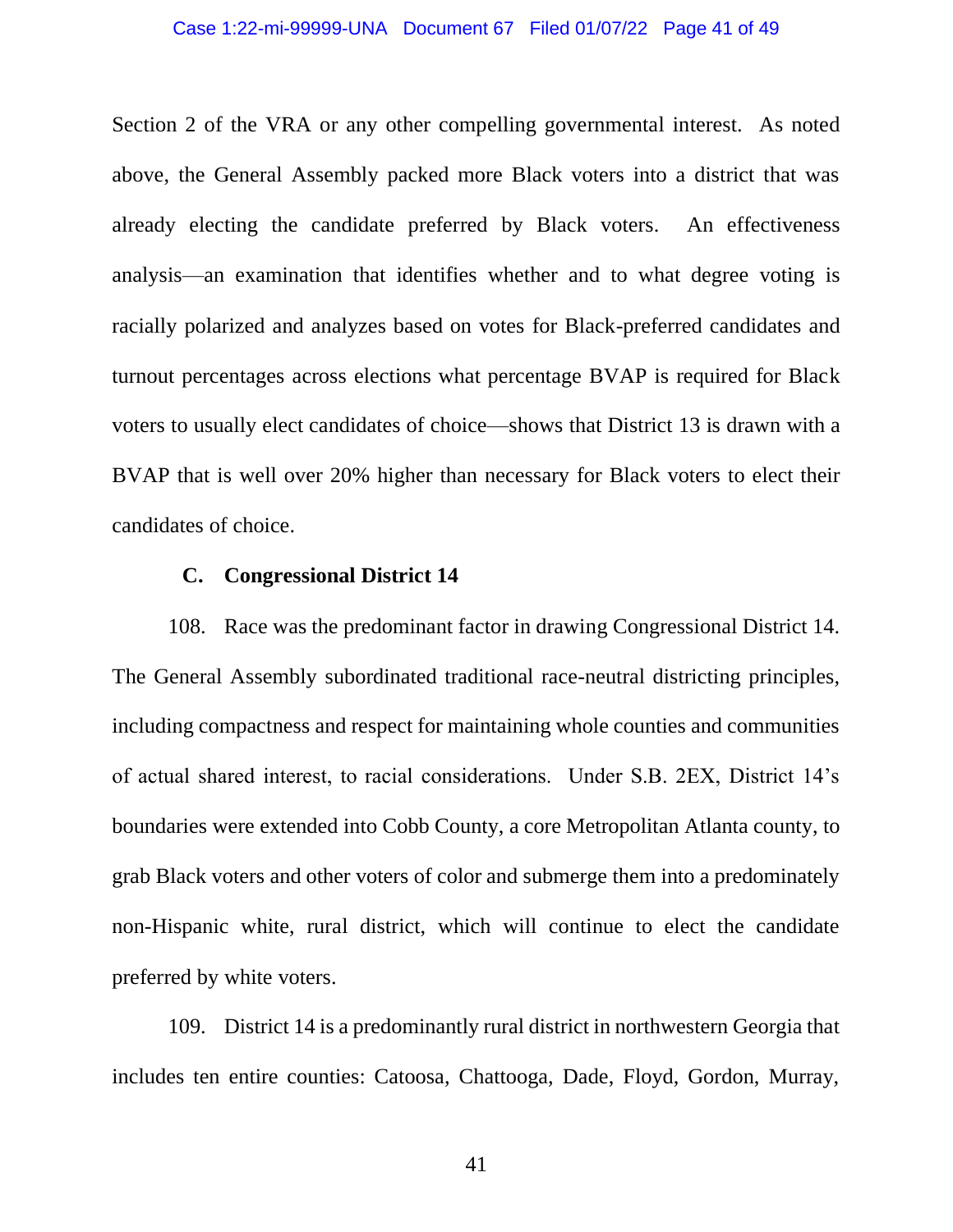### Case 1:22-mi-99999-UNA Document 67 Filed 01/07/22 Page 42 of 49

Paulding, Polk, Walker, and Whitfield. The prior District 14 also included heavily white Haralson County (4.8% BVAP, 90.2% WVAP) and a heavily white section of Pickens County (0.8% BVAP, 92.7% WVAP).

110. The General Assembly redrew District 14 to remove Haralson County and a section of Pickens County. Haralson County was transferred to District 3, while the section of Pickens County that was in District 14 was transferred to District 11. Both of these districts are majority white, but not as heavily white as District 14. The transfers of these two counties thus fortified white voter strength in Districts 3 and 11.

111. The General Assembly replaced Haralson County and Pickens County (two heavily white areas) with a portion of southwestern Cobb County, which is largely comprised of Black communities and other communities of color. The added area, containing the cities of Austell and Powder Springs, has a 46.5% BVAP and 60.9% BIPOC-VAP.

112. The first figure below shows District 14's prior boundaries in red. The prior boundaries encompassed all of Haralson County and part of Pickens County, each with minimal Black populations.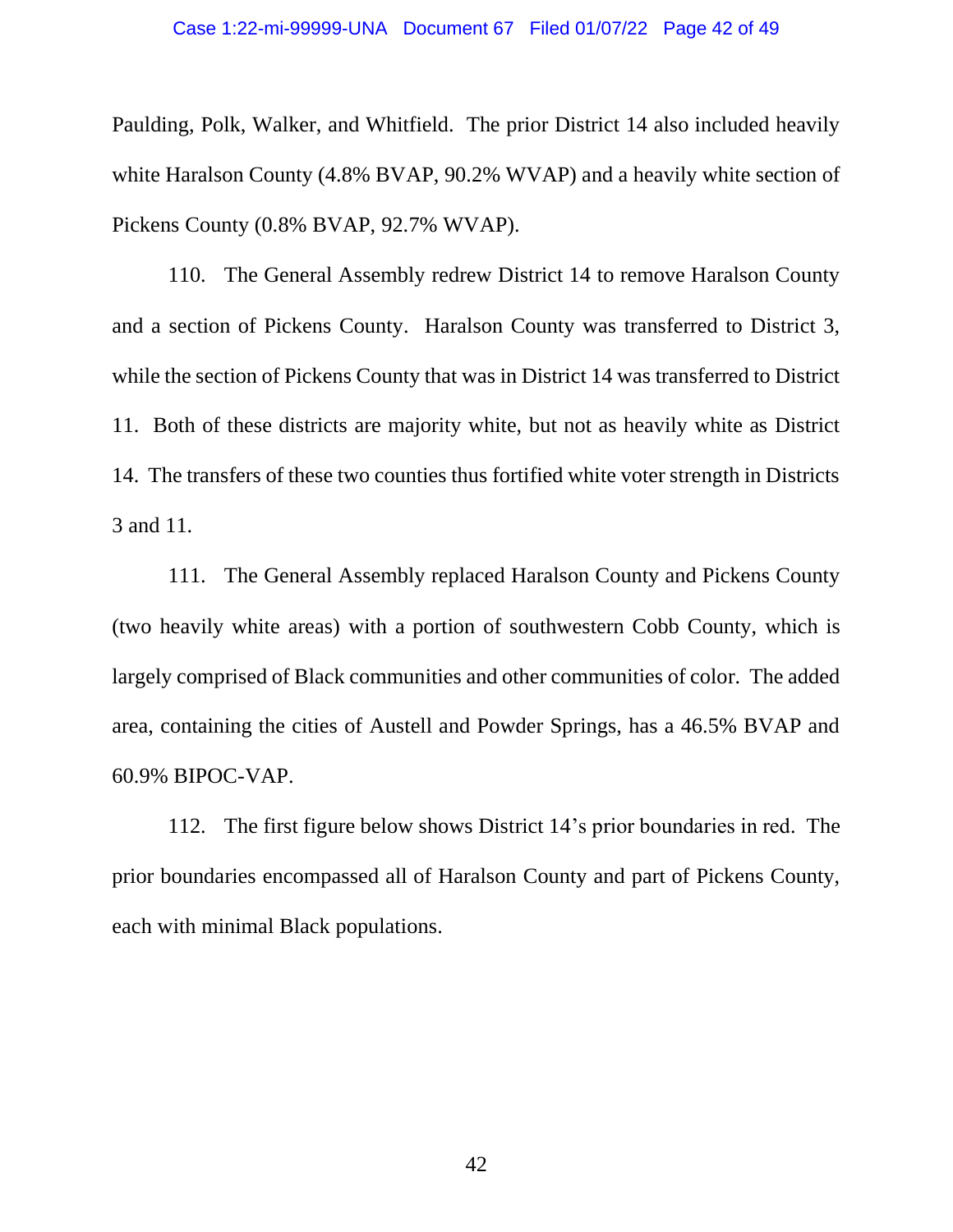

113. The second figure below shows District 14's new boundaries under S.B. 2EX in black. Shedding Haralson County and part of Pickens County, District 14's new boundaries reach into Cobb County to grab high-BVAP-percentage precincts in southwestern Cobb County, bypassing the lower-BVAP-percentage precincts in northern Cobb County.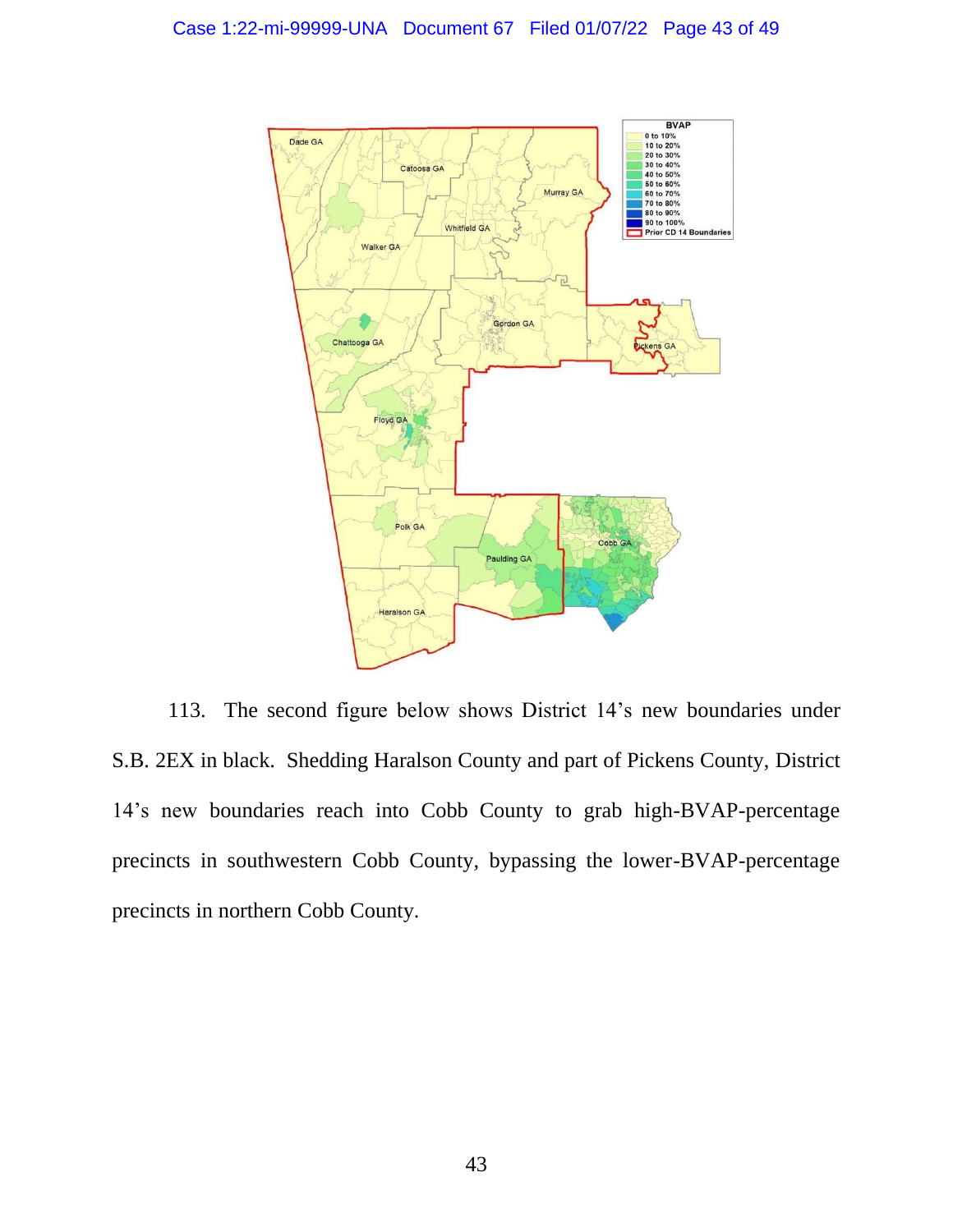

114. This high-BVAP area was selected for inclusion into District 14 instead of areas that were already in the prior district, areas which share more interests and commonalities with the rest of the district, and even more northern areas of Cobb County with a lower BVAP which are geographically closer to the district's core in northwest Georgia.<sup>8</sup>

<sup>8</sup> The portion of Cobb County not selected for inclusion within District 14's boundaries has a significantly lower BVAP (26%) than the portion that was included within District 14's boundaries (46.5%).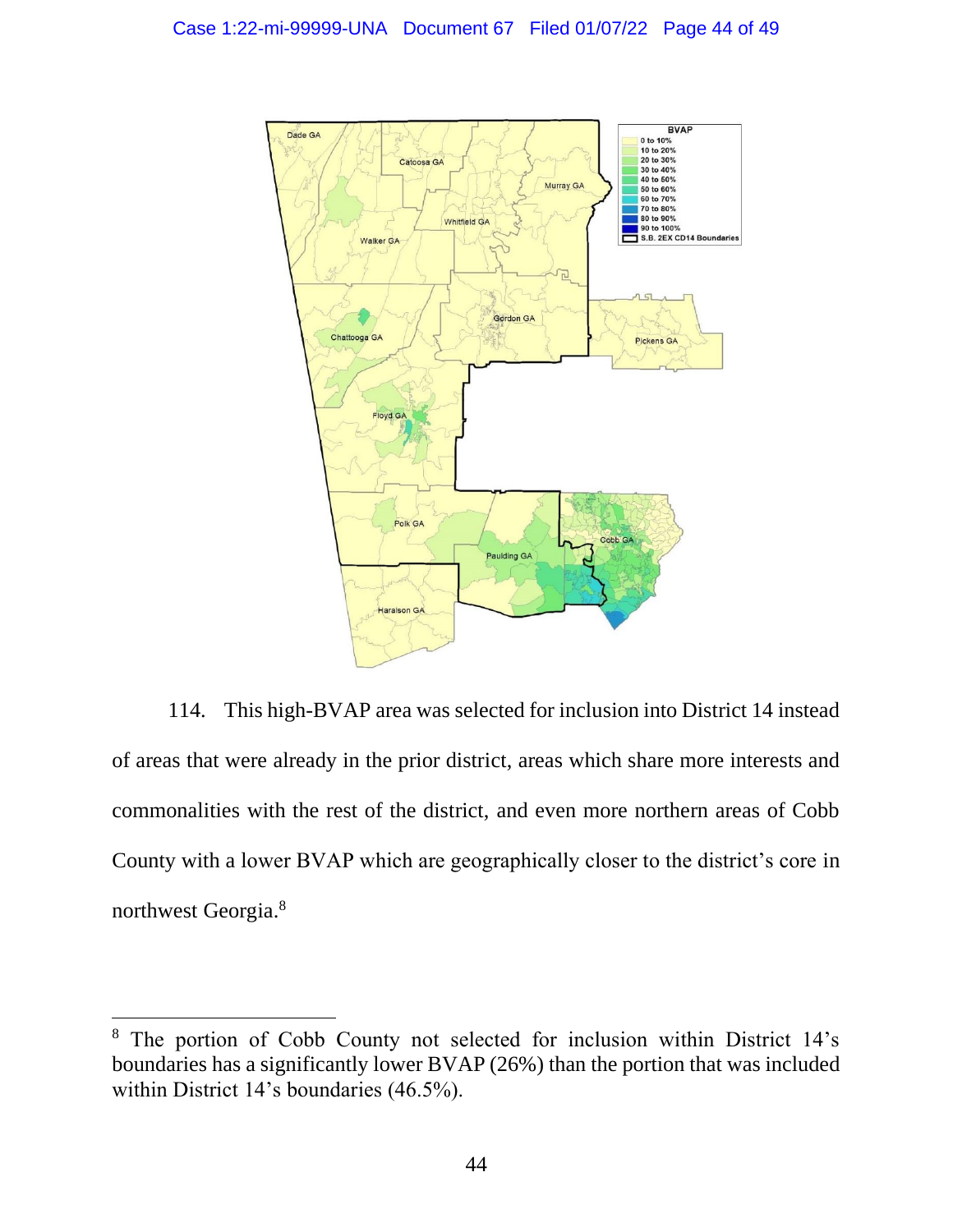## Case 1:22-mi-99999-UNA Document 67 Filed 01/07/22 Page 45 of 49

115. In the 2020 general election, District 14's predominantly white voters overwhelmingly elected Marjorie Taylor Greene to represent them in Congress, with U.S. Representative Greene receiving 74.7% of the vote. U.S. Representative Greene has repeatedly expressed racist sentiments that have been condemned by leaders of both major political parties. She has stated that Black people are "held slaves to the Democratic Party," has compared Black Lives Matter activists to neo-Nazis, has denied that anti-Black racism exists in America, and has asserted that "[t]he most mistreated group of people in the United States today are white males." These are just a small sample of the vitriolic, racist statements made by the person who will now represent the Black residents of Cobb County in the United States Congress, as these Black communities have been cracked into a district whose communities do not share their interests and with whom they have little commonality.

116. As a result of the substitution of southwestern Cobb County for Haralson County and part of Pickens County, the District 14 BVAP increased from 10.2% to 14.3%, and the WVAP decreased from 75.9% to 71.3%. Despite this significant increase in BVAP, Black voters and other voters of color will not be able to elect the candidate of their choice in District 14.

117. This predominant use of race—changing District 14's boundaries to submerge Black voters and other voters of color into a district in which they cannot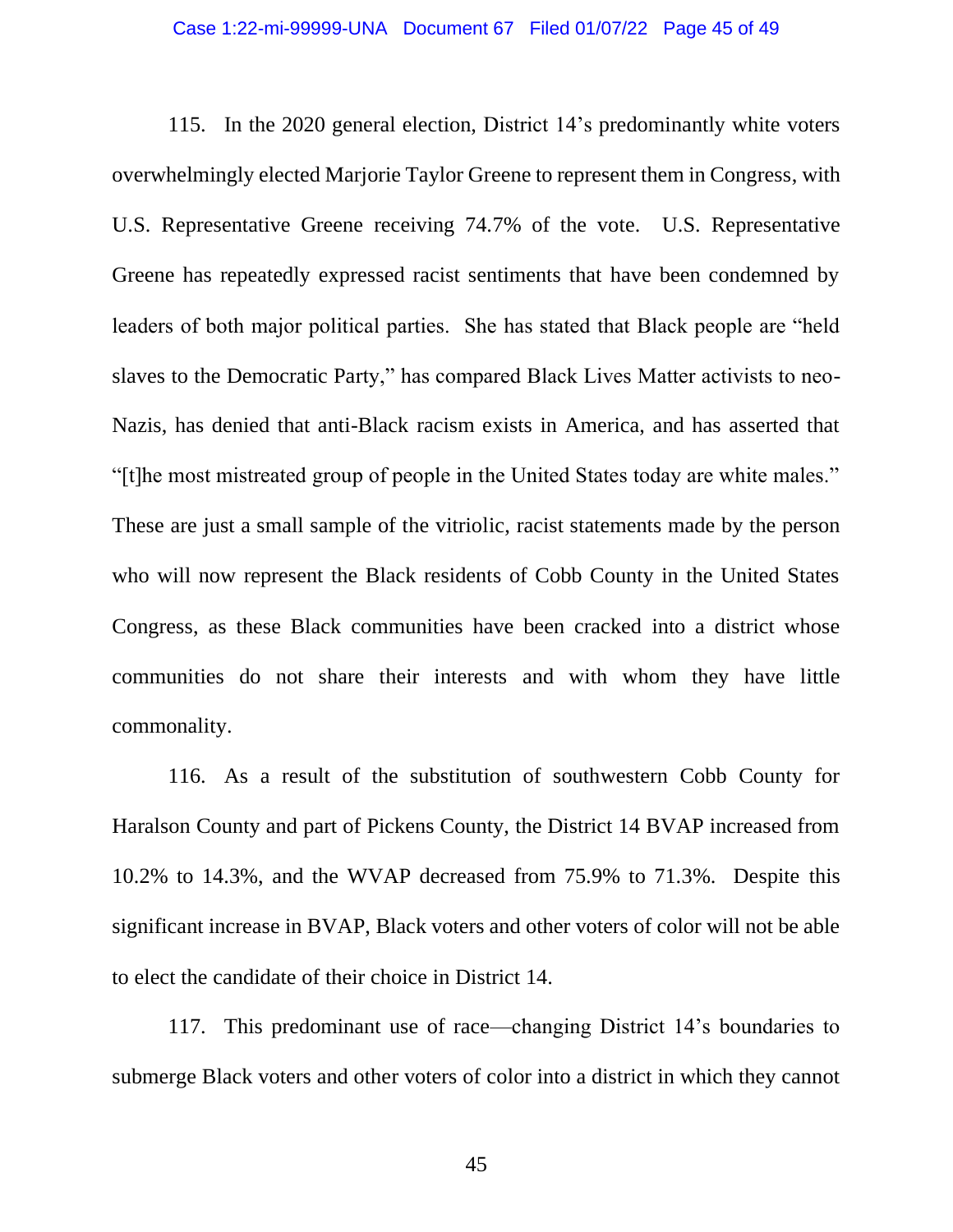influence the election results, and thereby diminishing overall Black voting strength across Georgia's congressional districts map—was not narrowly tailored to comply with Section 2 of the VRA or any other compelling governmental interest.

# **CLAIM FOR RELIEF**

# **Count One: Racial Gerrymandering S.B. 2EX's violations of the Fourteenth Amendment to the U.S. Constitution U.S. Const. amend. XIV; 42 U.S.C. § 1983**

118. The allegations contained in the preceding paragraphs are alleged as if fully set forth herein.

119. The Fourteenth Amendment to the U.S. Constitution provides in relevant part: "No State shall make or enforce any law which shall abridge the privileges or immunities of citizens of the United States; nor shall any State deprive any person of life, liberty, or property, without due process of law; nor deny to any person within its jurisdiction the equal protection of the laws." U.S. Const. amend. XIV.

120. Districts 6, 13, and 14 were drawn using race as the predominant factor in determining their boundaries. The General Assembly subordinated traditional race-neutral districting principles, including compactness and respect for maintaining whole counties and communities of actual shared interest, to racial considerations.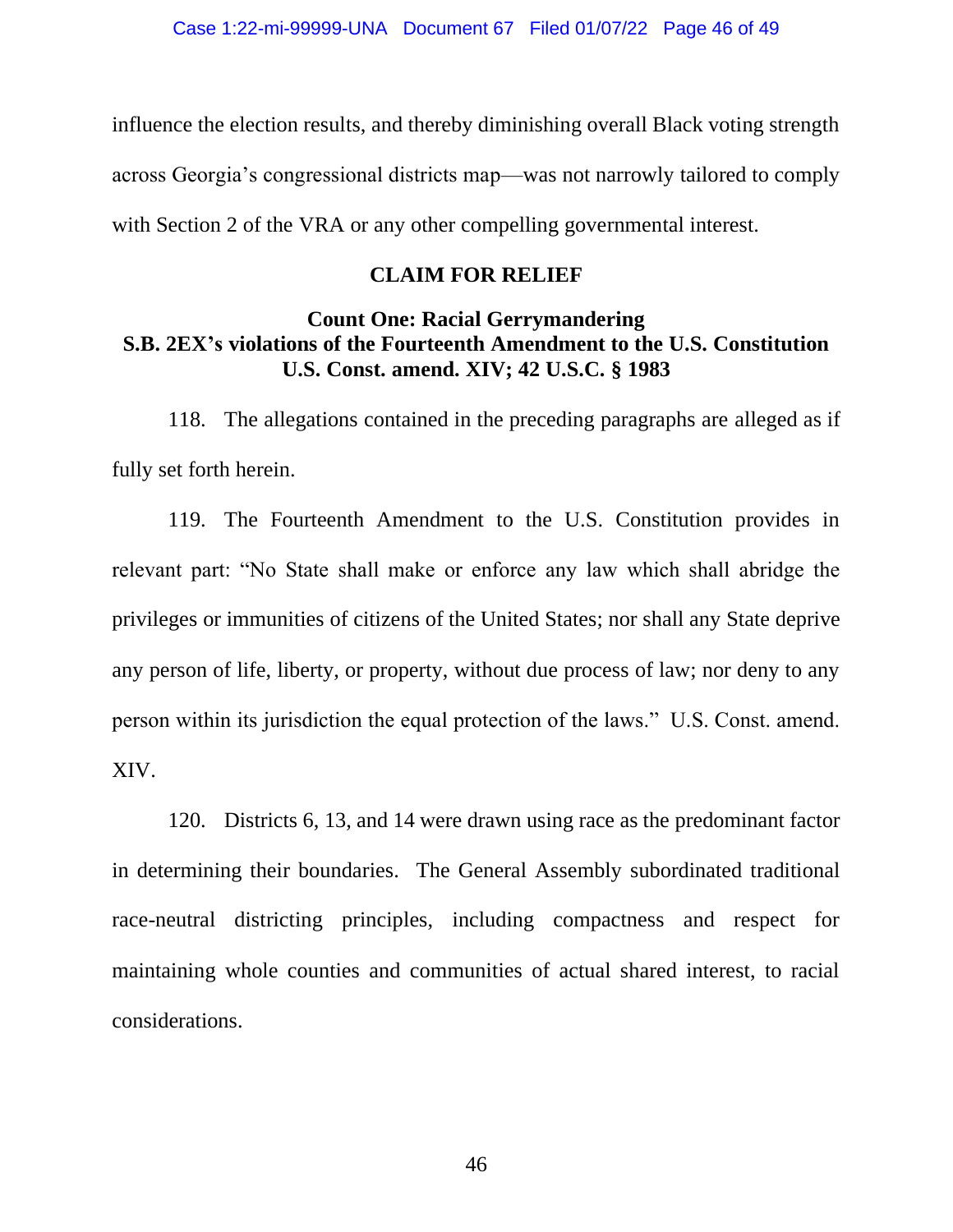## Case 1:22-mi-99999-UNA Document 67 Filed 01/07/22 Page 47 of 49

121. The predominant consideration of race in the drawing of Districts 6, 13, and 14 was not narrowly tailored to advance compliance with Section 2 of the VRA because Black voters and other voters of color were either packed into districts in numbers substantially higher than necessary to elect candidates of choice or cracked across multiple districts to prevent the formation of a majority-minority district or minority opportunity district.

122. As a result, Districts 6, 13, and 14 each violate the Equal Protection Clause of the Fourteenth Amendment to the United States Constitution.

# **PRAYER FOR RELIEF**

WHEREFORE, Plaintiffs respectfully request that the Court:

- A. Declare that Congressional Districts 6, 13, and 14 constitute racial gerrymanders in violation of the Fourteenth Amendment to the United States Constitution;
- B. Permanently enjoin the Defendants and their agents from holding elections in Districts 6, 13, and 14 as enacted in S.B. 2EX and any adjoining districts necessary to remedy the constitutional violations;
- C. Set a reasonable deadline for State authorities to adopt and enact a new constitutionally compliant redistricting plan for Georgia's congressional seats that remedies the unconstitutional racial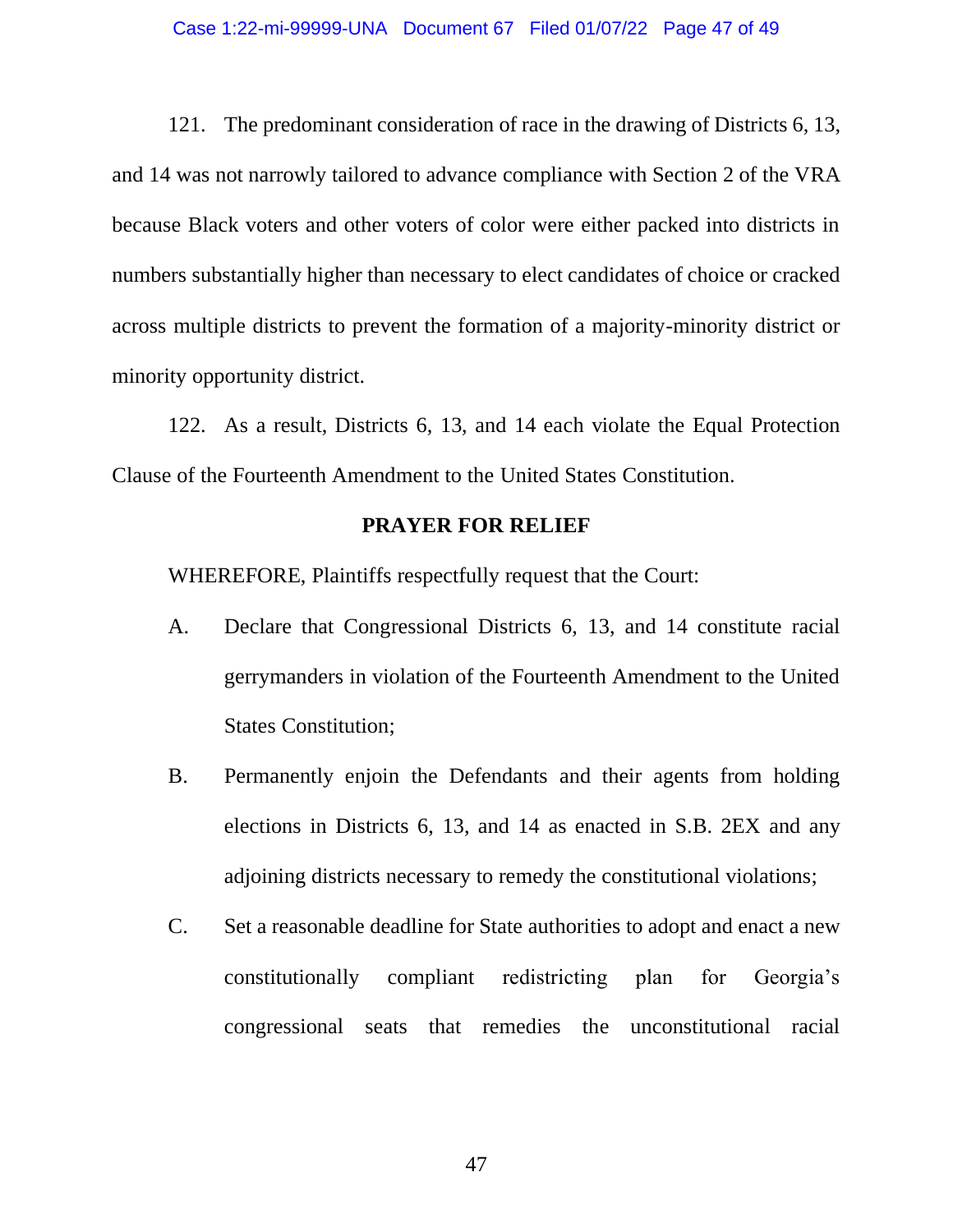gerrymanders in Districts 6, 13, and 14 while still complying with Section 2 of the VRA;

- D. Order, if necessary, an interim redistricting plan for Georgia's congressional seats;
- E. Award Plaintiffs their costs, expenses, disbursements, and reasonable attorneys' fees incurred in bringing this suit, in accordance with 52 U.S.C. § 10310(e), 42 U.S.C. § 1988, and as otherwise allowed by law;
- F. Retain jurisdiction over this matter until all Defendants have complied with all orders and mandates of this Court;
- G. Grant such other and further relief as the Court may deem just and proper.

Dated this 7th day of January 2022.

Respectfully submitted,

*/s/ Jack Genberg* Jack Genberg (Ga. Bar 144076) Pichaya Poy Winichakul (Ga. Bar 246858) SOUTHERN POVERTY LAW CENTER P.O. Box 1287 Decatur, GA 30031-1287 Telephone: (404) 521-6700 Facsimile: (404) 221-5857 jack.genberg@splcenter.org poy.winichakul@splcenter.org

Neil Steiner\* Sharon Turret\* DECHERT LLP